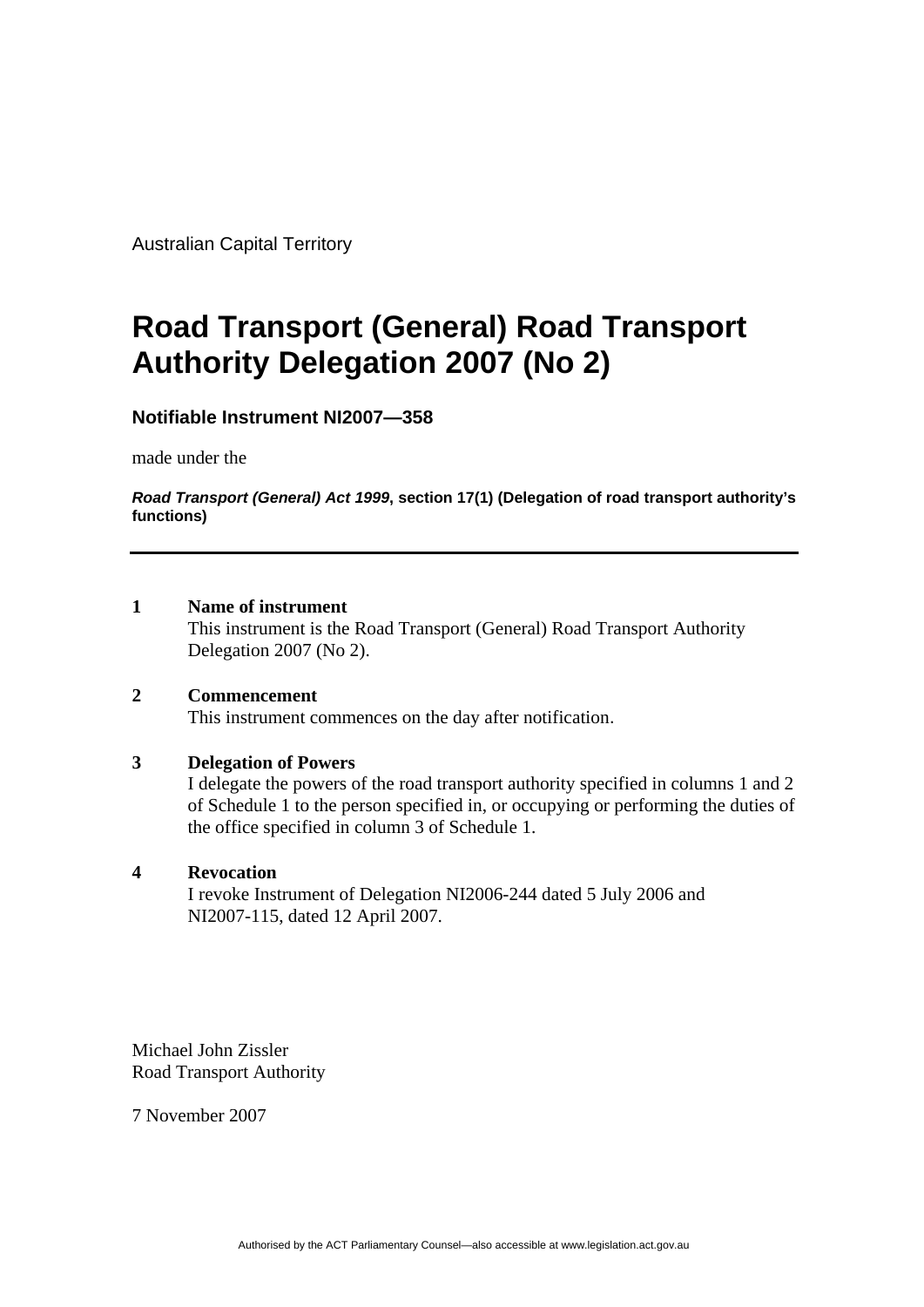## **THIS IS PAGE 1 OF SCHEDULE 1 TO THE INSTRUMENT OF DELEGATION MADE UNDER s17(1) OF THE** *ROAD TRANSPORT (GENERAL) ACT 1999* **ON THE 7th DAY OF NOVEMBER 2007**

| <b>Column 1</b><br><b>Provisions of the</b><br><b>Road Transport</b><br><b>Legislation</b> | <b>Column 2</b><br><b>Description of</b><br>powers delegated                                                                                                                                                                                        | <b>Column 3</b><br><b>Office</b>                                                                                                                                                                                                                                                     | <b>Column 4</b><br><b>Function</b>                                                                                                                                                                                                                                                                                                       |
|--------------------------------------------------------------------------------------------|-----------------------------------------------------------------------------------------------------------------------------------------------------------------------------------------------------------------------------------------------------|--------------------------------------------------------------------------------------------------------------------------------------------------------------------------------------------------------------------------------------------------------------------------------------|------------------------------------------------------------------------------------------------------------------------------------------------------------------------------------------------------------------------------------------------------------------------------------------------------------------------------------------|
| Road<br><b>Transport</b><br>(General) Act<br>1999                                          |                                                                                                                                                                                                                                                     |                                                                                                                                                                                                                                                                                      |                                                                                                                                                                                                                                                                                                                                          |
| Section 19                                                                                 | Appoint persons to be<br>authorised persons<br>for the road transport                                                                                                                                                                               | <b>Position Number</b><br>46114                                                                                                                                                                                                                                                      | General Manager,<br><b>Transport Regulation</b><br>and Planning                                                                                                                                                                                                                                                                          |
|                                                                                            | legislation or a provision of<br>the road transport legislation                                                                                                                                                                                     | <b>Position Number</b><br>E00276                                                                                                                                                                                                                                                     | Director, Roads ACT                                                                                                                                                                                                                                                                                                                      |
|                                                                                            |                                                                                                                                                                                                                                                     | <b>Position Number</b><br>25035                                                                                                                                                                                                                                                      | Senior Manager,<br><b>Traffic Management</b><br>and Safety                                                                                                                                                                                                                                                                               |
|                                                                                            | Appoint persons to be<br>authorised persons<br>for the following provisions<br>of the road transport<br>legislation:<br>Section 31 Road Transport<br>(Safety and Traffic<br>Management) Act 1999 -<br>remove dangers and<br>obstructions to traffic | <b>Position Number</b><br>01794<br><b>Position Number</b><br>03628<br><b>Position Number</b><br>46701<br><b>Position Number</b><br>23583<br><b>Position Number</b><br>23563<br><b>Position Number</b><br>23592<br><b>Position Number</b><br>11891<br><b>Position Number</b><br>11893 | Manager, Traffic<br>Signals<br>Senior Engineer,<br><b>Traffic Signals</b><br>Manager,<br>Investigations and<br>Programs<br>Senior Engineer,<br><b>Traffic Management</b><br>Senior Engineer,<br><b>Capital Works</b><br>Permits Officer,<br><b>Capital Works</b><br>Manager, Asset<br>Acceptance<br>Project Manager<br>Greenfield, Asset |
|                                                                                            |                                                                                                                                                                                                                                                     | <b>Position Number</b><br>11894                                                                                                                                                                                                                                                      | Acceptance<br>Project Manager<br>Brownfield and Infill,<br><b>Asset Acceptance</b>                                                                                                                                                                                                                                                       |
|                                                                                            |                                                                                                                                                                                                                                                     | <b>Position Number</b><br>12330                                                                                                                                                                                                                                                      | <b>Project Coordinator</b><br>Brownfield and Infill,<br><b>Asset Acceptance</b>                                                                                                                                                                                                                                                          |
|                                                                                            |                                                                                                                                                                                                                                                     | <b>Position Number</b><br>12331                                                                                                                                                                                                                                                      | Project Coordinator<br>Greenfield, Asset<br>Acceptance                                                                                                                                                                                                                                                                                   |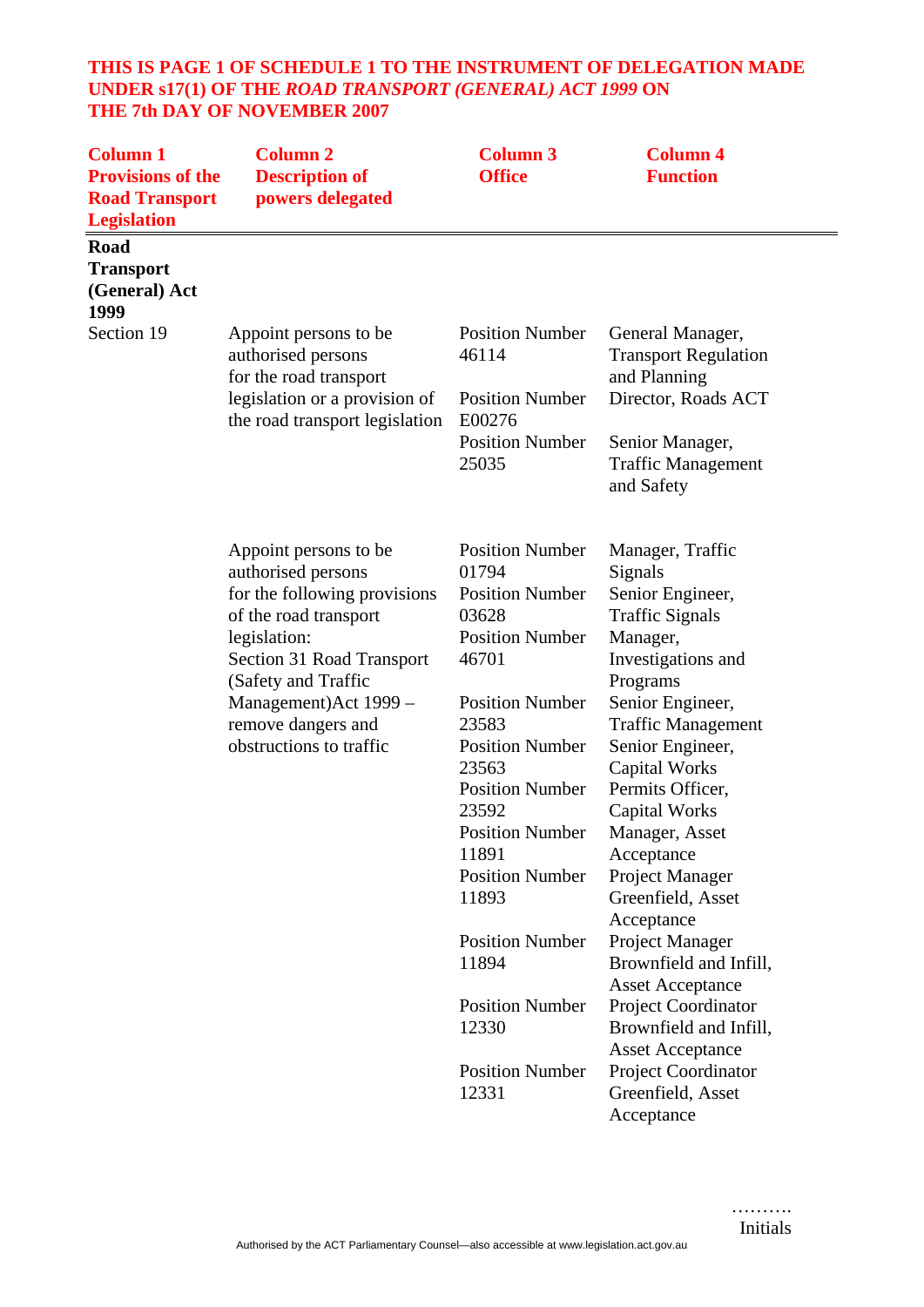## **THIS IS PAGE 2 OF SCHEDULE 1 TO THE INSTRUMENT OF DELEGATION MADE UNDER s17(1) OF THE** *ROAD TRANSPORT (GENERAL) ACT 1999* **ON THE 7th DAY OF NOVEMBER 2007**

| <b>Column 1</b><br><b>Provisions of the</b><br><b>Road Transport</b><br><b>Legislation</b> | <b>Column 2</b><br><b>Description of</b><br>powers delegated                                                                               | <b>Column 3</b><br><b>Office</b>                                                                                                                                                                            | <b>Column 4</b><br><b>Function</b>                                                                                                                                                                                                                                                      |
|--------------------------------------------------------------------------------------------|--------------------------------------------------------------------------------------------------------------------------------------------|-------------------------------------------------------------------------------------------------------------------------------------------------------------------------------------------------------------|-----------------------------------------------------------------------------------------------------------------------------------------------------------------------------------------------------------------------------------------------------------------------------------------|
| Section 20                                                                                 | Issue identity cards to<br>authorised persons for the<br>road transport legislation or<br>a provision of the road<br>transport legislation | <b>Position Number</b><br>46114<br><b>Position Number</b><br>E00276                                                                                                                                         | General Manager,<br><b>Transport Regulation</b><br>and Planning<br>Director, Roads ACT                                                                                                                                                                                                  |
|                                                                                            |                                                                                                                                            | <b>Position Number</b><br>25035                                                                                                                                                                             | Senior Manager,<br><b>Traffic Management</b><br>and Safety                                                                                                                                                                                                                              |
| Section 48                                                                                 | Revoke suspension on court<br>order                                                                                                        | <b>Position Number</b><br>867<br><b>Position Number</b><br>10885<br><b>Position Number</b><br>2498<br><b>Position Number</b><br>17810<br><b>Position Number</b><br>19911<br><b>Position Number</b><br>14521 | Manager, Road User<br>Services<br>Court Officer, Parking<br><b>Review Office</b><br>Manager, Parking<br><b>Review Office</b><br><b>Systems Officer</b><br><b>Traffic Camera Office</b><br><b>Assistant Manager</b><br><b>Traffic Camera Office</b><br>Manager, Traffic<br>Camera Office |
| Section 50                                                                                 | Decide not to revoke<br>suspension on court order                                                                                          | <b>Position Number</b><br>867<br><b>Position Number</b><br>10885<br><b>Position Number</b><br>2498<br><b>Position Number</b><br>17810<br><b>Position Number</b><br>19911<br><b>Position Number</b><br>14521 | Manager, Road User<br>Services<br>Court Officer, Parking<br><b>Review Office</b><br>Manager, Parking<br><b>Review Office</b><br><b>Systems Officer</b><br><b>Traffic Camera Office</b><br><b>Assistant Manager</b><br><b>Traffic Camera Office</b><br>Manager, Traffic<br>Camera Office |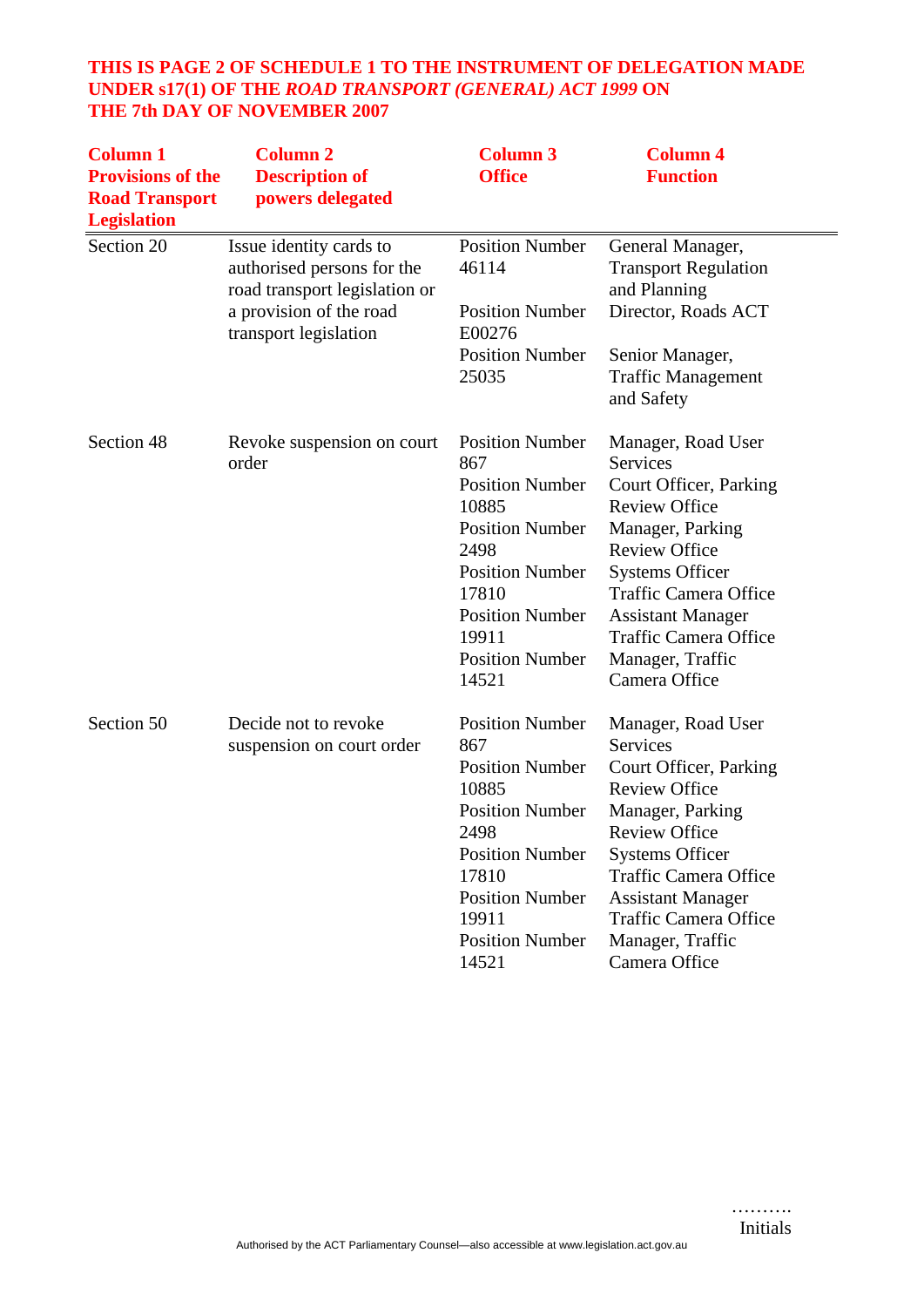| <b>Column 1</b><br><b>Provisions of the</b><br><b>Road Transport</b><br><b>Legislation</b> | <b>Column 2</b><br><b>Description of</b><br>powers delegated | <b>Column 3</b><br><b>Office</b> | <b>Column 4</b><br><b>Function</b>                              |
|--------------------------------------------------------------------------------------------|--------------------------------------------------------------|----------------------------------|-----------------------------------------------------------------|
| Section 72                                                                                 | Provide certificate of<br>evidence                           | <b>Position Number</b><br>20047  | <b>Manager Registration</b><br>& Licence, Road User<br>Services |
|                                                                                            |                                                              | <b>Position Number</b>           | Court Officer, Parking                                          |
|                                                                                            |                                                              | 10885                            | <b>Review Office</b>                                            |
|                                                                                            |                                                              | <b>Position Number</b>           | Manager, Road User                                              |
|                                                                                            |                                                              | 867                              | <b>Services</b>                                                 |
|                                                                                            |                                                              | <b>Position Number</b>           | Manager, Operations,                                            |
|                                                                                            |                                                              | 4683                             | <b>Road User Services</b>                                       |
|                                                                                            |                                                              | Position No                      | Manager, Compliance                                             |
|                                                                                            |                                                              | 33121                            | <b>Road User Services</b>                                       |
|                                                                                            |                                                              | <b>Position Number</b>           | Manager, Traffic                                                |
|                                                                                            |                                                              | 14521                            | Camera Office                                                   |
|                                                                                            |                                                              | <b>Position Number</b>           | Assistant Manager,                                              |
|                                                                                            |                                                              | 19911                            | <b>Traffic Camera Officer</b>                                   |
|                                                                                            |                                                              | <b>Position Number</b>           | Systems Officer,                                                |
|                                                                                            |                                                              | 17810                            | <b>Traffic Camera Office</b>                                    |
|                                                                                            |                                                              | <b>Position Number</b>           | Chief Police Officer,                                           |
|                                                                                            |                                                              | P50002857                        | <b>Australian Federal</b>                                       |
|                                                                                            |                                                              | (AFP)                            | Police                                                          |
| Section 74                                                                                 | Proceedings for offences                                     | <b>Position Number</b>           | <b>Manager Operations,</b>                                      |
|                                                                                            |                                                              | 4683                             | <b>Road User Services</b>                                       |
|                                                                                            |                                                              | <b>Position Number</b>           | Manager Compliance,                                             |
|                                                                                            |                                                              | 33121                            | <b>Road User Services</b>                                       |
|                                                                                            |                                                              | <b>Position Number</b>           | Manager, Road User                                              |
|                                                                                            |                                                              | 867                              | Services                                                        |

#### **THIS IS PAGE 3 OF SCHEDULE 1 TO THE INSTRUMENT OF DELEGATION MADE UNDER s17(1) OF THE** *ROAD TRANSPORT (GENERAL) ACT 1999* **ON THE 7th DAY OF NOVEMBER 2007**

Court Officer, Parking

Manager, Road User

Review Office Manager, Parking Review Office

Services

Position Number

Position Number

Position Number

10885

2498

867

Section 86 Revoke suspension of

defaulters)

licence or registration (fine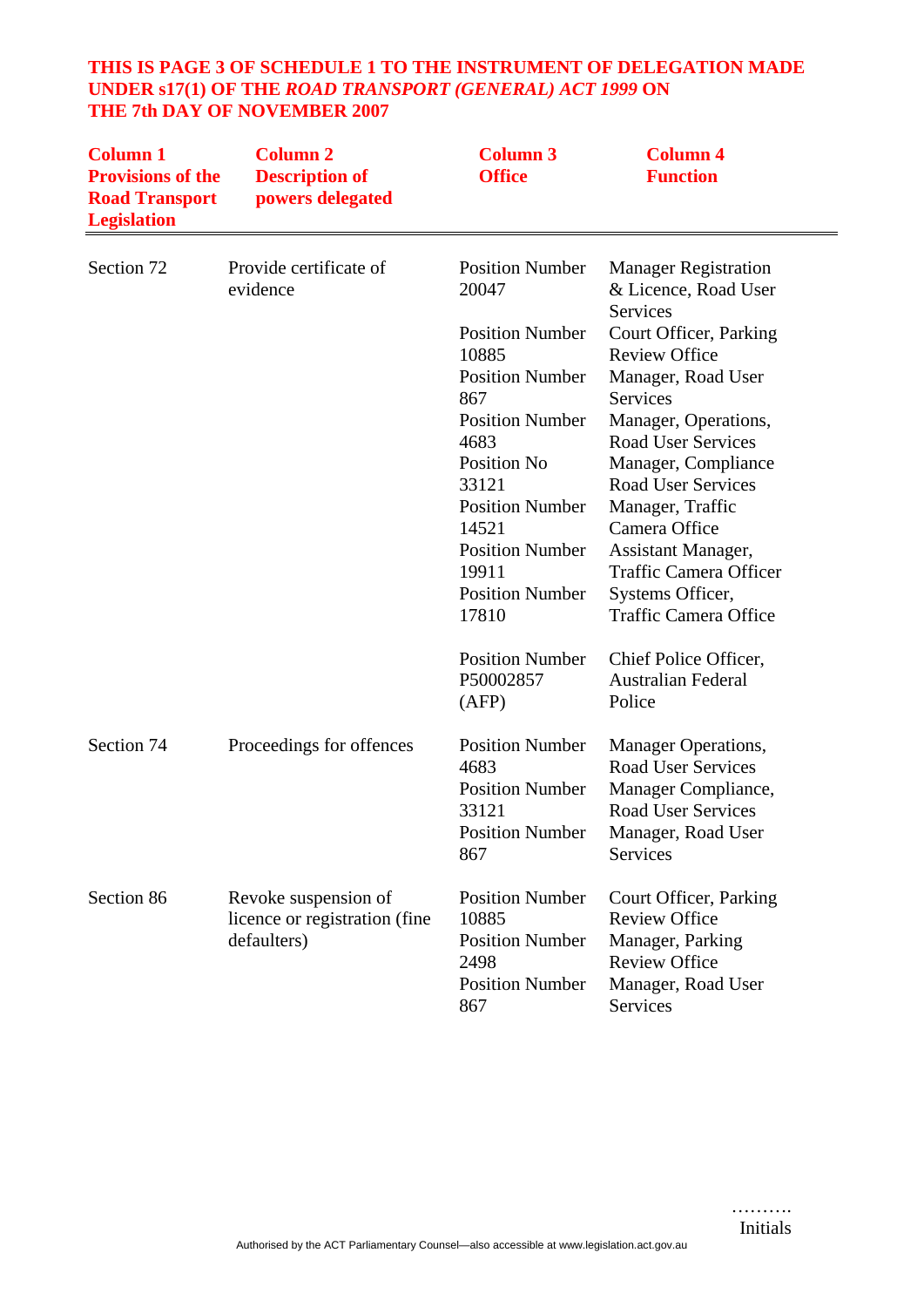## **THIS IS PAGE 4 OF SCHEDULE 1 TO THE INSTRUMENT OF DELEGATION MADE UNDER s17(1) OF THE** *ROAD TRANSPORT (GENERAL) ACT 1999* **ON THE 7th DAY OF NOVEMBER 2007**

| <b>Column 1</b><br><b>Provisions of the</b><br><b>Road Transport</b><br><b>Legislation</b> | <b>Column 2</b><br><b>Description of</b><br>powers delegated                                            | <b>Column 3</b><br><b>Office</b>                                                                                                      | <b>Column 4</b><br><b>Function</b>                                                                                                                                                                               |
|--------------------------------------------------------------------------------------------|---------------------------------------------------------------------------------------------------------|---------------------------------------------------------------------------------------------------------------------------------------|------------------------------------------------------------------------------------------------------------------------------------------------------------------------------------------------------------------|
| Section 87                                                                                 | Revoke suspension on<br>transfer of registration (fine<br>defaulters)                                   | <b>Position Number</b><br>10885<br><b>Position Number</b><br>2498<br><b>Position Number</b><br>867                                    | Court Officer, Parking<br><b>Review Office</b><br>Manager, Parking<br><b>Review Office</b><br>Manager, Road User<br>Services                                                                                     |
| Section $183(3)$                                                                           | Approve amount or<br>proportion of payment for<br>nominal dependant                                     | <b>Position Number</b><br>46114                                                                                                       | General Manager,<br><b>Transport Regulation</b><br>and Planning                                                                                                                                                  |
| Section $183(5)$                                                                           | Provide notice of decision<br>made under section 183                                                    | <b>Position Number</b><br>46114                                                                                                       | General Manager,<br><b>Transport Regulation</b><br>and Planning                                                                                                                                                  |
| Section $183(7)$                                                                           | Amend or revoke notice to<br>Territory, Commonwealth<br>or authorised insurer made<br>under section 183 | <b>Position Number</b><br>46114                                                                                                       | General Manager,<br><b>Transport Regulation</b><br>and Planning                                                                                                                                                  |
| Section 206                                                                                | Request information or<br>documents for approval as<br>authorised insurer                               | <b>Position Number</b><br>46114                                                                                                       | General Manager,<br><b>Transport Regulation</b><br>and Planning                                                                                                                                                  |
| Section 223                                                                                | Certificate of evidence for a<br>third-party insurance policy                                           | <b>Position Number</b><br>20047<br><b>Position Number</b><br>4683<br><b>Position Number</b><br>867<br><b>Position Number</b><br>33121 | <b>Manager Registration</b><br>& Licence, Road User<br><b>Services</b><br><b>Manager Operations,</b><br><b>Road User Services</b><br>Manager, Road User<br>Services<br>Manager, Compliance<br>Road user Services |
| Section 225                                                                                | Approve form for road<br>transport legislation                                                          | <b>Position Number</b><br>46114                                                                                                       | General Manager,<br><b>Transport Regulation</b><br>and Planning                                                                                                                                                  |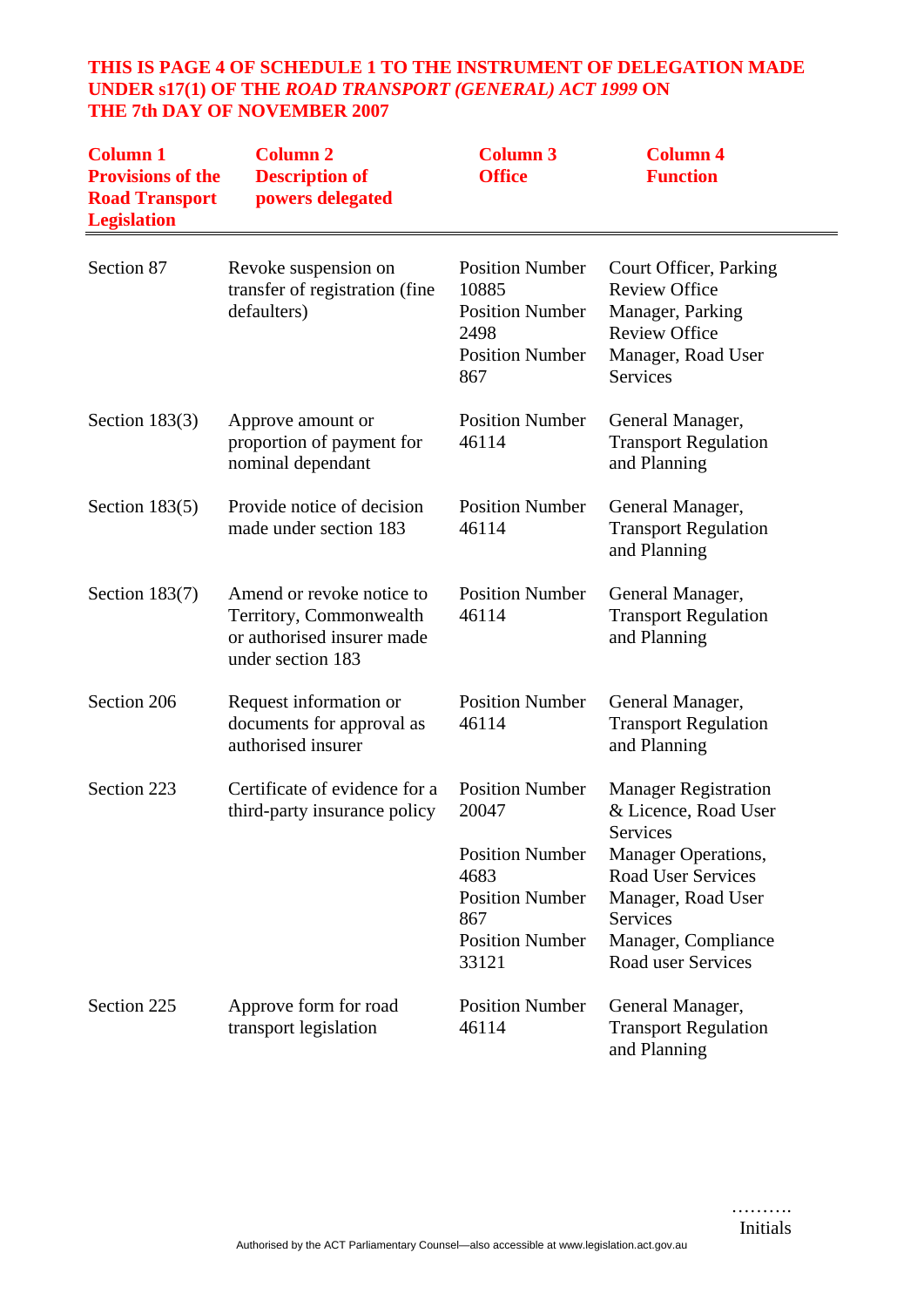#### **THIS IS PAGE 5 OF SCHEDULE 1 TO THE INSTRUMENT OF DELEGATION MADE UNDER s17(1) OF THE** *ROAD TRANSPORT (GENERAL) ACT 1999* **ON THE 7th DAY OF NOVEMBER 2007**

| <b>Column 1</b><br><b>Provisions of the</b><br><b>Road Transport</b><br><b>Legislation</b>                 | <b>Column 2</b><br><b>Description of</b><br>powers delegated | <b>Column 3</b><br><b>Office</b>                                                                      | <b>Column 4</b><br><b>Function</b>                                                                                        |
|------------------------------------------------------------------------------------------------------------|--------------------------------------------------------------|-------------------------------------------------------------------------------------------------------|---------------------------------------------------------------------------------------------------------------------------|
| <b>Road</b><br><b>Transport</b><br>(Safety and<br><b>Traffic</b><br><b>Management</b> )<br><b>Act 1999</b> |                                                              |                                                                                                       |                                                                                                                           |
| Section $10F(2)$                                                                                           | Direct police officer to<br>dispose of vehicle               | <b>Position Number</b><br>46114                                                                       | General Manager,<br><b>Transport Regulation</b><br>and Planning                                                           |
| Section 18                                                                                                 | Authorise persons to install<br>traffic control devices      | <b>Position Number</b><br>E00276<br><b>Position Number</b><br>25035                                   | Director, Roads ACT<br>Senior Manager,<br><b>Traffic Management</b>                                                       |
|                                                                                                            |                                                              | <b>Position Number</b><br>01794<br><b>Position Number</b><br>03628<br><b>Position Number</b><br>46701 | and Safety<br>Manager, Traffic<br>Signals<br>Senior Engineer,<br><b>Traffic Signals</b><br>Manager,<br>Investigations and |
|                                                                                                            |                                                              | <b>Position Number</b><br>23583<br><b>Position Number</b><br>23563<br><b>Position Number</b>          | Programs<br>Senior Engineer,<br><b>Traffic Management</b><br>Senior Engineer,<br><b>Capital Works</b><br>Permits Officer, |
|                                                                                                            |                                                              | 23592<br><b>Position Number</b><br>11891<br><b>Position Number</b><br>11893                           | Capital Works<br>Manager, Asset<br>Acceptance<br>Project Manager<br>Greenfield, Asset<br>Acceptance                       |
|                                                                                                            |                                                              | <b>Position Number</b><br>11894                                                                       | Project Manager<br>Brownfield and Infill,<br><b>Asset Acceptance</b>                                                      |
|                                                                                                            |                                                              | <b>Position Number</b><br>12330                                                                       | Project Coordinator<br>Brownfield and Infill,<br><b>Asset Acceptance</b>                                                  |
|                                                                                                            |                                                              | <b>Position Number</b><br>12331                                                                       | Project Coordinator<br>Greenfield, Asset<br>Acceptance                                                                    |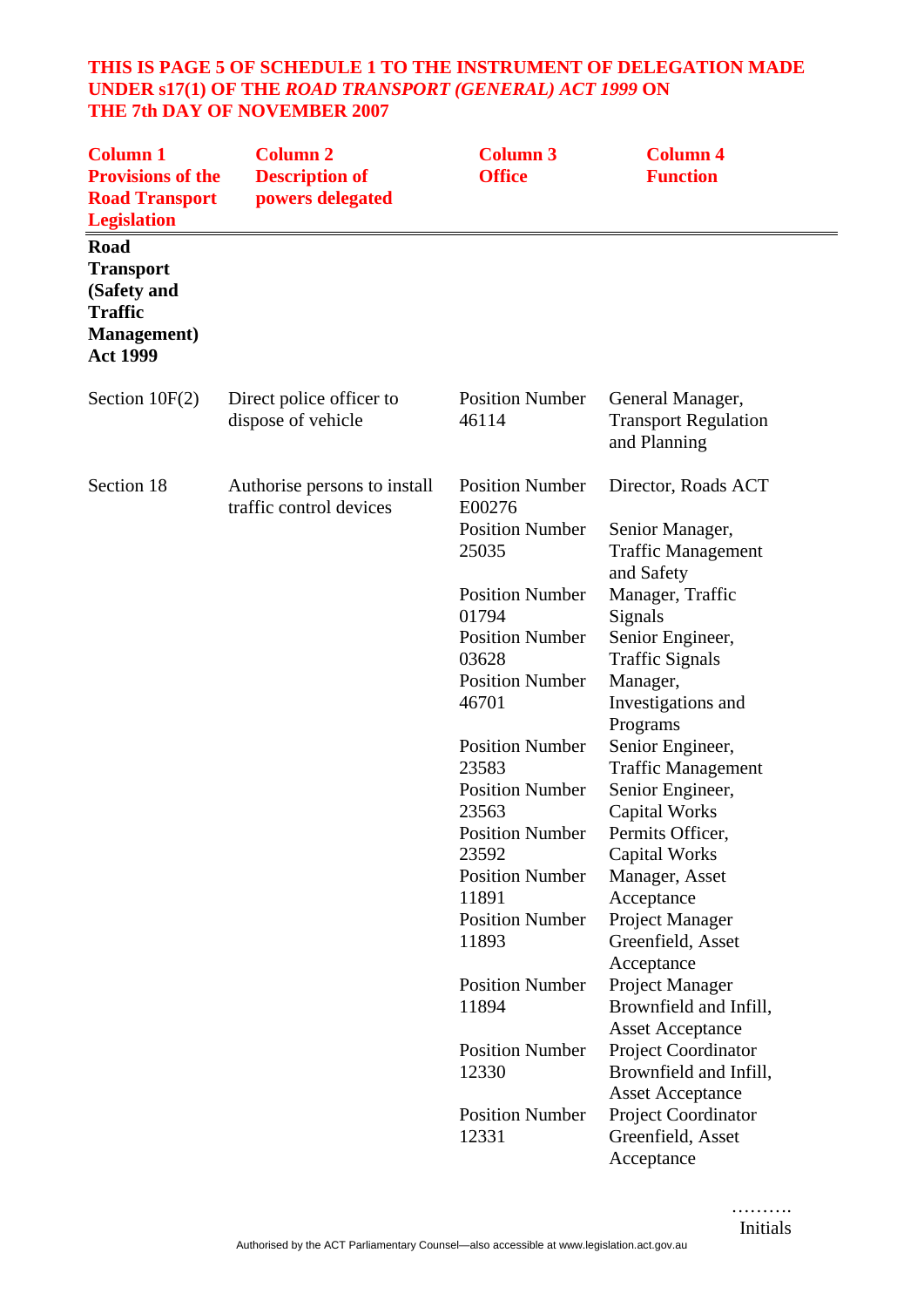## **THIS IS PAGE 6 OF SCHEDULE 1 TO THE INSTRUMENT OF DELEGATION MADE UNDER s17(1) OF THE** *ROAD TRANSPORT (GENERAL) ACT 1999* **ON THE 7th DAY OF NOVEMBER 2007**

| <b>Column 1</b><br><b>Provisions of the</b><br><b>Road Transport</b><br><b>Legislation</b> | <b>Column 2</b><br><b>Description of</b><br>powers delegated | <b>Column 3</b><br><b>Office</b>                                                                      | <b>Column 4</b><br><b>Function</b>                                                                                                          |
|--------------------------------------------------------------------------------------------|--------------------------------------------------------------|-------------------------------------------------------------------------------------------------------|---------------------------------------------------------------------------------------------------------------------------------------------|
| Section 20                                                                                 | Direct persons to remove<br>unauthorised devices             | <b>Position Number</b><br>E00276                                                                      | Director, Roads ACT                                                                                                                         |
|                                                                                            |                                                              | <b>Position Number</b><br>25035                                                                       | Senior Manager,<br><b>Traffic Management</b>                                                                                                |
|                                                                                            |                                                              | <b>Position Number</b><br>01794                                                                       | and Safety<br>Manager, Traffic                                                                                                              |
|                                                                                            |                                                              | <b>Position Number</b><br>03628                                                                       | Signals<br>Senior Engineer,<br><b>Traffic Signals</b>                                                                                       |
|                                                                                            |                                                              | <b>Position Number</b><br>46701                                                                       | Manager,<br>Investigations and<br>Programs                                                                                                  |
|                                                                                            |                                                              | <b>Position Number</b><br>23583                                                                       | Senior Engineer,<br><b>Traffic Management</b>                                                                                               |
|                                                                                            |                                                              | <b>Position Number</b><br>23563                                                                       | Senior Engineer,<br><b>Capital Works</b>                                                                                                    |
|                                                                                            |                                                              | <b>Position Number</b><br>23592                                                                       | Permits Officer,<br><b>Capital Works</b>                                                                                                    |
|                                                                                            |                                                              | <b>Position Number</b><br>11891<br><b>Position Number</b>                                             | Manager, Asset<br>Acceptance                                                                                                                |
|                                                                                            |                                                              | 11893                                                                                                 | Project Manager<br>Greenfield, Asset<br>Acceptance                                                                                          |
|                                                                                            |                                                              | <b>Position Number</b><br>11894                                                                       | Project Manager<br>Brownfield and Infill,<br><b>Asset Acceptance</b>                                                                        |
|                                                                                            |                                                              | <b>Position Number</b><br>12330                                                                       | <b>Project Coordinator</b><br>Brownfield and Infill,<br><b>Asset Acceptance</b>                                                             |
|                                                                                            |                                                              | <b>Position Number</b><br>12331                                                                       | Project Coordinator<br>Greenfield, Asset<br>Acceptance                                                                                      |
| Section 25                                                                                 | Provide evidentiary<br>certificate                           | <b>Position Number</b><br>14521<br><b>Position Number</b><br>19911<br><b>Position Number</b><br>17810 | Manager, Traffic<br>Camera Office<br>Assistant Manager,<br><b>Traffic Camera Office</b><br>Systems Officer,<br><b>Traffic Camera Office</b> |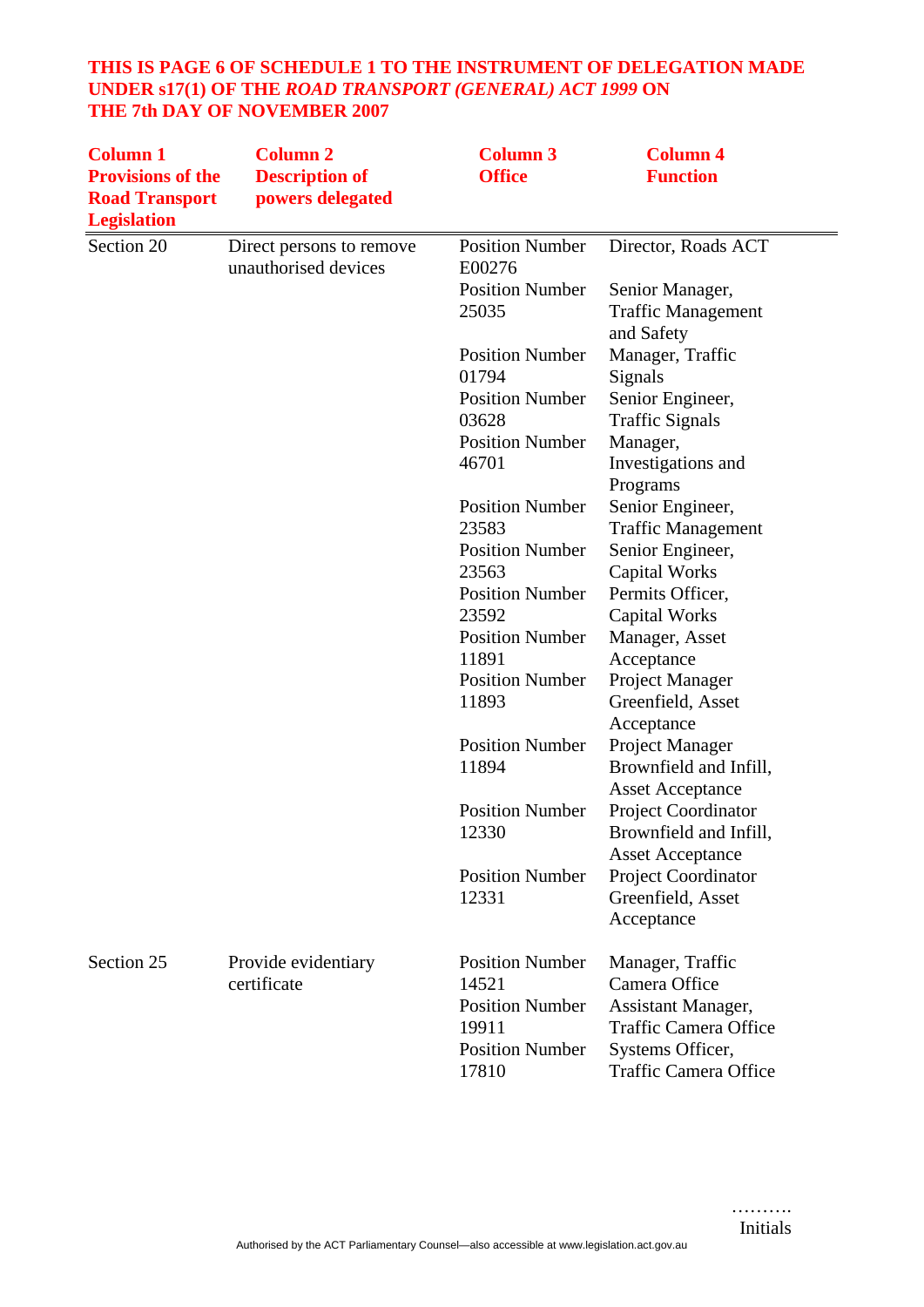#### **THIS IS PAGE 7 OF SCHEDULE 1 TO THE INSTRUMENT OF DELEGATION MADE UNDER s17(1) OF THE** *ROAD TRANSPORT (GENERAL) ACT 1999* **ON THE 7th DAY OF NOVEMBER 2007**

| <b>Column 1</b><br><b>Provisions of the</b><br><b>Road Transport</b><br><b>Legislation</b> | <b>Column 2</b><br><b>Description of</b><br>powers delegated | <b>Column 3</b><br><b>Office</b>                                                                                                                                           | <b>Column 4</b><br><b>Function</b>                                                                                                                                                             |
|--------------------------------------------------------------------------------------------|--------------------------------------------------------------|----------------------------------------------------------------------------------------------------------------------------------------------------------------------------|------------------------------------------------------------------------------------------------------------------------------------------------------------------------------------------------|
| Road<br><b>Transport</b><br>(Dimensions<br>and Mass) Act<br>1990                           |                                                              |                                                                                                                                                                            |                                                                                                                                                                                                |
| Section 28                                                                                 | Issue a permit under section<br>27                           | <b>Position Number</b><br>867<br><b>Position Number</b><br>4683<br><b>Position Number</b><br>22123<br>Position<br>Numbers 3178,<br>3179,3180,<br>3181, 3182, 3183,<br>3185 | Manager, Road User<br>Services<br><b>Manager Operations</b><br><b>Road User Services</b><br>Team Leader VITU,<br><b>Road User Services</b><br>Vehicle Inspectors,<br><b>Road User Services</b> |
|                                                                                            |                                                              | Position Number,<br>10596                                                                                                                                                  | <b>Heavy Vehicle Permits</b><br>Officer, Roads ACT                                                                                                                                             |
| Section 30                                                                                 | Issue permit subject to<br>conditions                        | <b>Position Number</b><br>4683<br><b>Position Number</b><br>22123<br>Position<br>Numbers 3178,<br>3179,3180,<br>3181, 3182, 3183,<br>3185                                  | <b>Manager Operations</b><br><b>Road User Services</b><br>Team Leader VITU,<br><b>Road User Services</b><br>Vehicle Inspectors,<br><b>Road User Services</b>                                   |
|                                                                                            |                                                              | <b>Position Number</b><br>10596<br><b>Position Number</b><br>867                                                                                                           | <b>Heavy Vehicle Permits</b><br>Officer, Roads ACT<br>Manager, Road User<br>Services                                                                                                           |
| Section 49                                                                                 | Approve portable weighing<br>device                          | <b>Position Number</b><br>E00276                                                                                                                                           | Director, Roads ACT                                                                                                                                                                            |
| Section 50                                                                                 | Approve portable weighing<br>device testing engineer         | <b>Position Number</b><br>E00276                                                                                                                                           | Director, Roads ACT                                                                                                                                                                            |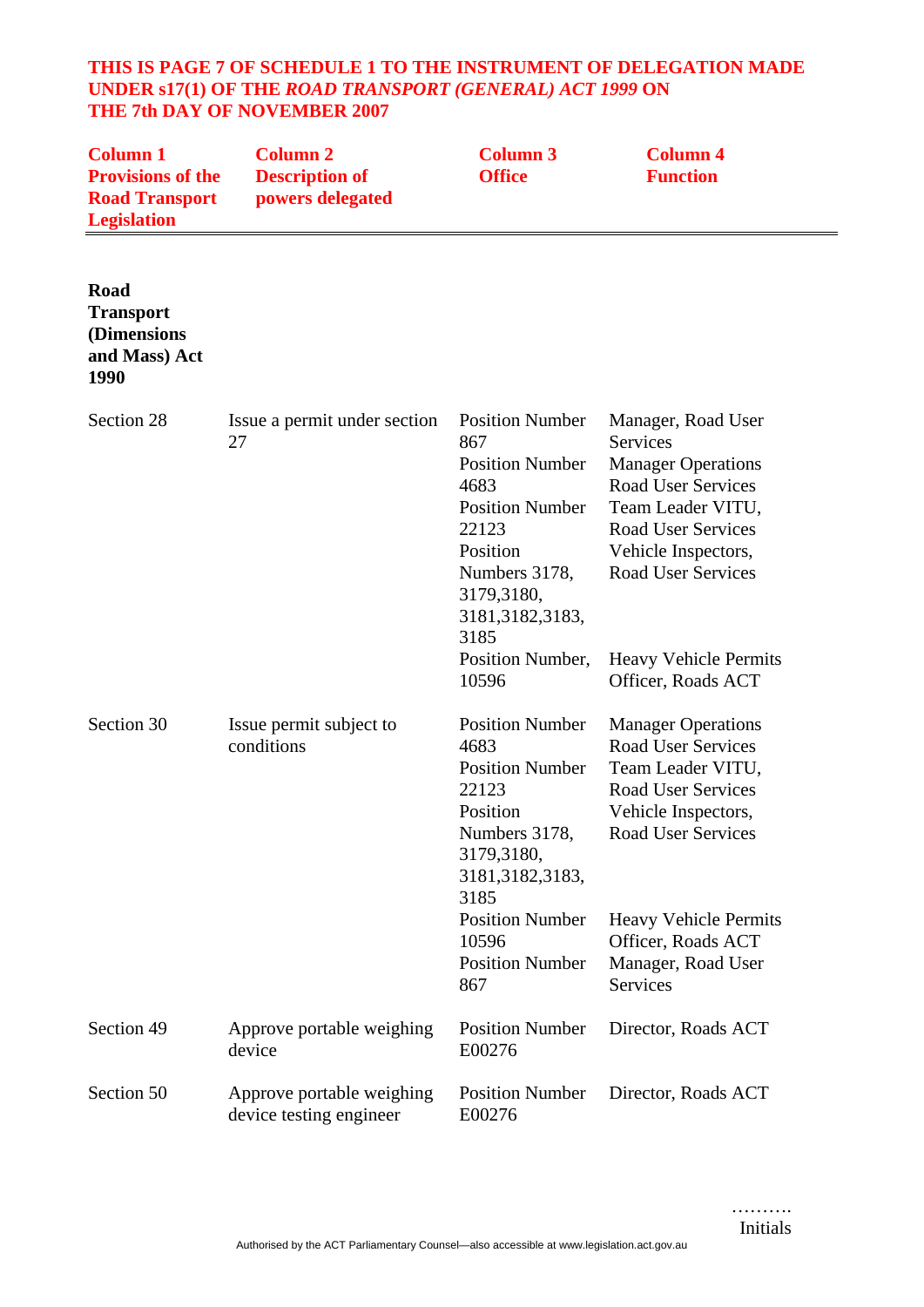## **THIS IS PAGE 8 OF SCHEDULE 1 TO THE INSTRUMENT OF DELEGATION MADE UNDER s17(1) OF THE** *ROAD TRANSPORT (GENERAL) ACT 1999* **ON THE 7th DAY OF NOVEMBER 2007**

| <b>Column 1</b><br><b>Provisions of the</b><br><b>Road Transport</b><br><b>Legislation</b> | <b>Column 2</b><br><b>Description of</b><br>powers delegated                                                                      | <b>Column 3</b><br><b>Office</b>                                                                   | <b>Column 4</b><br><b>Function</b>                                                                                                                   |
|--------------------------------------------------------------------------------------------|-----------------------------------------------------------------------------------------------------------------------------------|----------------------------------------------------------------------------------------------------|------------------------------------------------------------------------------------------------------------------------------------------------------|
| Section 52                                                                                 | Provide certificates of<br>evidence                                                                                               | <b>Position Number</b><br>4683<br><b>Position Number</b><br>33121<br><b>Position Number</b><br>867 | Manager Operations,<br><b>Road User Services</b><br>Manager Compliance,<br><b>Road User Services</b><br>Manager, Road User<br><b>Services</b>        |
| Road<br><b>Transport</b><br>(Driver<br><b>Licensing</b> ) Act<br>1999                      |                                                                                                                                   |                                                                                                    |                                                                                                                                                      |
| Section 7                                                                                  | Exercise all of the powers<br>and functions (excluding<br>those functions that require<br>Disallowable Instruments to<br>be made) | <b>Position Number</b><br>46114                                                                    | General Manager,<br><b>Transport Regulation</b><br>and Planning                                                                                      |
| Section 29                                                                                 | Cancel licence obtained by<br>false statements                                                                                    | <b>Position Number</b><br>4683<br><b>Position Number</b><br>33121<br><b>Position Number</b><br>867 | <b>Manager Operations,</b><br><b>Road User Services</b><br>Manager Compliance,<br><b>Road User Services</b><br>Manager, Road User<br><b>Services</b> |
| Road<br><b>Transport</b><br>(Vehicle<br><b>Registration</b> )<br><b>Act 1999</b>           |                                                                                                                                   |                                                                                                    |                                                                                                                                                      |
| Section 7                                                                                  | Exercise all of the powers<br>and functions (excluding<br>those functions that require<br>Disallowable Instruments to<br>be made) | <b>Position Number</b><br>46114                                                                    | General Manager,<br><b>Transport Regulation</b><br>and Planning                                                                                      |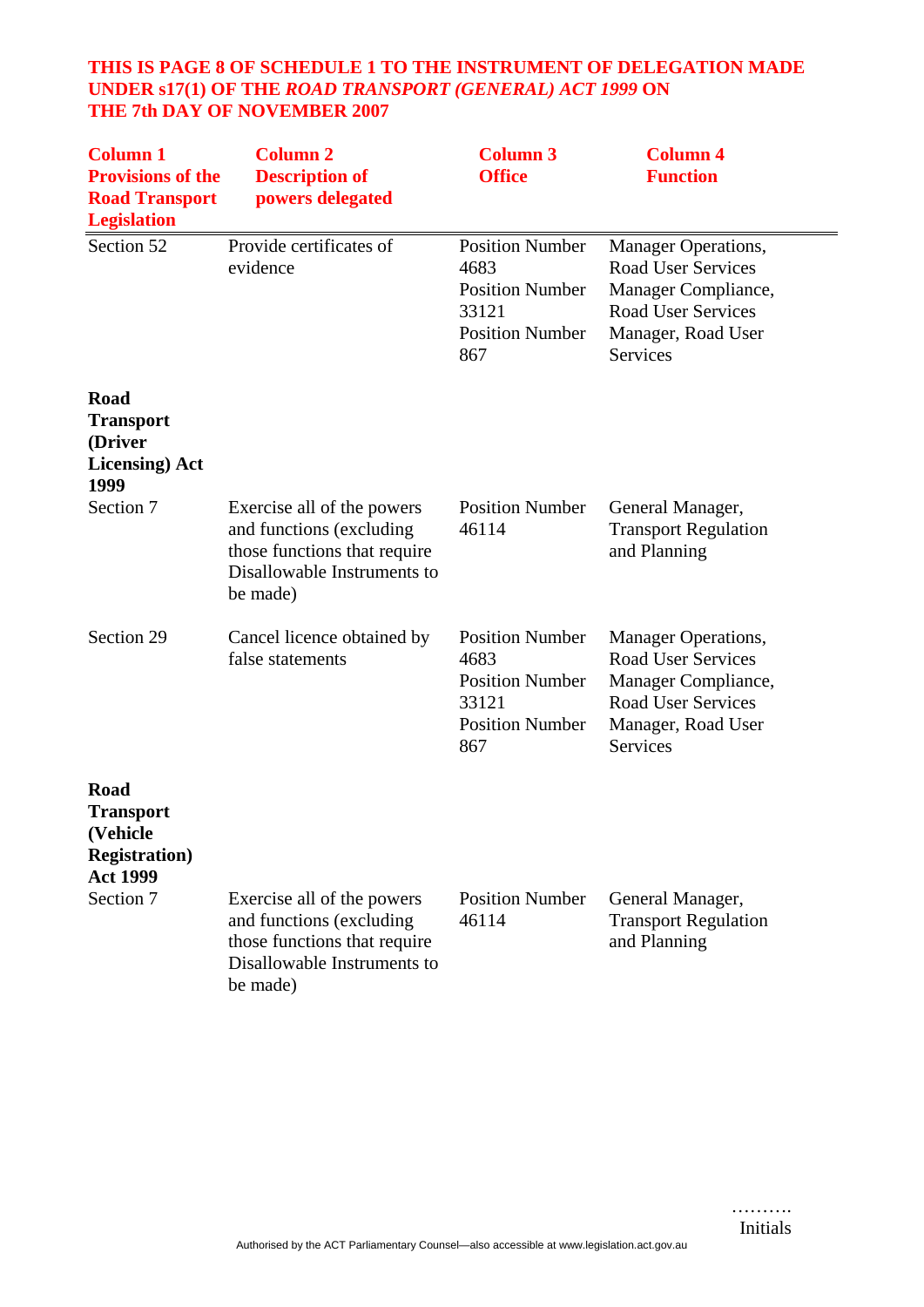#### **THIS IS PAGE 9 OF SCHEDULE 1 TO THE INSTRUMENT OF DELEGATION MADE UNDER s17(1) OF THE** *ROAD TRANSPORT (GENERAL) ACT 1999* **ON THE 7th DAY OF NOVEMBER 2007**

| <b>Column 1</b><br><b>Provisions of the</b><br><b>Road Transport</b><br><b>Legislation</b> | <b>Column 2</b><br><b>Description of</b><br>powers delegated                               | <b>Column 3</b><br><b>Office</b>                                                                   | <b>Column 4</b><br><b>Function</b>                                                                                                                   |
|--------------------------------------------------------------------------------------------|--------------------------------------------------------------------------------------------|----------------------------------------------------------------------------------------------------|------------------------------------------------------------------------------------------------------------------------------------------------------|
| Road<br><b>Transport</b><br>(Public<br>Passenger<br><b>Services</b> ) Act<br>2001          |                                                                                            |                                                                                                    |                                                                                                                                                      |
| Section 17                                                                                 | Enter into a service contract<br>- regular route services                                  | <b>Position Number</b><br>46114                                                                    | General Manager,<br><b>Transport Regulation</b><br>and Planning                                                                                      |
| Section $41(3)$                                                                            | Transfer taxi licence                                                                      | <b>Position Number</b><br>46114<br><b>Position Number</b><br>21223                                 | General Manager,<br><b>Transport Regulation</b><br>and Planning<br>Manager, Public<br><b>Transport Regulation</b>                                    |
| Section 89                                                                                 | Enter into a service contract<br>- demand responsive<br>services                           | <b>Position Number</b><br>46114                                                                    | General Manager,<br><b>Transport Regulation</b><br>and Planning                                                                                      |
| Section 116                                                                                | Require records or<br>information                                                          | <b>Position Number</b><br>46114<br><b>Position Number</b><br>21223                                 | General Manager,<br><b>Transport Regulation</b><br>and Planning<br>Manager, Public<br><b>Transport Regulation</b>                                    |
| Road<br><b>Transport</b><br>(General)<br><b>Regulation</b><br>2000                         |                                                                                            |                                                                                                    |                                                                                                                                                      |
| Section 10                                                                                 | Provide evidentiary<br>certificates about authorised<br>examiners and approved<br>premises | <b>Position Number</b><br>4683<br><b>Position Number</b><br>33121<br><b>Position Number</b><br>867 | <b>Manager Operations,</b><br><b>Road User Services</b><br>Manager Compliance,<br><b>Road User Services</b><br>Manager, Road User<br><b>Services</b> |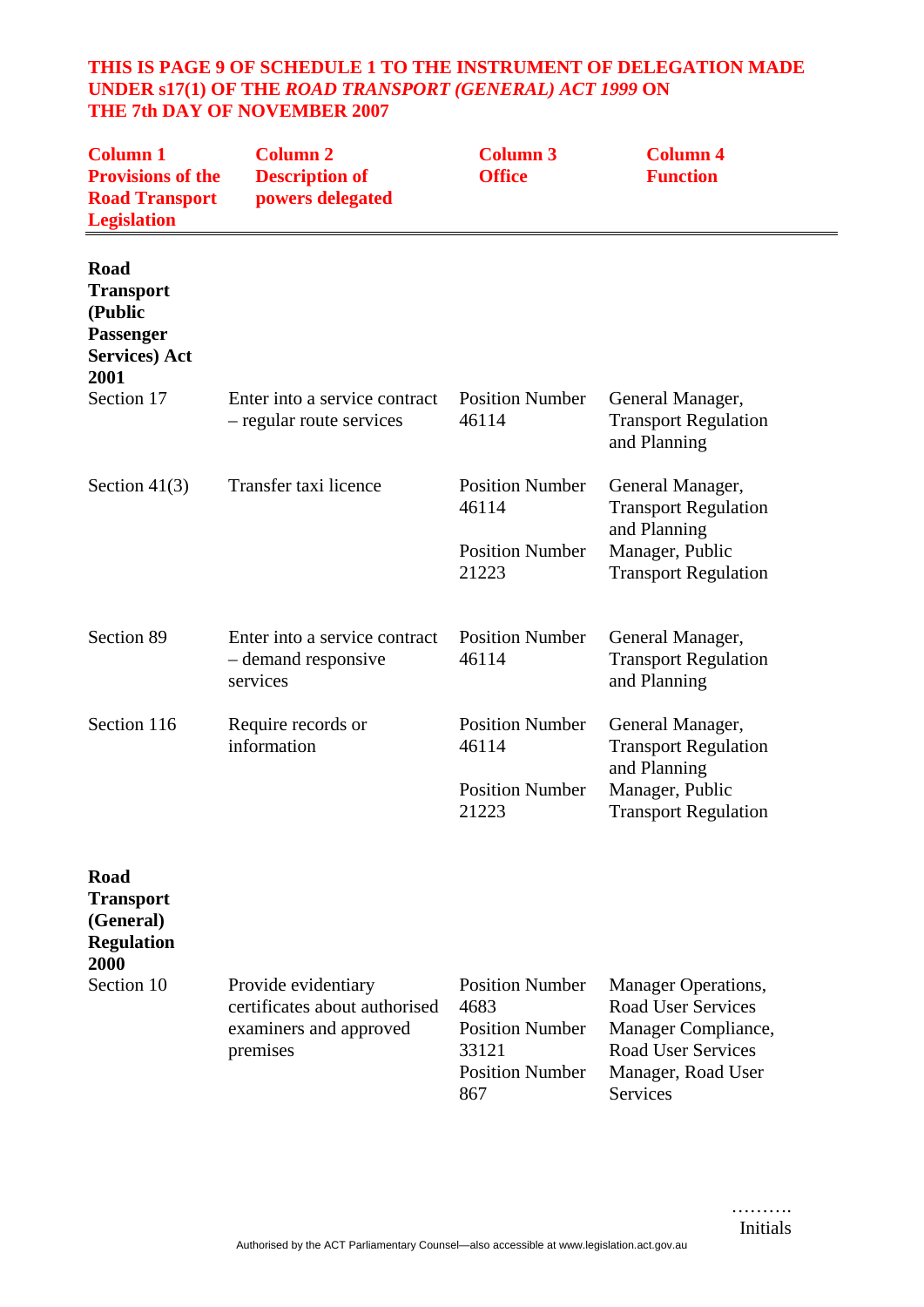## **THIS IS PAGE 10 OF SCHEDULE 1 TO THE INSTRUMENT OF DELEGATION MADE UNDER s17(1) OF THE** *ROAD TRANSPORT (GENERAL) ACT 1999* **ON THE 7th DAY OF NOVEMBER 2007**

| <b>Column 1</b><br><b>Provisions of the</b><br><b>Road Transport</b><br><b>Legislation</b> | <b>Column 2</b><br><b>Description of</b><br>powers delegated                     | <b>Column 3</b><br><b>Office</b>        | <b>Column 4</b><br><b>Function</b>                                   |
|--------------------------------------------------------------------------------------------|----------------------------------------------------------------------------------|-----------------------------------------|----------------------------------------------------------------------|
| Section $14(1)(f)$                                                                         | Refund of accreditation fee<br>if issued in error                                | <b>Position Number</b><br>46114         | General Manager,<br><b>Transport Regulation</b><br>and Planning      |
|                                                                                            |                                                                                  | <b>Position Number</b><br>21223         | Manager, Public<br><b>Transport Regulation</b>                       |
| Section $14(3)(d)$                                                                         | Refund of accreditation fee<br>if accreditation surrendered                      | <b>Position Number</b><br>46114         | General Manager,<br><b>Transport Regulation</b><br>and Planning      |
|                                                                                            |                                                                                  | <b>Position Number</b><br>21223         | Manager, Public<br><b>Transport Regulation</b>                       |
| Section $14(3)(e)$                                                                         | Refund of licences issued<br>under Road Transport<br>(Public Passenger Services) | <b>Position Number</b><br>46114         | General Manager,<br><b>Transport Regulation</b><br>and Planning      |
|                                                                                            | Act 2001 if the licence is<br>surrendered                                        | <b>Position Number</b><br>21223         | Manager, Public<br><b>Transport Regulation</b>                       |
| Section 16                                                                                 | Give a dishonour notice                                                          | <b>Position Number</b><br>46114         | General Manager,<br><b>Transport Regulation</b><br>and Planning      |
|                                                                                            |                                                                                  | <b>Position Number</b><br>21223         | Manager, Public<br><b>Transport Regulation</b>                       |
|                                                                                            |                                                                                  | <b>Position Number</b><br>4683          | Manager Operations,<br><b>Road User Services</b>                     |
|                                                                                            |                                                                                  | <b>Position Number</b><br>867           | Manager, Road User<br>Services                                       |
| Section 17                                                                                 | Suspend the relevant thing<br>and give a suspension notice                       | <b>Position Number</b><br>46114         | General Manager,<br><b>Transport Regulation</b><br>and Planning      |
|                                                                                            |                                                                                  | <b>Position Number</b><br>21223         | Manager, Public                                                      |
|                                                                                            |                                                                                  | <b>Position Number</b><br>867           | <b>Transport Regulation</b><br>Manager, Road User<br><b>Services</b> |
|                                                                                            |                                                                                  | <b>Position Number</b>                  | Manager Operations,<br><b>Road User Services</b>                     |
|                                                                                            |                                                                                  | 4683<br><b>Position Number</b><br>33121 | Manager Compliance,<br>Road User Services                            |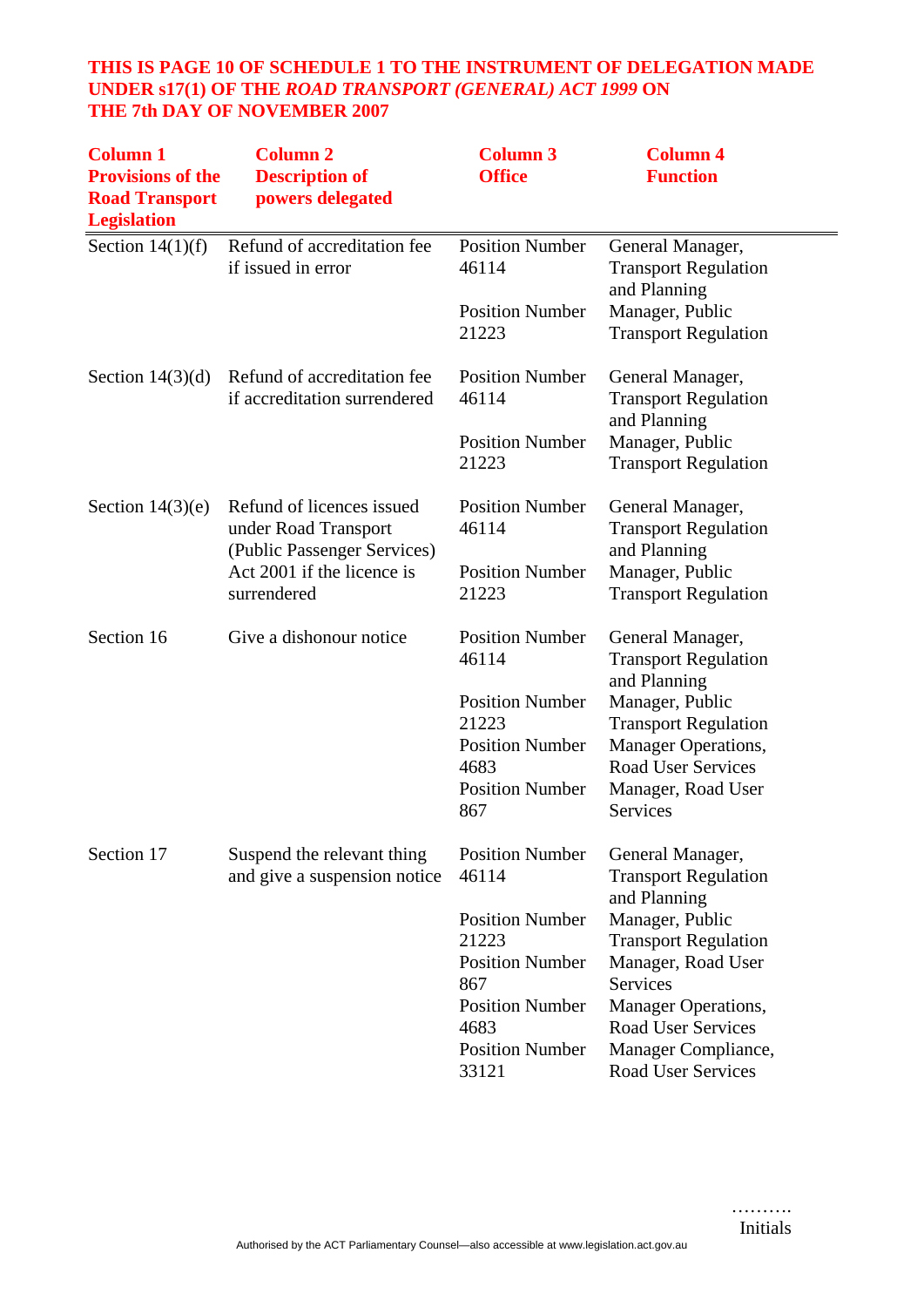## **THIS IS PAGE 11 OF SCHEDULE 1 TO THE INSTRUMENT OF DELEGATION MADE UNDER s17(1) OF THE** *ROAD TRANSPORT (GENERAL) ACT 1999* **ON THE 7th DAY OF NOVEMBER 2007**

| <b>Column 1</b><br><b>Provisions of the</b><br><b>Road Transport</b><br><b>Legislation</b> | <b>Column 2</b><br><b>Description of</b><br>powers delegated | <b>Column 3</b><br><b>Office</b>                                                                                                               | <b>Column 4</b><br><b>Function</b>                                                                                                                                                                                                      |
|--------------------------------------------------------------------------------------------|--------------------------------------------------------------|------------------------------------------------------------------------------------------------------------------------------------------------|-----------------------------------------------------------------------------------------------------------------------------------------------------------------------------------------------------------------------------------------|
| Section 18                                                                                 | Revoke a suspension                                          | <b>Position Number</b><br>46114                                                                                                                | General Manager,<br><b>Transport Regulation</b><br>and Planning                                                                                                                                                                         |
|                                                                                            |                                                              | <b>Position Number</b><br>21223<br><b>Position Number</b><br>867<br><b>Position Number</b><br>4683<br><b>Position Number</b>                   | Manager, Public<br><b>Transport Regulation</b><br>Manager, Road User<br><b>Services</b><br>Manager Operations,<br><b>Road User Services</b><br>Manager Compliance,                                                                      |
| Section 19                                                                                 | Cancel the relevant thing                                    | 33121<br><b>Position Number</b>                                                                                                                | <b>Road User Services</b><br>General Manager,                                                                                                                                                                                           |
|                                                                                            | and give a cancellation<br>notice                            | 46114<br><b>Position Number</b><br>21223<br><b>Position Number</b><br>867<br><b>Position Number</b><br>4683<br><b>Position Number</b><br>33121 | <b>Transport Regulation</b><br>and Planning<br>Manager, Public<br><b>Transport Regulation</b><br>Manager, Road User<br>Services<br>Manager Operations,<br><b>Road User Services</b><br>Manager Compliance,<br><b>Road User Services</b> |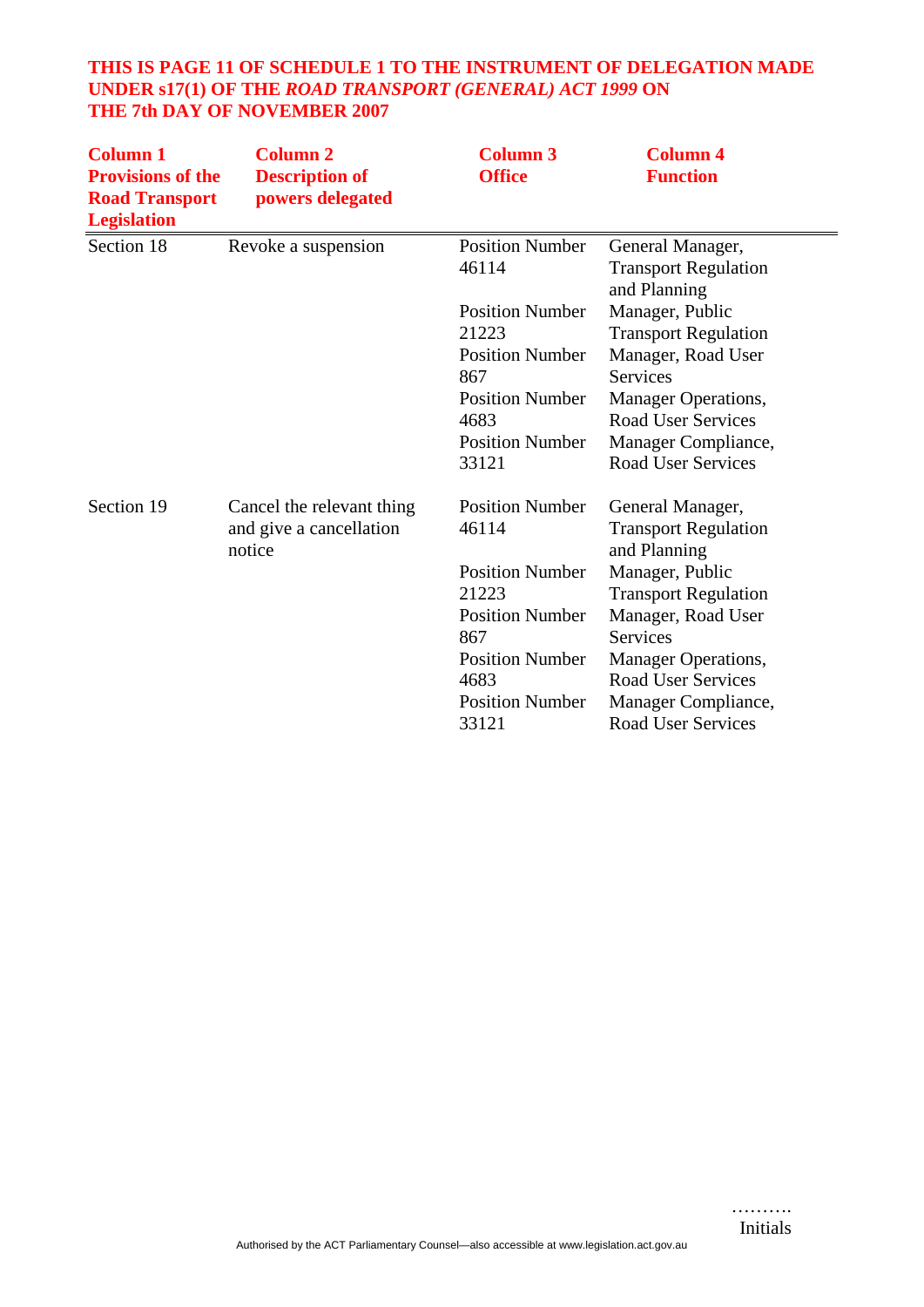#### **THIS IS PAGE 12 OF SCHEDULE 1 TO THE INSTRUMENT OF DELEGATION MADE UNDER s17(1) OF THE** *ROAD TRANSPORT (GENERAL) ACT 1999* **ON THE 7th DAY OF NOVEMBER 2007**

| <b>Column 1</b><br><b>Provisions of the</b><br><b>Road Transport</b><br><b>Legislation</b>                    | <b>Column 2</b><br><b>Description of</b><br>powers delegated                                                                                   | <b>Column 3</b><br><b>Office</b>                                                                                                                                                                                                                   | <b>Column 4</b><br><b>Function</b>                                                                                                                                                                                                                                                                        |
|---------------------------------------------------------------------------------------------------------------|------------------------------------------------------------------------------------------------------------------------------------------------|----------------------------------------------------------------------------------------------------------------------------------------------------------------------------------------------------------------------------------------------------|-----------------------------------------------------------------------------------------------------------------------------------------------------------------------------------------------------------------------------------------------------------------------------------------------------------|
| Road<br><b>Transport</b><br>(Safety and<br><b>Traffic</b><br><b>Management</b> )<br><b>Regulation</b><br>2000 |                                                                                                                                                |                                                                                                                                                                                                                                                    |                                                                                                                                                                                                                                                                                                           |
| Section 11                                                                                                    | For Australian Road Rule<br>$151$ (3) (b), approve event<br>allowing rider of motorbike<br>or bicycle to ride alongside<br>more than one rider | <b>Position Number</b><br>E00276<br><b>Position Number</b><br>25035<br><b>Position Number</b><br>01794<br><b>Position Number</b><br>03628<br><b>Position Number</b><br>46701<br><b>Position Number</b><br>23583<br><b>Position Number</b><br>23563 | Director, Roads ACT<br>Senior Manager,<br><b>Traffic Management</b><br>and Safety<br>Manager, Traffic<br>Signals<br>Senior Engineer,<br><b>Traffic Signals</b><br>Manager,<br>Investigations and<br>Programs<br>Senior Engineer,<br><b>Traffic Management</b><br>Senior Engineer,<br><b>Capital Works</b> |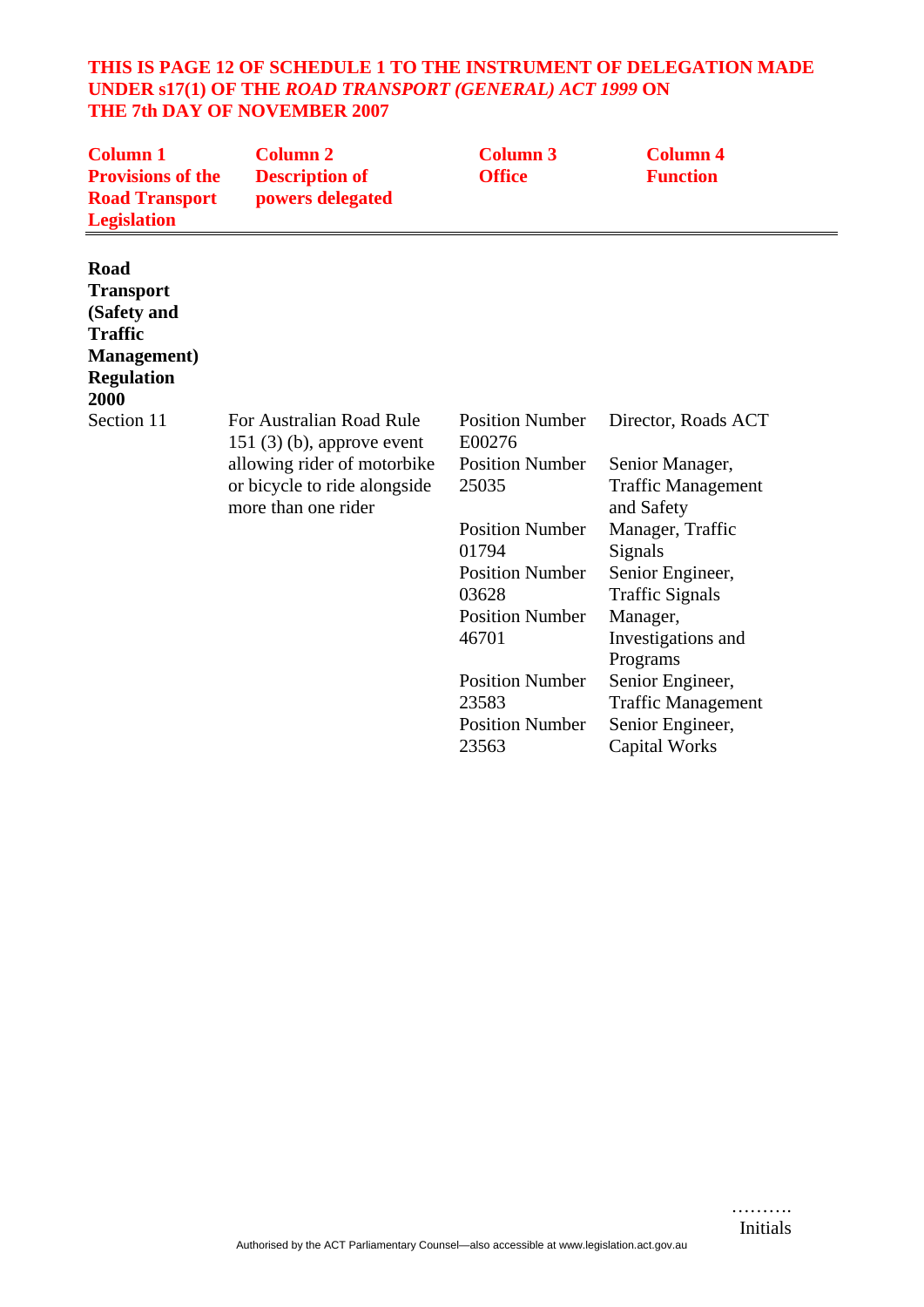## **THIS IS PAGE 13 OF SCHEDULE 1 TO THE INSTRUMENT OF DELEGATION MADE UNDER s17(1) OF THE** *ROAD TRANSPORT (GENERAL) ACT 1999* **ON THE 7th DAY OF NOVEMBER 2007**

| <b>Column 1</b>                             | <b>Column 2</b>                                    | <b>Column 3</b>                  | <b>Column 4</b>                         |
|---------------------------------------------|----------------------------------------------------|----------------------------------|-----------------------------------------|
| <b>Provisions of the</b>                    | <b>Description of</b>                              | <b>Office</b>                    | <b>Function</b>                         |
| <b>Road Transport</b><br><b>Legislation</b> | powers delegated                                   |                                  |                                         |
| Section 31                                  | For Australian Road Rule<br>$310(4)$ , authorise   | <b>Position Number</b><br>E00276 | Director, Roads ACT                     |
|                                             | installation or maintenance                        | <b>Position Number</b>           | Senior Manager,                         |
|                                             | work on, above or below a<br>road; installation or | 25035                            | <b>Traffic Management</b><br>and Safety |
|                                             | maintenance of a traffic                           | <b>Position Number</b>           | Manager, Traffic                        |
|                                             | control device; a traffic                          | 01794                            | Signals                                 |
|                                             | survey                                             | <b>Position Number</b>           | Senior Engineer,                        |
|                                             |                                                    | 03628                            | <b>Traffic Signals</b>                  |
|                                             |                                                    | <b>Position Number</b>           | Manager,                                |
|                                             |                                                    | 46701                            | Investigations and<br>Programs          |
|                                             |                                                    | <b>Position Number</b>           | Senior Engineer,                        |
|                                             |                                                    | 23583                            | <b>Traffic Management</b>               |
|                                             |                                                    | <b>Position Number</b>           | Senior Engineer,                        |
|                                             |                                                    | 23563                            | <b>Capital Works</b>                    |
|                                             |                                                    | <b>Position Number</b>           | Permits Officer,                        |
|                                             |                                                    | 23592                            | <b>Capital Works</b>                    |
|                                             |                                                    | <b>Position Number</b>           | Manager, Asset                          |
|                                             |                                                    | 11891                            | Acceptance                              |
|                                             |                                                    | <b>Position Number</b>           | Project Manager                         |
|                                             |                                                    | 11893                            | Greenfield, Asset                       |
|                                             |                                                    |                                  | Acceptance                              |
|                                             |                                                    | <b>Position Number</b>           | Project Manager                         |
|                                             |                                                    | 11894                            | Brownfield and Infill,                  |
|                                             |                                                    |                                  | <b>Asset Acceptance</b>                 |
|                                             |                                                    | <b>Position Number</b>           | Project Coordinator                     |
|                                             |                                                    | 12330                            | Brownfield and Infill,                  |
|                                             |                                                    |                                  | <b>Asset Acceptance</b>                 |
|                                             |                                                    | <b>Position Number</b>           | <b>Project Coordinator</b>              |
|                                             |                                                    | 12331                            | Greenfield, Asset                       |
|                                             |                                                    |                                  | Acceptance                              |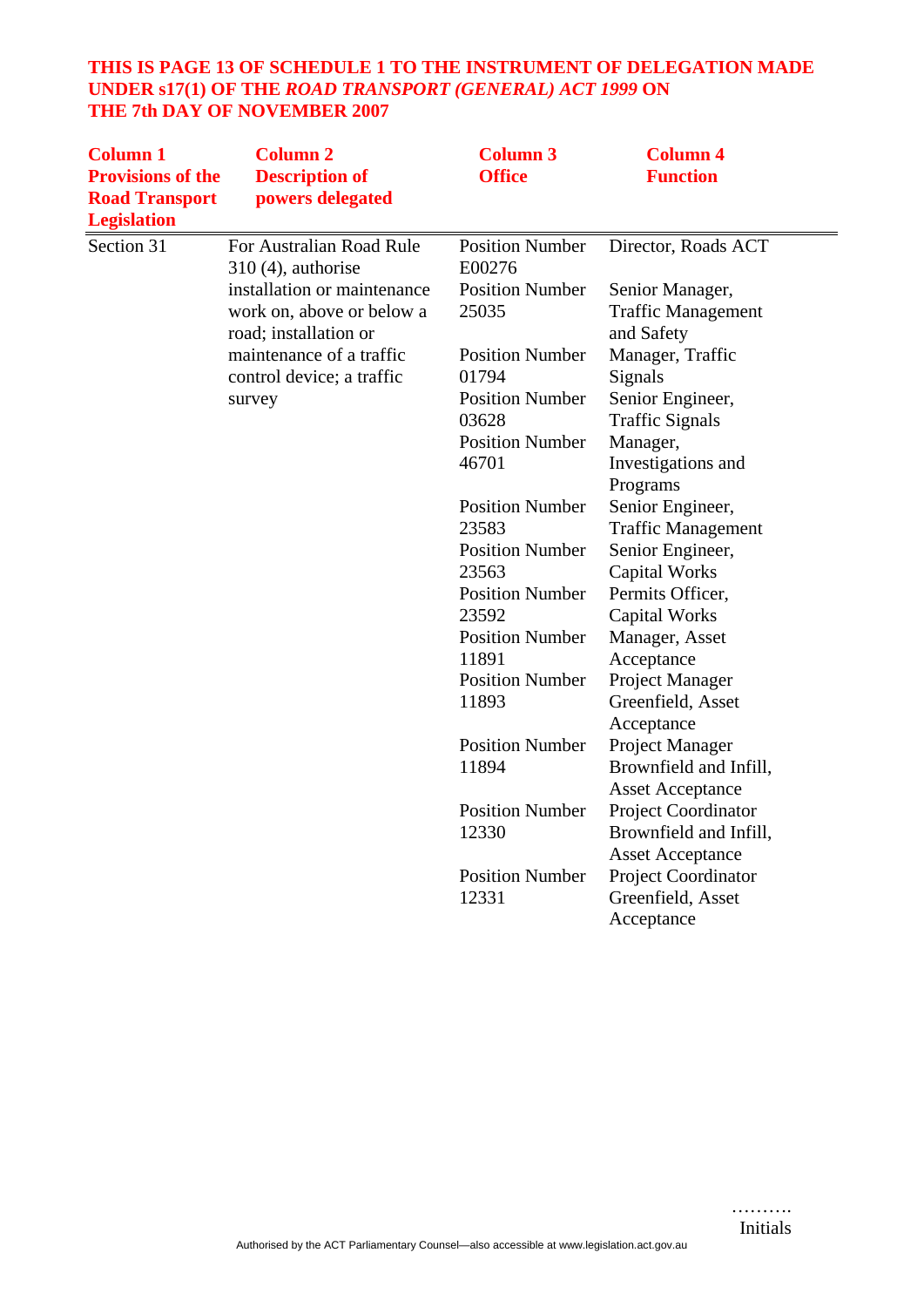## **THIS IS PAGE 14 OF SCHEDULE 1 TO THE INSTRUMENT OF DELEGATION MADE UNDER s17(1) OF THE** *ROAD TRANSPORT (GENERAL) ACT 1999* **ON THE 7th DAY OF NOVEMBER 2007**

| <b>Column 1</b><br><b>Provisions of the</b><br><b>Road Transport</b><br><b>Legislation</b> | <b>Column 2</b><br><b>Description of</b><br>powers delegated                                | <b>Column 3</b><br><b>Office</b>                          | <b>Column 4</b><br><b>Function</b>                              |
|--------------------------------------------------------------------------------------------|---------------------------------------------------------------------------------------------|-----------------------------------------------------------|-----------------------------------------------------------------|
| Section 41 $(3)$                                                                           | Exempt a person or vehicle<br>from subsection (1) which                                     | <b>Position Number</b><br>E00276                          | Director, Roads ACT                                             |
|                                                                                            | prohibits the towing of any<br>other vehicle by the driver<br>of an articulated vehicle, or | <b>Position Number</b><br>25035                           | Senior Manager,<br><b>Traffic Management</b><br>and Safety      |
|                                                                                            | from subsection (2) which<br>prohibits the towing of more                                   | <b>Position Number</b><br>01794                           | Manager, Traffic<br>Signals                                     |
|                                                                                            | than 1 trailer by the driver<br>of a motor vehicle                                          | <b>Position Number</b><br>03628                           | Senior Engineer,<br><b>Traffic Signals</b>                      |
|                                                                                            |                                                                                             | <b>Position Number</b><br>46701                           | Manager,<br>Investigations and<br>Programs                      |
|                                                                                            |                                                                                             | <b>Position Number</b><br>23583                           | Senior Engineer,<br><b>Traffic Management</b>                   |
|                                                                                            |                                                                                             | <b>Position Number</b><br>23563                           | Senior Engineer,<br><b>Capital Works</b>                        |
| Section 66                                                                                 | Approvals by Road<br><b>Transport Authority</b>                                             | <b>Position Number</b><br>46114                           | General Manager,<br><b>Transport Regulation</b><br>and Planning |
|                                                                                            |                                                                                             | <b>Position Number</b><br>E00276                          | Director, Roads ACT                                             |
| Section 73 $(1)$                                                                           | Set aside length of road as<br>metered parking area                                         | <b>Position Number</b><br>E00276                          | Director, Roads ACT                                             |
|                                                                                            |                                                                                             | <b>Position Number</b><br>25035                           | Senior Manager,<br><b>Traffic Management</b><br>and Safety      |
|                                                                                            |                                                                                             | <b>Position Number</b><br>01794                           | Manager, Traffic<br>Signals                                     |
|                                                                                            |                                                                                             | <b>Position Number</b><br>03628                           | Senior Engineer,<br><b>Traffic Signals</b>                      |
|                                                                                            |                                                                                             | <b>Position Number</b><br>46701                           | Manager,<br>Investigations and<br>Programs                      |
|                                                                                            |                                                                                             | <b>Position Number</b><br>23583<br><b>Position Number</b> | Senior Engineer,<br><b>Traffic Management</b>                   |
|                                                                                            |                                                                                             | 23563                                                     | Senior Engineer,<br><b>Capital Works</b>                        |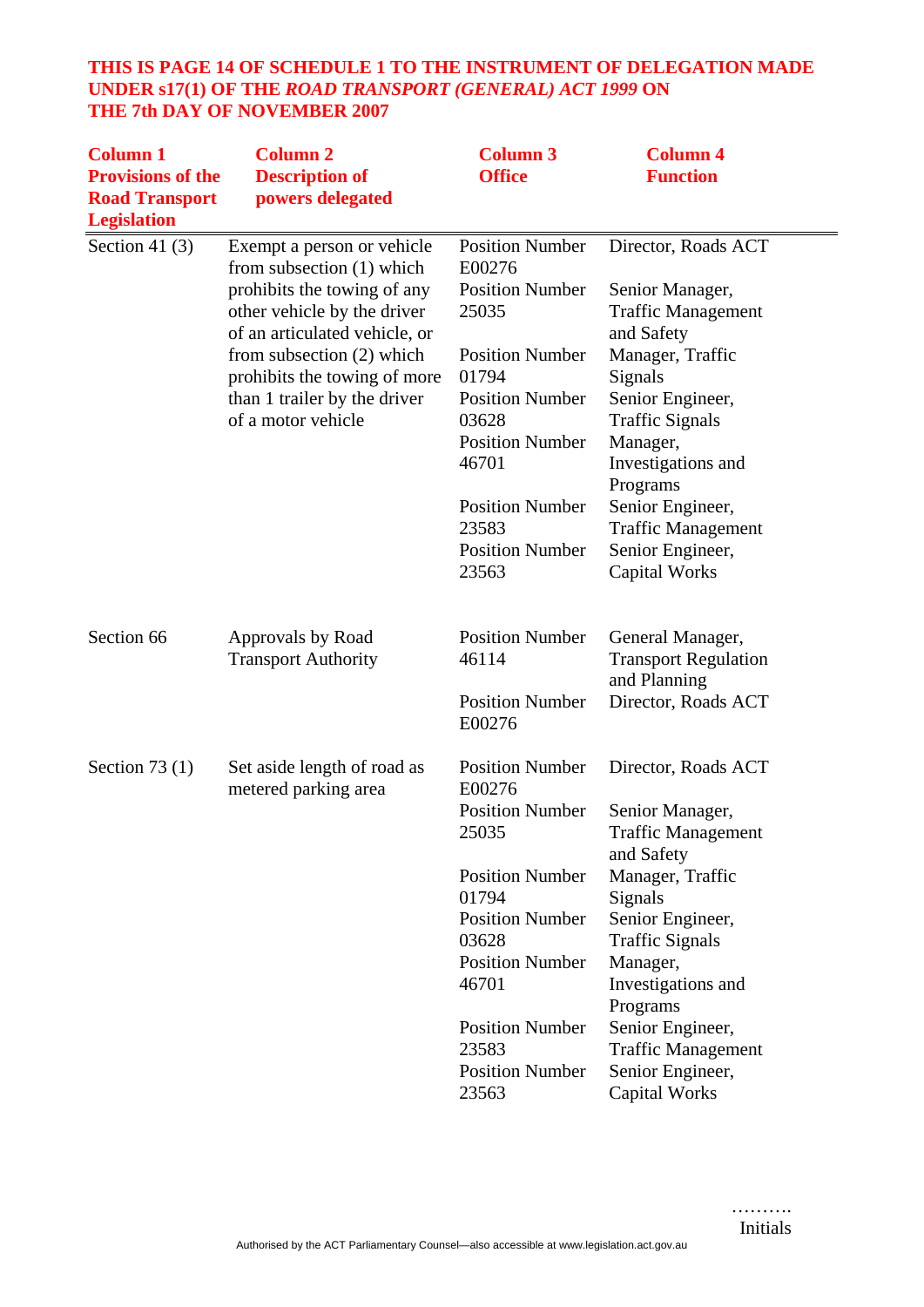#### **THIS IS PAGE 15 OF SCHEDULE 1 TO THE INSTRUMENT OF DELEGATION MADE UNDER s17(1) OF THE** *ROAD TRANSPORT (GENERAL) ACT 1999* **ON THE 7th DAY OF NOVEMBER 2007**

| <b>Column 1</b><br><b>Provisions of the</b><br><b>Road Transport</b><br><b>Legislation</b> | <b>Column 2</b><br><b>Description of</b><br>powers delegated          | <b>Column 3</b><br><b>Office</b>                                                                                                                                         | <b>Column 4</b><br><b>Function</b>                                                                                                                                                                                                                                    |
|--------------------------------------------------------------------------------------------|-----------------------------------------------------------------------|--------------------------------------------------------------------------------------------------------------------------------------------------------------------------|-----------------------------------------------------------------------------------------------------------------------------------------------------------------------------------------------------------------------------------------------------------------------|
| Section 100                                                                                | Declare types of parking<br>permits                                   | <b>Position Number</b><br>46114                                                                                                                                          | General Manager,<br><b>Transport Regulation</b><br>and Planning                                                                                                                                                                                                       |
| Section 107                                                                                | Approve people to use<br>traffic offence detection<br>devices         | <b>Position Number</b><br>46114                                                                                                                                          | General Manager,<br><b>Transport Regulation</b><br>and Planning                                                                                                                                                                                                       |
| Road<br><b>Transport</b><br>(Driver<br>Licensing)<br><b>Regulation</b><br>2000             |                                                                       |                                                                                                                                                                          |                                                                                                                                                                                                                                                                       |
| Section 46                                                                                 | Respond to an application to<br>the court for a restricted<br>licence | <b>Position Number</b><br>20047<br><b>Position Number</b><br>33121<br><b>Position Number</b><br>4683<br><b>Position Number</b><br>867                                    | <b>Manager Registration</b><br>& Licence, Road User<br>Services<br>Manager Compliance,<br><b>Road User Services</b><br>Manager Operations,<br><b>Road User Services</b><br>Manager, Road User<br>Services                                                             |
| Section 55                                                                                 | Issue or vary driver licence<br>subject to conditions                 | <b>Position Number</b><br>4683<br><b>Position Number</b><br>20047<br><b>Position Number</b><br>33121<br><b>Position Number</b><br>867<br><b>Position Number</b><br>46114 | Manager Operations,<br>Road User Services<br><b>Manager Registration</b><br>& Licence, Road User<br>Services<br>Manager Compliance,<br><b>Road User Services</b><br>Manager, Road User<br>Services<br>General Manager,<br><b>Transport Regulation</b><br>and Planning |

……….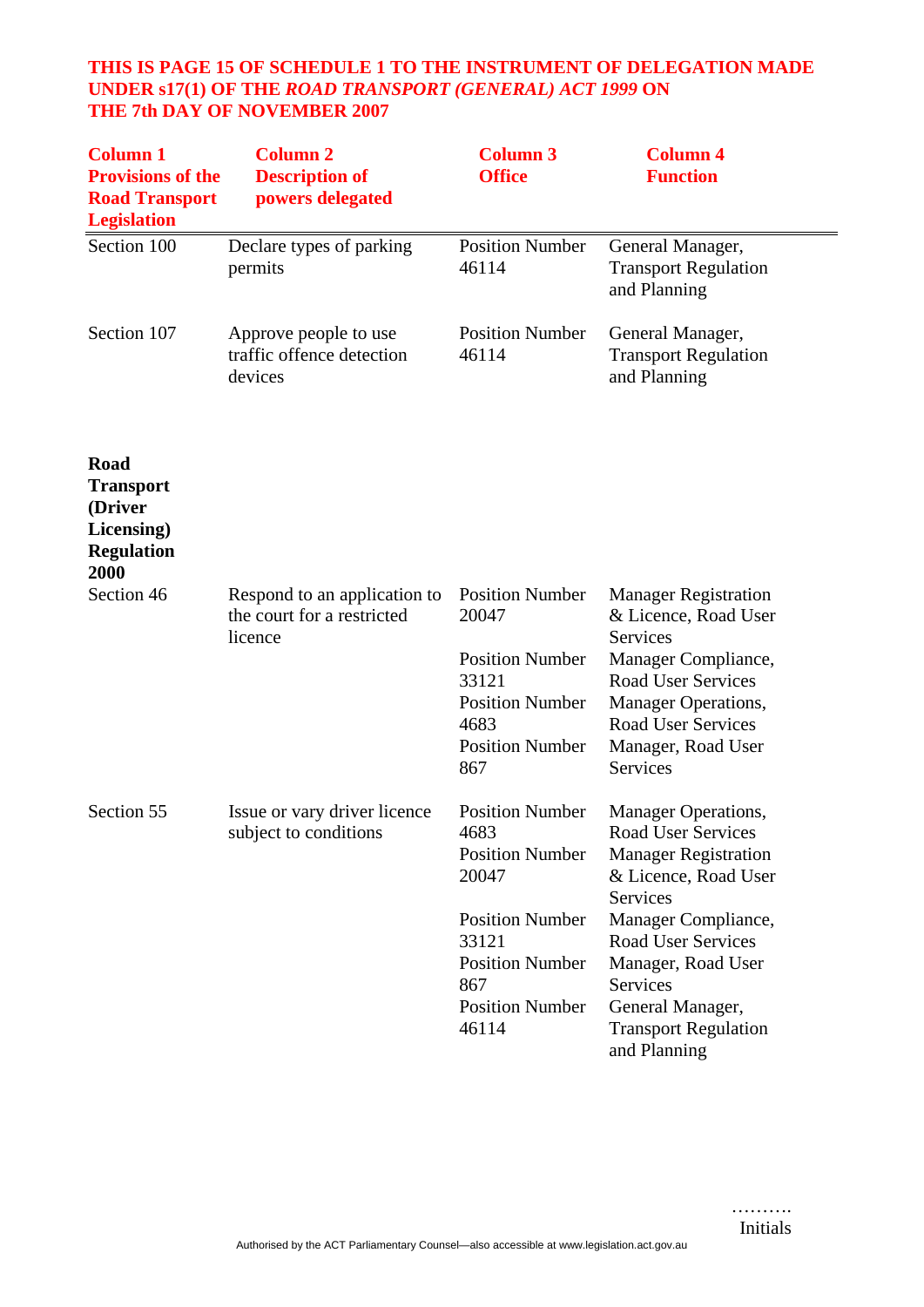## **THIS IS PAGE 16 OF SCHEDULE 1 TO THE INSTRUMENT OF DELEGATION MADE UNDER s17(1) OF THE** *ROAD TRANSPORT (GENERAL) ACT 1999* **ON THE 7th DAY OF NOVEMBER 2007**

| <b>Column 1</b><br><b>Provisions of the</b><br><b>Road Transport</b><br><b>Legislation</b> | <b>Column 2</b><br><b>Description of</b><br>powers delegated                                                                      | <b>Column 3</b><br><b>Office</b>                                                                                                      | <b>Column 4</b><br><b>Function</b>                                                                                                                                                                                            |
|--------------------------------------------------------------------------------------------|-----------------------------------------------------------------------------------------------------------------------------------|---------------------------------------------------------------------------------------------------------------------------------------|-------------------------------------------------------------------------------------------------------------------------------------------------------------------------------------------------------------------------------|
| Section $63(2)$                                                                            | Require a person to show he<br>or she complies with<br>required medical standards<br>for public vehicle licence                   | <b>Position Number</b><br>4683<br><b>Position Number</b><br>33121<br><b>Position Number</b><br>867<br><b>Position Number</b><br>46114 | <b>Manager Operations,</b><br><b>Road User Services</b><br>Manager Compliance,<br><b>Road User Services</b><br>Manager, Road User<br><b>Services</b><br>General Manager,<br><b>Transport Regulation</b><br>and Planning       |
| Section 65                                                                                 | Approve public vehicle<br>driver training courses                                                                                 | <b>Position Number</b><br>21223<br><b>Position Number</b><br>46114                                                                    | Manager, Public<br><b>Transport Regulation</b><br>General Manager,<br><b>Transport Regulation</b><br>and Planning                                                                                                             |
| Section 67                                                                                 | Exempt a person from<br>certain licence eligibility<br>requirements                                                               | <b>Position Number</b><br>867<br><b>Position Number</b><br>4683<br><b>Position Number</b><br>33121<br><b>Position Number</b><br>46114 | Manager, Road User<br><b>Services</b><br><b>Manager Operations,</b><br><b>Road User Services</b><br>Manager Compliance,<br><b>Road User Services</b><br>General Manager,<br><b>Transport Regulation</b><br>and Planning       |
| Section 69                                                                                 | Request information,<br>medical, theory, and driving<br>tests etc in relation to an<br>application to obtain or vary<br>a licence | <b>Position Number</b><br>4683<br><b>Position Number</b><br>33121<br><b>Position Number</b><br>867<br><b>Position Number</b><br>46114 | <b>Manager Operations,</b><br><b>Road User Services</b><br>Manager Compliance,<br><b>Road User Services</b><br><b>Manager Road User</b><br><b>Services</b><br>General Manager,<br><b>Transport Regulation</b><br>and Planning |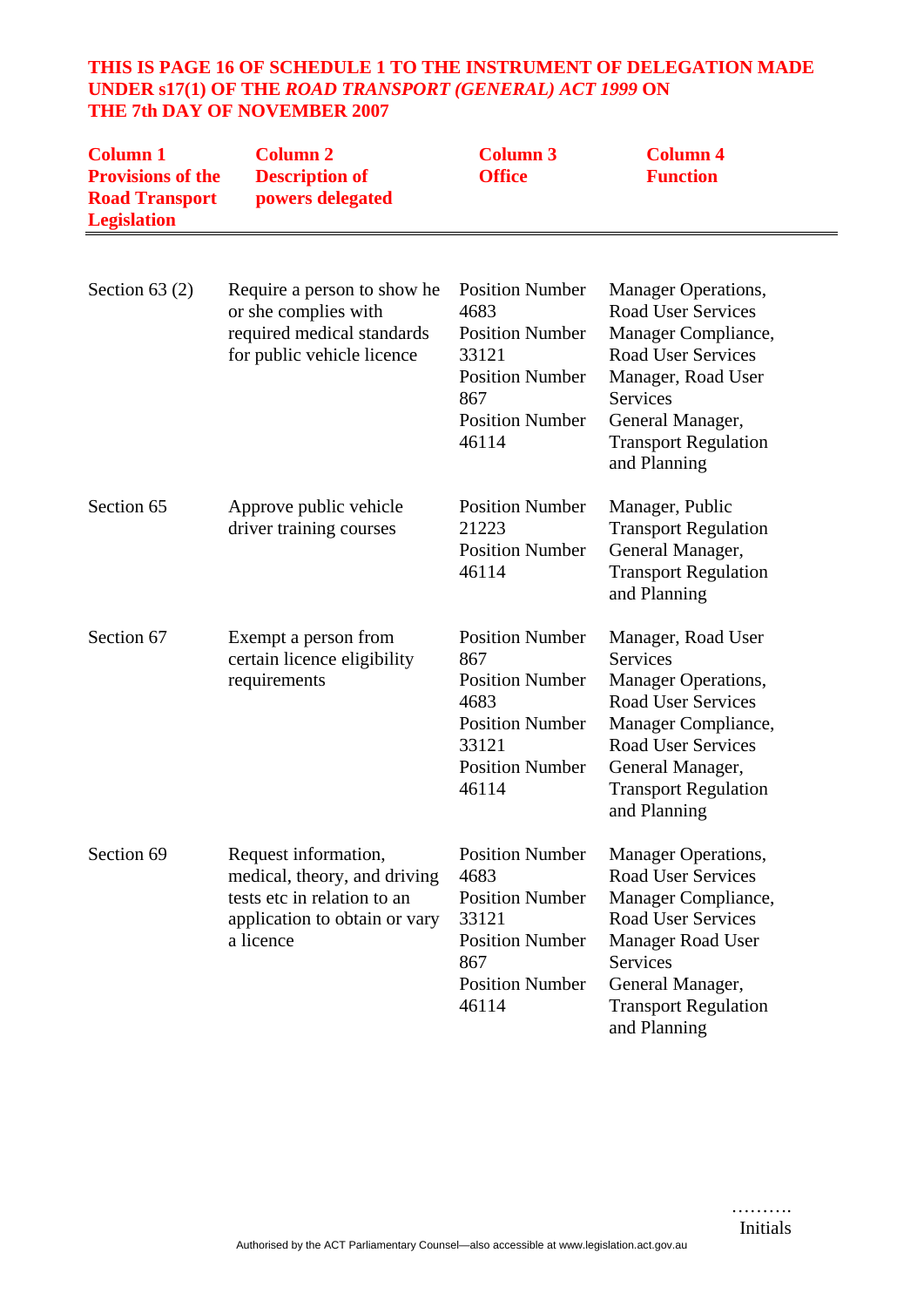## **THIS IS PAGE 17 OF SCHEDULE 1 TO THE INSTRUMENT OF DELEGATION MADE UNDER s17(1) OF THE** *ROAD TRANSPORT (GENERAL) ACT 1999* **ON THE 7th DAY OF NOVEMBER 2007**

| <b>Column 1</b><br><b>Provisions of the</b><br><b>Road Transport</b><br><b>Legislation</b> | <b>Column 2</b><br><b>Description of</b><br>powers delegated                 | <b>Column 3</b><br><b>Office</b>                                  | <b>Column 4</b><br><b>Function</b>                                                                          |
|--------------------------------------------------------------------------------------------|------------------------------------------------------------------------------|-------------------------------------------------------------------|-------------------------------------------------------------------------------------------------------------|
| Section 70                                                                                 | Refuse application for issue<br>and certain variations of<br>driver licences |                                                                   |                                                                                                             |
|                                                                                            | $(1)(a)$ Person not eligible                                                 | <b>Position Number</b><br>46114                                   | General Manager,<br><b>Transport Regulation</b><br>and Planning                                             |
|                                                                                            |                                                                              | <b>Position Number</b><br>867                                     | Manager, Road User<br><b>Services</b>                                                                       |
|                                                                                            |                                                                              | <b>Position Number</b><br>4683                                    | Manager Operations,<br><b>Road User Services</b>                                                            |
|                                                                                            |                                                                              | <b>Position Number</b><br>33121                                   | Manager, Compliance<br><b>Road User Services</b>                                                            |
|                                                                                            | $(1)(b)$ Person does not have<br>sufficient driving ability                  | <b>Position Number</b><br>46114                                   | General Manager,<br><b>Transport Regulation</b><br>and Planning                                             |
|                                                                                            |                                                                              | <b>Position Number</b>                                            | Manager, Road User                                                                                          |
|                                                                                            |                                                                              | 867<br><b>Position Number</b>                                     | <b>Services</b><br><b>Manager Operations,</b>                                                               |
|                                                                                            |                                                                              | 4683                                                              | <b>Road User Services</b>                                                                                   |
|                                                                                            |                                                                              | <b>Position Number</b><br>33121                                   | Manager, Compliance<br><b>Road User Services</b>                                                            |
|                                                                                            | $(1)(c)$ Person is not a                                                     | <b>Position Number</b>                                            | General Manager,                                                                                            |
|                                                                                            | suitable person                                                              | 46114                                                             | <b>Transport Regulation</b>                                                                                 |
|                                                                                            |                                                                              | <b>Position Number</b><br>867                                     | and Planning<br>Manager, Road User<br><b>Services</b>                                                       |
|                                                                                            |                                                                              | <b>Position Number</b><br>4683<br><b>Position Number</b><br>33121 | <b>Manager Operations,</b><br><b>Road User Services</b><br>Manager, Compliance<br><b>Road User Services</b> |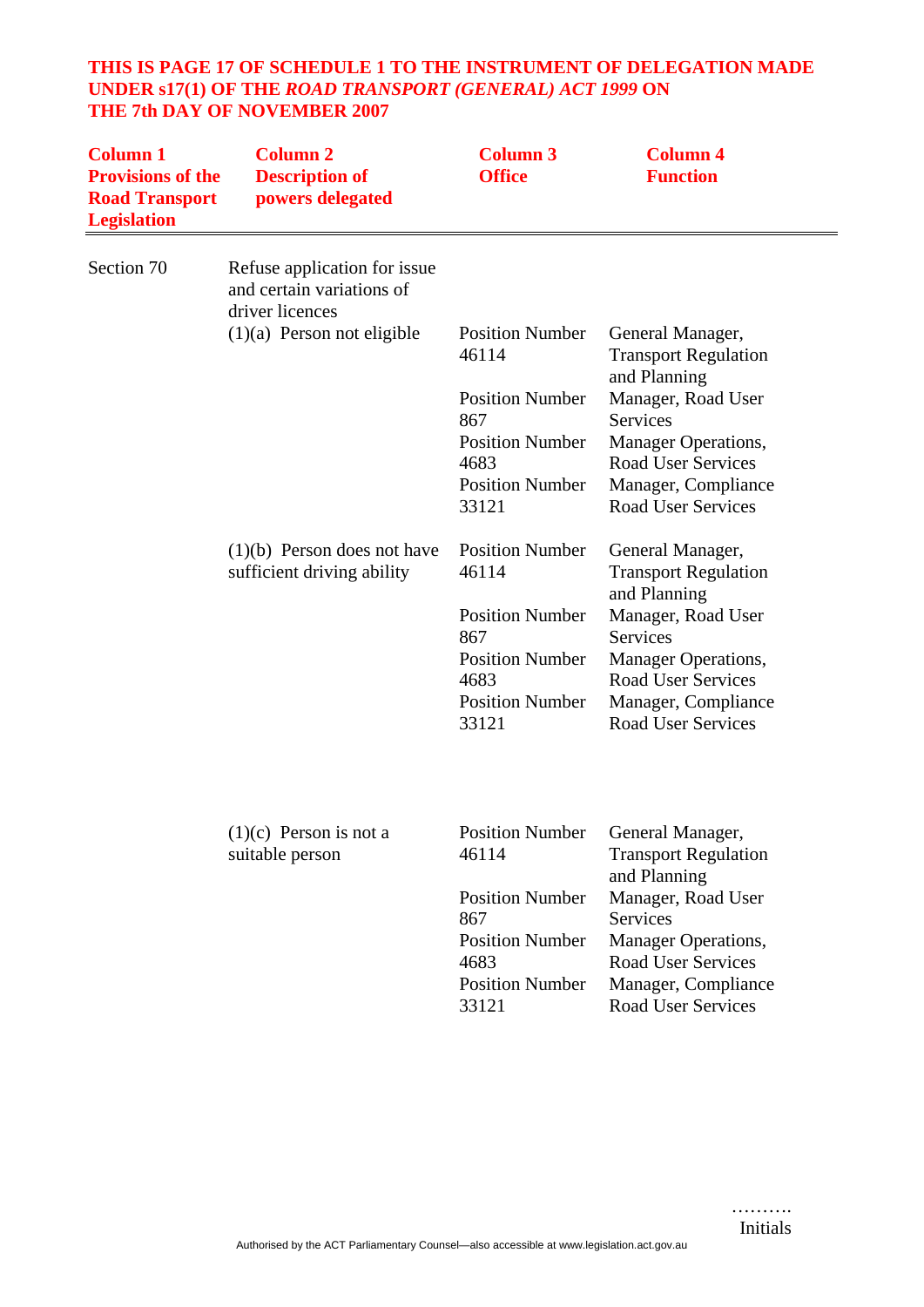#### **THIS IS PAGE 18 OF SCHEDULE 1 TO THE INSTRUMENT OF DELEGATION MADE UNDER s17(1) OF THE** *ROAD TRANSPORT (GENERAL) ACT 1999* **ON THE 7th DAY OF NOVEMBER 2007**

| <b>Column 1</b><br><b>Provisions of the</b><br><b>Road Transport</b><br><b>Legislation</b> | <b>Column 2</b><br><b>Description of</b><br>powers delegated                            | <b>Column 3</b><br><b>Office</b>                                                                                                      | <b>Column 4</b><br><b>Function</b>                                                                                                                                                                               |
|--------------------------------------------------------------------------------------------|-----------------------------------------------------------------------------------------|---------------------------------------------------------------------------------------------------------------------------------------|------------------------------------------------------------------------------------------------------------------------------------------------------------------------------------------------------------------|
|                                                                                            | $(1)(d)$ Person does not<br>comply with medical<br>standards                            | <b>Position Number</b><br>46114<br><b>Position Number</b><br>867<br><b>Position Number</b><br>4683<br><b>Position Number</b><br>33121 | General Manager,<br><b>Transport Regulation</b><br>and Planning<br>Manager, Road User<br><b>Services</b><br>Manager Operations,<br><b>Road User Services</b><br>Manager, Compliance<br><b>Road User Services</b> |
|                                                                                            | $(1)(e)$ Person ability to<br>drive safely impaired by<br>illness, injury or incapacity | <b>Position Number</b><br>46114<br><b>Position Number</b><br>867<br><b>Position Number</b><br>4683<br><b>Position Number</b><br>33121 | General Manager,<br><b>Transport Regulation</b><br>and Planning<br>Manager, Road User<br>Services<br>Manager Operations,<br><b>Road User Services</b><br>Manager, Compliance<br><b>Road User Services</b>        |
|                                                                                            | $(1)(f)$ Person has not<br>complied with law of<br>another jurisdiction                 | <b>Position Number</b><br>46114<br><b>Position Number</b><br>867<br><b>Position Number</b><br>4683<br><b>Position Number</b><br>33121 | General Manager,<br><b>Transport Regulation</b><br>and Planning<br>Manager, Road User<br><b>Services</b><br>Manager Operations,<br><b>Road User Services</b><br>Manager, Compliance<br><b>Road User Services</b> |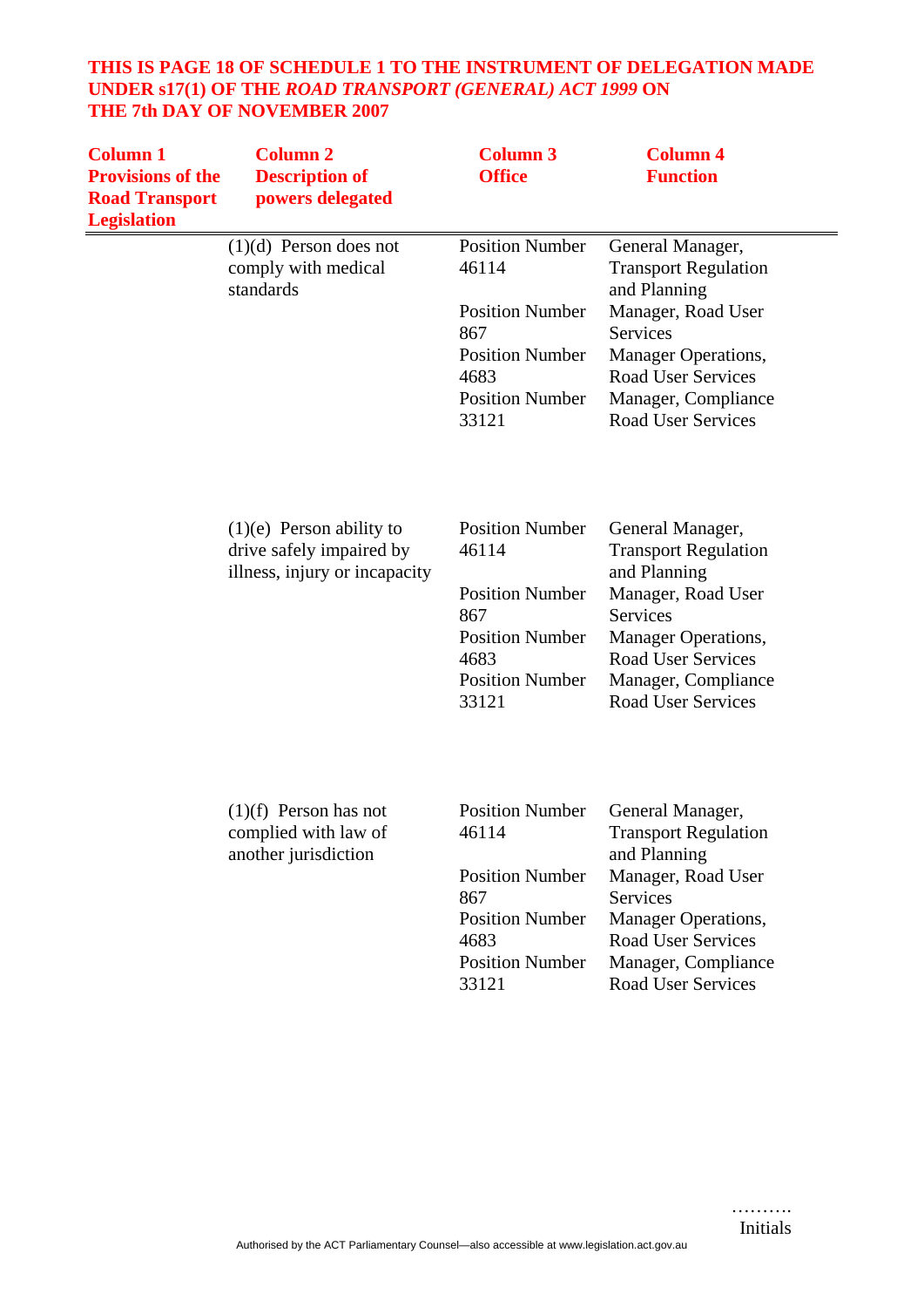## **THIS IS PAGE 19 OF SCHEDULE 1 TO THE INSTRUMENT OF DELEGATION MADE UNDER s17(1) OF THE** *ROAD TRANSPORT (GENERAL) ACT 1999* **ON THE 7th DAY OF NOVEMBER 2007**

| <b>Column 1</b><br><b>Provisions of the</b><br><b>Road Transport</b><br><b>Legislation</b> | <b>Column 2</b><br><b>Description of</b><br>powers delegated                                                      | <b>Column 3</b><br><b>Office</b>                                                                                                      | <b>Column 4</b><br><b>Function</b>                                                                                                                                                                        |
|--------------------------------------------------------------------------------------------|-------------------------------------------------------------------------------------------------------------------|---------------------------------------------------------------------------------------------------------------------------------------|-----------------------------------------------------------------------------------------------------------------------------------------------------------------------------------------------------------|
|                                                                                            | $(1)(g)$ Provision of Act<br>prevents approval                                                                    | <b>Position Number</b><br>46114<br><b>Position Number</b><br>867<br><b>Position Number</b><br>4683<br><b>Position Number</b><br>33121 | General Manager,<br><b>Transport Regulation</b><br>and Planning<br>Manager, Road User<br>Services<br>Manager Operations,<br><b>Road User Services</b><br>Manager, Compliance<br><b>Road User Services</b> |
|                                                                                            | $(1)(h)$ Person not complied<br>with a requirement by<br>authority                                                | <b>Position Number</b><br>46114<br><b>Position Number</b><br>867<br><b>Position Number</b><br>4683<br><b>Position Number</b><br>33121 | General Manager,<br><b>Transport Regulation</b><br>and Planning<br>Manager, Road User<br>Services<br>Manager Operations,<br><b>Road User Services</b><br>Manager, Compliance<br><b>Road User Services</b> |
| Section $70(2)$                                                                            | Refuse application for issue<br>or variation of driver licence<br>by Court Order or other<br><b>Territory</b> law | <b>Position Number</b><br>46114<br><b>Position Number</b><br>867<br><b>Position Number</b><br>4683<br><b>Position Number</b><br>33121 | General Manager,<br><b>Transport Regulation</b><br>and Planning<br>Manager, Road User<br>Services<br>Manager Operations,<br><b>Road User Services</b><br>Manager Compliance,<br><b>Road User Services</b> |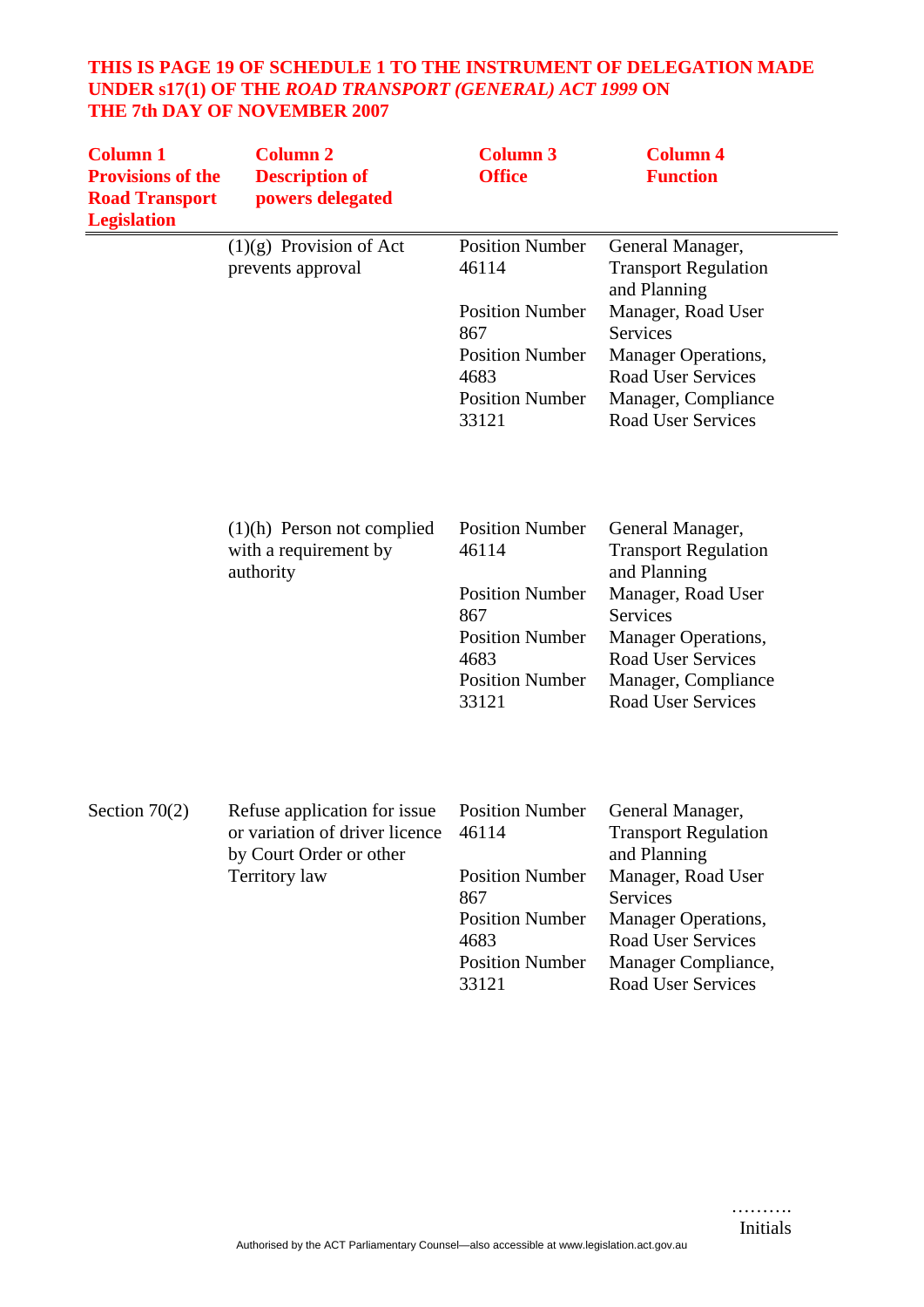## **THIS IS PAGE 20 OF SCHEDULE 1 TO THE INSTRUMENT OF DELEGATION MADE UNDER s17(1) OF THE** *ROAD TRANSPORT (GENERAL) ACT 1999* **ON THE 7th DAY OF NOVEMBER 2007**

| <b>Column 1</b><br><b>Provisions of the</b><br><b>Road Transport</b><br><b>Legislation</b> | <b>Column 2</b><br><b>Description of</b><br>powers delegated                                    | <b>Column 3</b><br><b>Office</b>                                                                                                      | <b>Column 4</b><br><b>Function</b>                                                                                                                                                                               |
|--------------------------------------------------------------------------------------------|-------------------------------------------------------------------------------------------------|---------------------------------------------------------------------------------------------------------------------------------------|------------------------------------------------------------------------------------------------------------------------------------------------------------------------------------------------------------------|
| Section $70(3)$                                                                            | Refuse application for a<br>public vehicle licence                                              | <b>Position Number</b><br>46114<br><b>Position Number</b><br>867<br><b>Position Number</b><br>4683<br><b>Position Number</b><br>33121 | General Manager,<br><b>Transport Regulation</b><br>and Planning<br>Manager, Road User<br>Services<br>Manager Operations,<br><b>Road User Services</b><br>Manager Compliance,<br><b>Road User Services</b>        |
| Section 78                                                                                 | Request a licence holder or<br>exempt driver to undergo<br>medical assessment etc               | <b>Position Number</b><br>46114<br><b>Position Number</b><br>867<br><b>Position Number</b><br>4683<br><b>Position Number</b><br>33121 | General Manager,<br><b>Transport Regulation</b><br>and Planning<br>Manager, Road User<br>Services<br>Manager Operations,<br><b>Road User Services</b><br>Manager Compliance,<br>Road User Services               |
| Section 79                                                                                 | Require a public vehicle<br>driver to undertake training                                        | <b>Position Number</b><br>46114<br><b>Position Number</b><br>867<br><b>Position Number</b><br>4683<br><b>Position Number</b><br>33121 | General Manager,<br><b>Transport Regulation</b><br>and Planning<br>Manager, Road User<br>Services<br><b>Manager Operations,</b><br><b>Road User Services</b><br>Manager Compliance,<br><b>Road User Services</b> |
| Section $85(4)$                                                                            | Require an applicant for a<br>licence renewal to comply<br>with a provision of section<br>69(5) | <b>Position Number</b><br>4683<br><b>Position Number</b><br>33121<br><b>Position Number</b><br>867<br><b>Position Number</b><br>46114 | Manager Operations,<br><b>Road User Services</b><br>Manager Compliance,<br><b>Road User Services</b><br><b>Manager Road User</b><br>Services<br>General Manager,<br><b>Transport Regulation</b><br>and Planning  |
| Section $85(8)$                                                                            | <b>Refuse to Renew Driver</b><br>Licences                                                       | <b>Position Number</b><br>867                                                                                                         | Manager Road User<br>Services                                                                                                                                                                                    |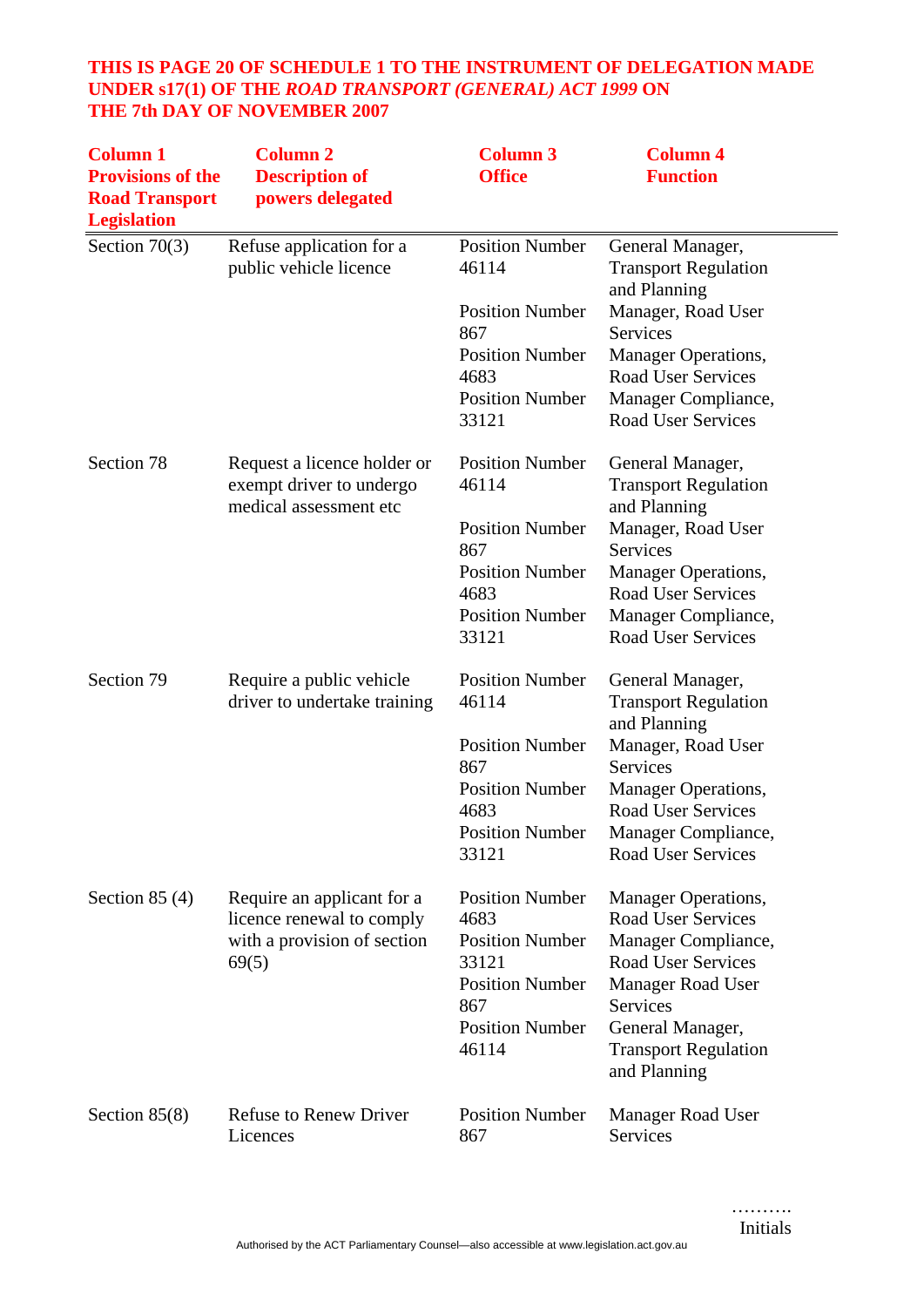## **THIS IS PAGE 21 OF SCHEDULE 1 TO THE INSTRUMENT OF DELEGATION MADE UNDER s17(1) OF THE** *ROAD TRANSPORT (GENERAL) ACT 1999* **ON THE 7th DAY OF NOVEMBER 2007**

| <b>Column 1</b><br><b>Provisions of the</b><br><b>Road Transport</b><br><b>Legislation</b> | <b>Column 2</b><br><b>Description of</b><br>powers delegated | <b>Column 3</b><br><b>Office</b> | <b>Column 4</b><br><b>Function</b>                              |
|--------------------------------------------------------------------------------------------|--------------------------------------------------------------|----------------------------------|-----------------------------------------------------------------|
| Section 87                                                                                 | Vary, suspend or cancel<br>driver licences                   |                                  |                                                                 |
|                                                                                            | $(1)(a)$ Person not eligible                                 | <b>Position Number</b><br>46114  | General Manager,<br><b>Transport Regulation</b><br>and Planning |
|                                                                                            |                                                              | <b>Position Number</b>           | Manager Operations,                                             |
|                                                                                            |                                                              | 4683                             | <b>Road User Services</b>                                       |
|                                                                                            |                                                              | <b>Position Number</b><br>867    | Manager, Road User<br>Services<br>Manager Compliance,           |
|                                                                                            |                                                              | <b>Position Number</b>           | <b>Road User Services</b>                                       |
|                                                                                            |                                                              | 33121                            | Manager, Policy and                                             |
|                                                                                            |                                                              | <b>Position Number</b><br>17003  | Legislation, Office of<br>the Chief Executive                   |
|                                                                                            | $(1)(b)$ Person does not have<br>sufficient driving ability  | <b>Position Number</b><br>867    | Manager, Road User<br><b>Services</b>                           |
|                                                                                            |                                                              | <b>Position Number</b>           | General Manager,                                                |
|                                                                                            |                                                              | 46114                            | <b>Transport Regulation</b><br>and Planning                     |
|                                                                                            |                                                              | <b>Position Number</b>           | Manager Operations,                                             |
|                                                                                            |                                                              | 4683<br><b>Position Number</b>   | <b>Road User Services</b><br>Manager Compliance,                |
|                                                                                            |                                                              | 33121                            | <b>Road User Services</b>                                       |
|                                                                                            |                                                              | <b>Position Number</b>           | Manager, Policy and                                             |
|                                                                                            |                                                              | 17003                            | Legislation, Office of                                          |
|                                                                                            |                                                              |                                  | the Chief Executive                                             |
|                                                                                            | $(1)(c)$ Person is not a<br>suitable person                  | <b>Position Number</b><br>867    | Manager, Road User<br><b>Services</b>                           |
|                                                                                            |                                                              | <b>Position Number</b>           | General Manager,                                                |
|                                                                                            |                                                              | 46114                            | <b>Transport Regulation</b><br>and Planning                     |
|                                                                                            |                                                              | <b>Position Number</b>           | Manager Operations,                                             |
|                                                                                            |                                                              | 4683                             | <b>Road User Services</b>                                       |
|                                                                                            |                                                              | <b>Position Number</b><br>33121  | Manager Compliance,<br><b>Road User Services</b>                |
|                                                                                            |                                                              | <b>Position Number</b>           | Manager, Policy and                                             |
|                                                                                            |                                                              | 17003                            | Legislation, Office of<br>the Chief Executive                   |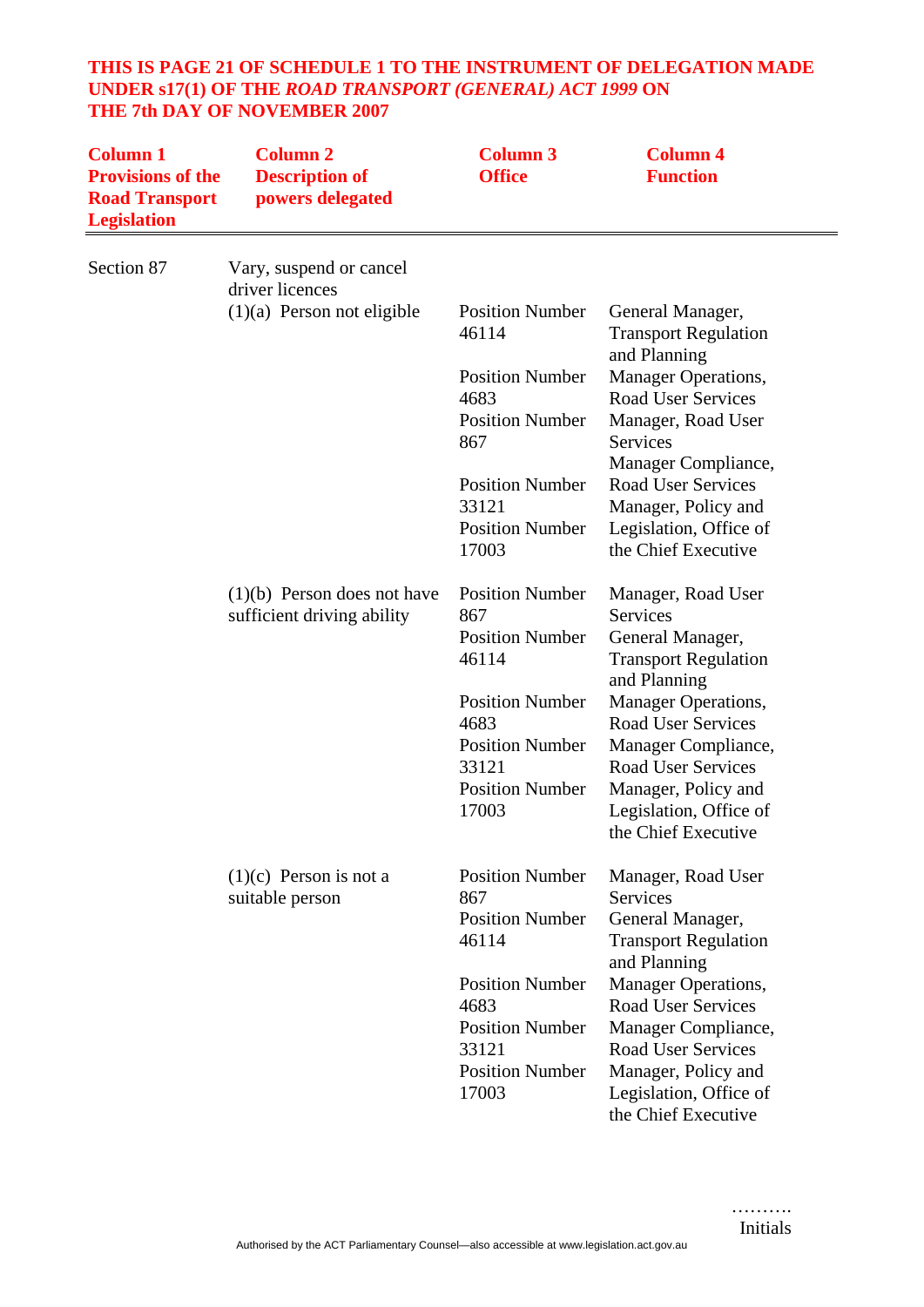## **THIS IS PAGE 22 OF SCHEDULE 1 TO THE INSTRUMENT OF DELEGATION MADE UNDER s17(1) OF THE** *ROAD TRANSPORT (GENERAL) ACT 1999* **ON THE 7th DAY OF NOVEMBER 2007**

| <b>Column 1</b><br><b>Provisions of the</b><br><b>Road Transport</b><br><b>Legislation</b> | <b>Column 2</b><br><b>Description of</b><br>powers delegated                            | <b>Column 3</b><br><b>Office</b>                                                                                                                                         | <b>Column 4</b><br><b>Function</b>                                                                                                                                                                                                                                                       |
|--------------------------------------------------------------------------------------------|-----------------------------------------------------------------------------------------|--------------------------------------------------------------------------------------------------------------------------------------------------------------------------|------------------------------------------------------------------------------------------------------------------------------------------------------------------------------------------------------------------------------------------------------------------------------------------|
|                                                                                            | $(1)(d)$ Person does not<br>comply with medical<br>standards                            | <b>Position Number</b><br>867<br><b>Position Number</b><br>46114<br><b>Position Number</b>                                                                               | Manager, Road User<br>Services<br>General Manager,<br><b>Transport Regulation</b><br>and Planning                                                                                                                                                                                        |
|                                                                                            |                                                                                         | 4683<br><b>Position Number</b><br>33121<br><b>Position Number</b><br>17003                                                                                               | Manager Operations,<br><b>Road User Services</b><br>Manager Compliance,<br><b>Road User Services</b><br>Manager, Policy and<br>Legislation, Office of<br>the Chief Executive                                                                                                             |
|                                                                                            | $(1)(e)$ Person ability to<br>drive safely impaired by<br>illness, injury or incapacity | <b>Position Number</b><br>867<br><b>Position Number</b><br>46114<br><b>Position Number</b><br>4683<br><b>Position Number</b><br>33121<br><b>Position Number</b><br>17003 | Manager, Road User<br><b>Services</b><br>General Manager,<br><b>Transport Regulation</b><br>and Planning<br>Manager Operations,<br><b>Road User Services</b><br>Manager Compliance,<br><b>Road User Services</b><br>Manager, Policy and<br>Legislation, Office of<br>the Chief Executive |
|                                                                                            | $(1)(f)$ Person has not<br>complied with law of<br>another jurisdiction                 | <b>Position Number</b><br>4683<br><b>Position Number</b><br>33121<br><b>Position Number</b><br>867<br><b>Position Number</b><br>46114<br><b>Position Number</b><br>17003 | <b>Manager Operations,</b><br><b>Road User Services</b><br>Manager Compliance,<br>Road User Services<br>Manager, Road User<br>Services<br>General Manager,<br><b>Transport Regulation</b><br>and Planning<br>Manager, Policy and<br>Legislation, Office of<br>the Chief Executive        |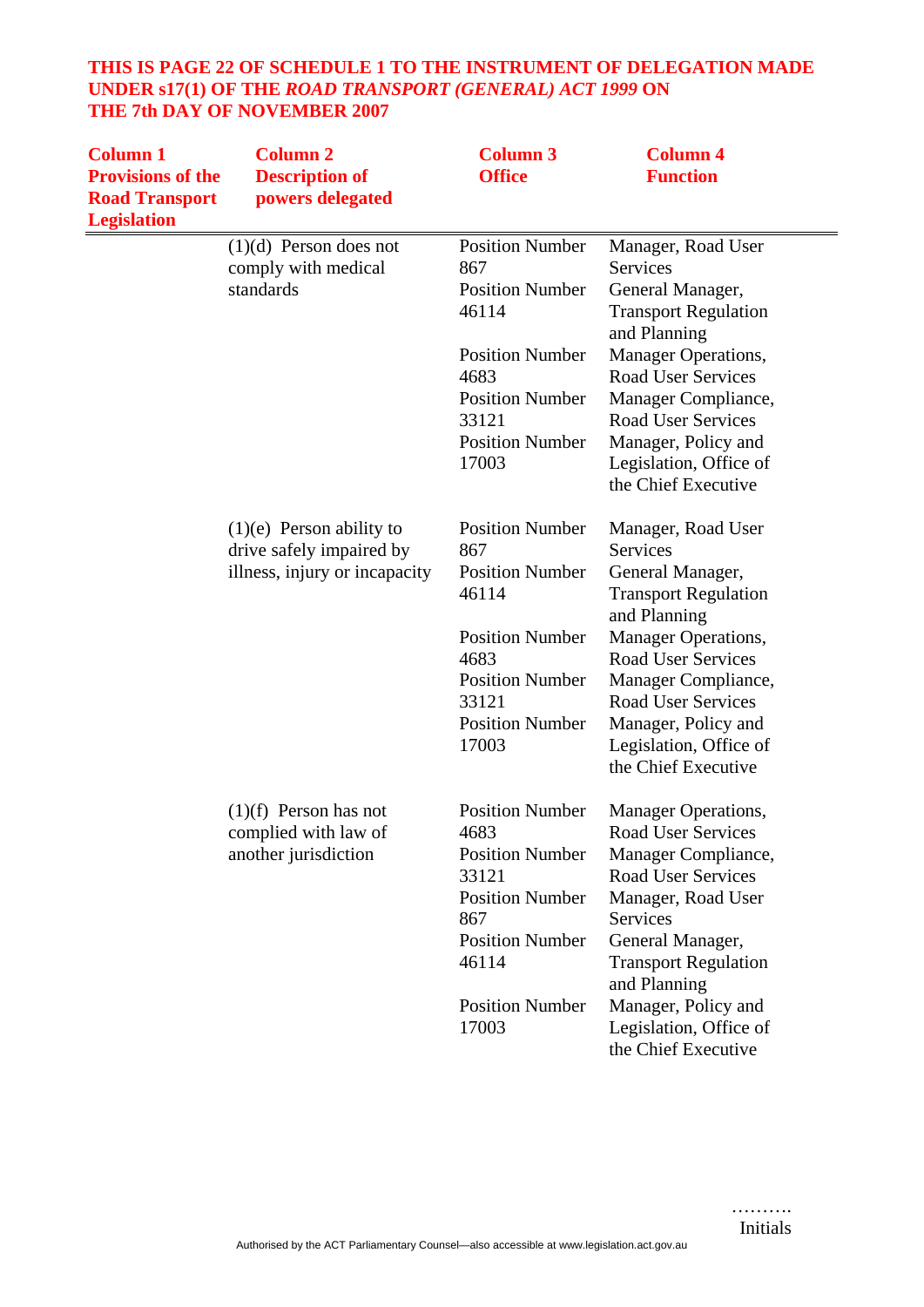## **THIS IS PAGE 23 OF SCHEDULE 1 TO THE INSTRUMENT OF DELEGATION MADE UNDER s17(1) OF THE** *ROAD TRANSPORT (GENERAL) ACT 1999* **ON THE 7th DAY OF NOVEMBER 2007**

| <b>Column 1</b><br><b>Provisions of the</b><br><b>Road Transport</b><br><b>Legislation</b> | <b>Column 2</b><br><b>Description of</b><br>powers delegated | <b>Column 3</b><br><b>Office</b> | <b>Column 4</b><br><b>Function</b>            |
|--------------------------------------------------------------------------------------------|--------------------------------------------------------------|----------------------------------|-----------------------------------------------|
|                                                                                            | $(1)(g)$ Person convicted or                                 | <b>Position Number</b>           | <b>Manager Road User</b>                      |
|                                                                                            | found guilty in another                                      | 867                              | Services                                      |
|                                                                                            | jurisdiction                                                 | <b>Position Number</b>           | Manager Operations,                           |
|                                                                                            |                                                              | 4683                             | <b>Road User Services</b>                     |
|                                                                                            |                                                              | <b>Position Number</b>           | Manager Compliance,                           |
|                                                                                            |                                                              | 33121                            | <b>Road User Services</b>                     |
|                                                                                            |                                                              | <b>Position Number</b>           | General Manager,                              |
|                                                                                            |                                                              | 46114                            | <b>Transport Regulation</b>                   |
|                                                                                            |                                                              |                                  | and Planning                                  |
|                                                                                            |                                                              | <b>Position Number</b>           | Manager, Policy and                           |
|                                                                                            |                                                              | 17003                            | Legislation, Office of<br>the Chief Executive |
|                                                                                            |                                                              |                                  |                                               |
|                                                                                            | $(1)(h)$ Licence issued or                                   | <b>Position Number</b>           | Manager Road User                             |
|                                                                                            | renewed in error                                             | 867                              | <b>Services</b>                               |
|                                                                                            |                                                              | <b>Position Number</b>           | Manager Operations,                           |
|                                                                                            |                                                              | 4683                             | <b>Road User Services</b>                     |
|                                                                                            |                                                              | <b>Position Number</b>           | Manager Compliance,                           |
|                                                                                            |                                                              | 33121                            | <b>Road User Services</b>                     |
|                                                                                            |                                                              | <b>Position Number</b>           | General Manager,                              |
|                                                                                            |                                                              | 46114                            | <b>Transport Regulation</b>                   |
|                                                                                            |                                                              |                                  | and Planning                                  |
|                                                                                            |                                                              | <b>Position Number</b>           | Manager, Policy and                           |
|                                                                                            |                                                              | 17003                            | Legislation, Office of                        |
|                                                                                            |                                                              |                                  | the Chief Executive                           |
|                                                                                            | $(1)(i)$ Licence incorrect                                   | <b>Position Number</b>           | Manager Road User                             |
|                                                                                            |                                                              | 867                              | Services                                      |
|                                                                                            |                                                              | <b>Position Number</b>           | <b>Manager Operations,</b>                    |
|                                                                                            |                                                              | 4683                             | <b>Road User Services</b>                     |
|                                                                                            |                                                              | <b>Position Number</b>           | Manager Compliance,                           |
|                                                                                            |                                                              | 33121                            | <b>Road User Services</b>                     |
|                                                                                            |                                                              | <b>Position Number</b>           | General Manager,                              |
|                                                                                            |                                                              | 46114                            | <b>Transport Regulation</b>                   |
|                                                                                            |                                                              |                                  | and Planning                                  |
|                                                                                            |                                                              | <b>Position Number</b>           | Manager, Policy and                           |
|                                                                                            |                                                              | 17003                            | Legislation, Office of                        |
|                                                                                            |                                                              |                                  | the Chief Executive                           |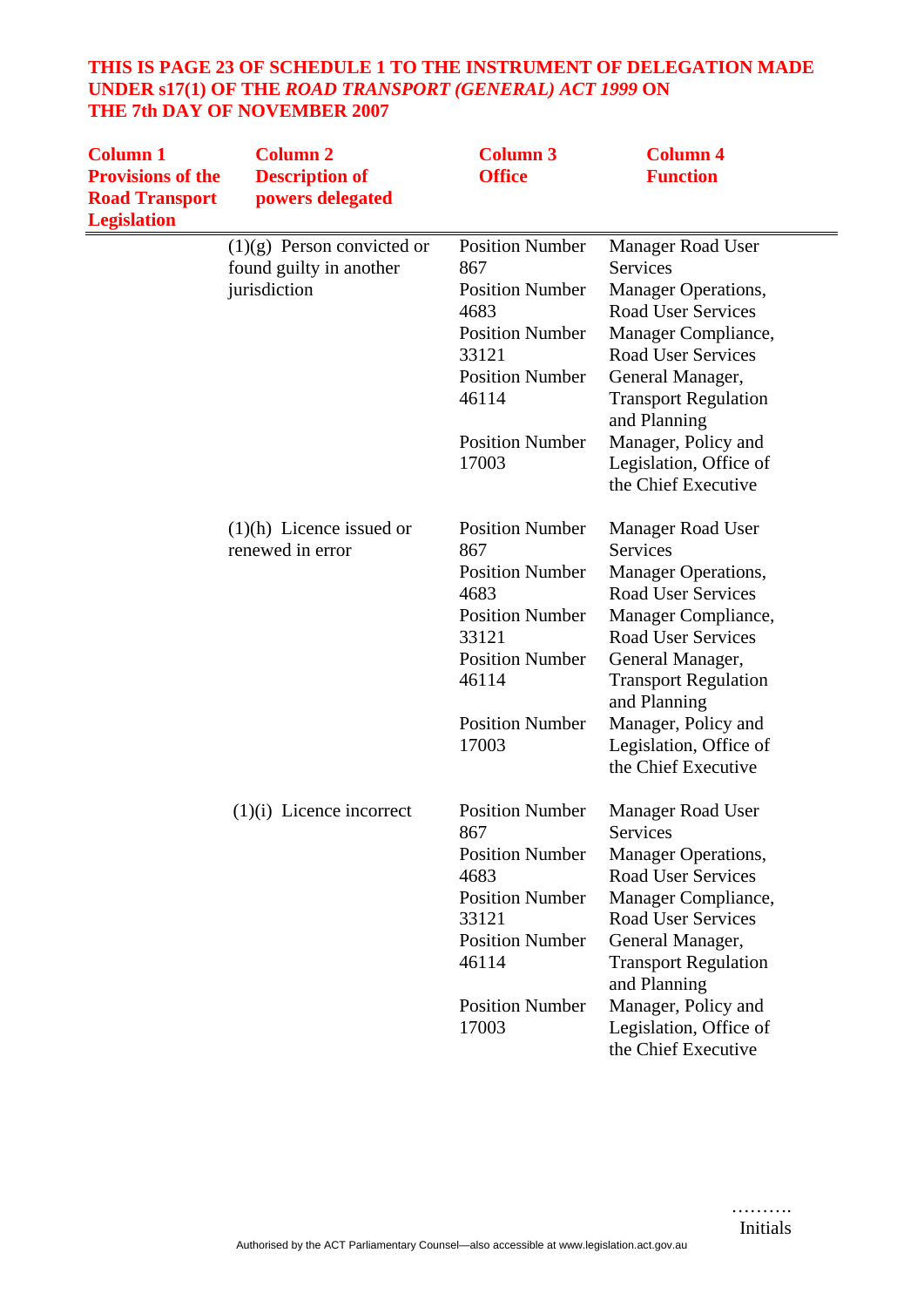## **THIS IS PAGE 24 OF SCHEDULE 1 TO THE INSTRUMENT OF DELEGATION MADE UNDER s17(1) OF THE** *ROAD TRANSPORT (GENERAL) ACT 1999* **ON THE 7th DAY OF NOVEMBER 2007**

| <b>Column 1</b><br><b>Provisions of the</b><br><b>Road Transport</b><br><b>Legislation</b> | <b>Column 2</b><br><b>Description of</b><br>powers delegated | <b>Column 3</b><br><b>Office</b> | <b>Column 4</b><br><b>Function</b>          |
|--------------------------------------------------------------------------------------------|--------------------------------------------------------------|----------------------------------|---------------------------------------------|
|                                                                                            | $1)(i)$ Person has failed to                                 | <b>Position Number</b>           | Manager, Road User                          |
|                                                                                            | comply with a condition                                      | 867                              | Services                                    |
|                                                                                            |                                                              | <b>Position Number</b>           | General Manager,                            |
|                                                                                            |                                                              | 46114                            | <b>Transport Regulation</b>                 |
|                                                                                            |                                                              | <b>Position Number</b>           | and Planning                                |
|                                                                                            |                                                              | 4683                             | <b>Manager Operations,</b>                  |
|                                                                                            |                                                              | <b>Position Number</b>           | <b>Road User Services</b>                   |
|                                                                                            |                                                              | 33121                            | Manager Compliance,                         |
|                                                                                            |                                                              |                                  | <b>Road User Services</b>                   |
|                                                                                            |                                                              | <b>Position Number</b>           | Manager, Policy and                         |
|                                                                                            |                                                              | 17003                            | Legislation, Office of                      |
|                                                                                            |                                                              |                                  | the Chief Executive                         |
|                                                                                            | $(1)(k)$ Person not complied                                 | <b>Position Number</b>           | Manager, Road User                          |
|                                                                                            | with a requirement made by                                   | 867                              | Services                                    |
|                                                                                            | the authority                                                | <b>Position Number</b>           | General Manager,                            |
|                                                                                            |                                                              | 46114                            | <b>Transport Regulation</b>                 |
|                                                                                            |                                                              |                                  | and Planning                                |
|                                                                                            |                                                              | <b>Position Number</b>           | Manager Operations,                         |
|                                                                                            |                                                              | 4683                             | <b>Road User Services</b>                   |
|                                                                                            |                                                              | <b>Position Number</b>           | Manager Compliance,                         |
|                                                                                            |                                                              | 33121                            | <b>Road User Services</b>                   |
|                                                                                            |                                                              | <b>Position Number</b>           | Manager, Policy and                         |
|                                                                                            |                                                              | 17003                            | Legislation, Office of                      |
|                                                                                            |                                                              |                                  | the Chief Executive                         |
|                                                                                            | $(1)(1)$ Photograph is no                                    | <b>Position Number</b>           | Manager, Road User                          |
|                                                                                            | longer a true likeness                                       | 867                              | Services                                    |
|                                                                                            |                                                              | <b>Position Number</b>           | <b>Manager Operations,</b>                  |
|                                                                                            |                                                              | 4683                             | <b>Road User Services</b>                   |
|                                                                                            |                                                              | <b>Position Number</b>           | General Manager,                            |
|                                                                                            |                                                              | 46114                            | <b>Transport Regulation</b><br>and Planning |
|                                                                                            |                                                              | <b>Position Number</b>           | Manager, Policy and                         |
|                                                                                            |                                                              | 17003                            | Legislation, Office of                      |
|                                                                                            |                                                              |                                  | the Chief Executive                         |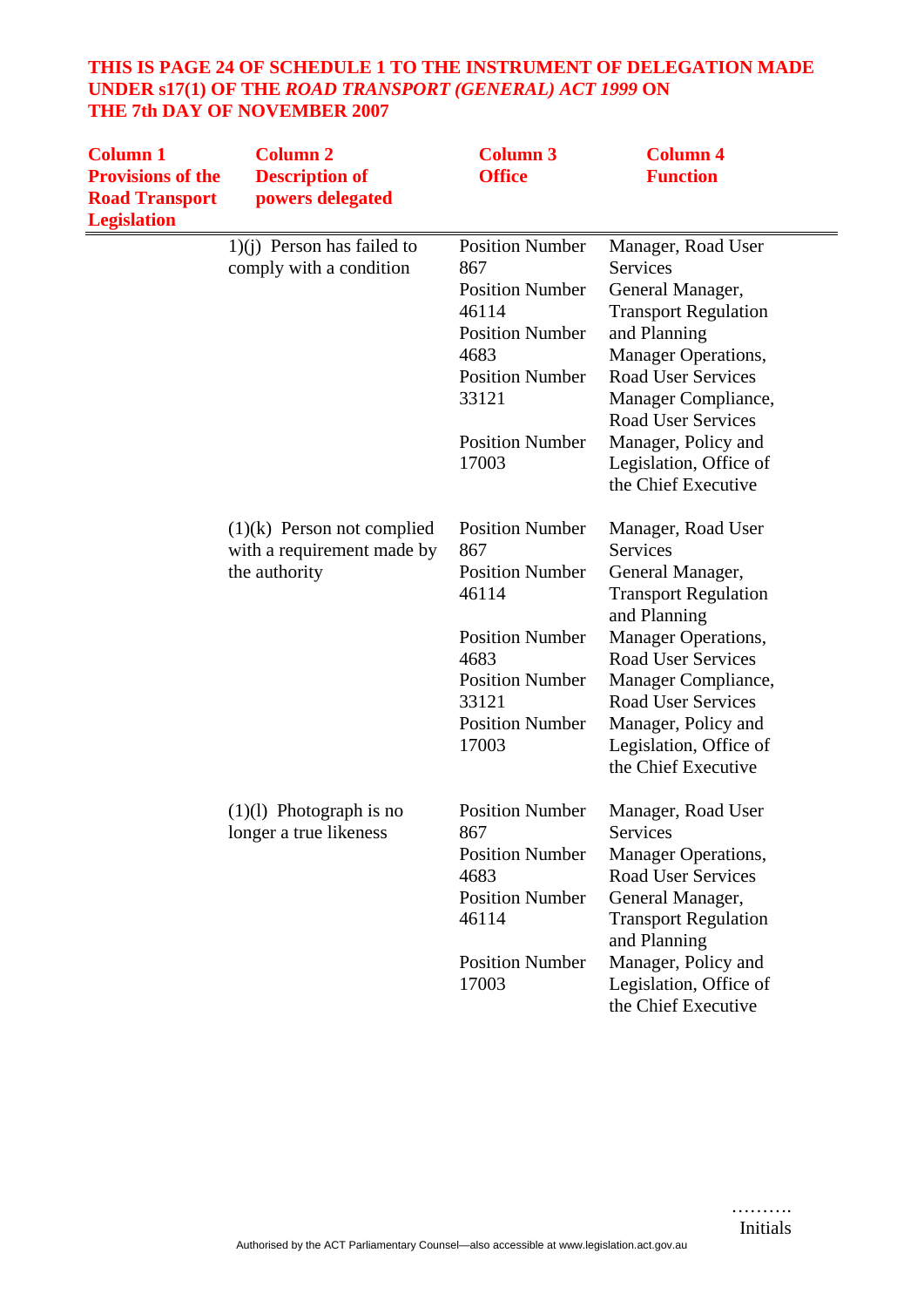## **THIS IS PAGE 25 OF SCHEDULE 1 TO THE INSTRUMENT OF DELEGATION MADE UNDER s17(1) OF THE** *ROAD TRANSPORT (GENERAL) ACT 1999* **ON THE 7th DAY OF NOVEMBER 2007**

| <b>Column 1</b><br><b>Provisions of the</b><br><b>Road Transport</b><br><b>Legislation</b> | <b>Column 2</b><br><b>Description of</b><br>powers delegated                                           | <b>Column 3</b><br><b>Office</b>                                                                                                                                         | <b>Column 4</b><br><b>Function</b>                                                                                                                                                                                                                                                       |
|--------------------------------------------------------------------------------------------|--------------------------------------------------------------------------------------------------------|--------------------------------------------------------------------------------------------------------------------------------------------------------------------------|------------------------------------------------------------------------------------------------------------------------------------------------------------------------------------------------------------------------------------------------------------------------------------------|
|                                                                                            | $(1)(m)$ Person not comply<br>with request for photograph                                              | <b>Position Number</b><br>867<br><b>Position Number</b><br>4683<br><b>Position Number</b><br>46114<br><b>Position Number</b><br>17003                                    | Manager, Road User<br>Services<br>Manager Operations,<br><b>Road User Services</b><br>General Manager,<br><b>Transport Regulation</b><br>and Planning<br>Manager, Policy and<br>Legislation, Office of<br>the Chief Executive                                                            |
| Section 88                                                                                 | Give licence holder notice<br>of variation, suspension or<br>cancellation of licence                   | <b>Position Number</b><br>867<br><b>Position Number</b><br>46114<br><b>Position Number</b><br>4683<br><b>Position Number</b><br>33121<br><b>Position Number</b><br>17003 | Manager, Road User<br><b>Services</b><br>General Manager,<br><b>Transport Regulation</b><br>and Planning<br>Manager Operations,<br><b>Road User Services</b><br>Manager Compliance,<br><b>Road User Services</b><br>Manager, Policy and<br>Legislation, Office of<br>the Chief Executive |
| Section 93                                                                                 | Exempt a person from the<br>need to hold a driver licence<br>or class of driver licence                | <b>Position Number</b><br>867<br><b>Position Number</b><br>46114                                                                                                         | Manager, Road User<br>Services<br>General Manager,<br><b>Transport Regulation</b><br>and Planning                                                                                                                                                                                        |
| Section 102                                                                                | When authority may<br>disqualify interstate and<br>overseas licence holders<br>from driving in the ACT |                                                                                                                                                                          |                                                                                                                                                                                                                                                                                          |
|                                                                                            | (a) Person has insufficient<br>skills-driving, road law,<br>and safe driving practices                 | <b>Position Number</b><br>867<br><b>Position Number</b><br>46114                                                                                                         | Manager, Road User<br>Services<br>General Manager,<br><b>Transport Regulation</b><br>and Planning                                                                                                                                                                                        |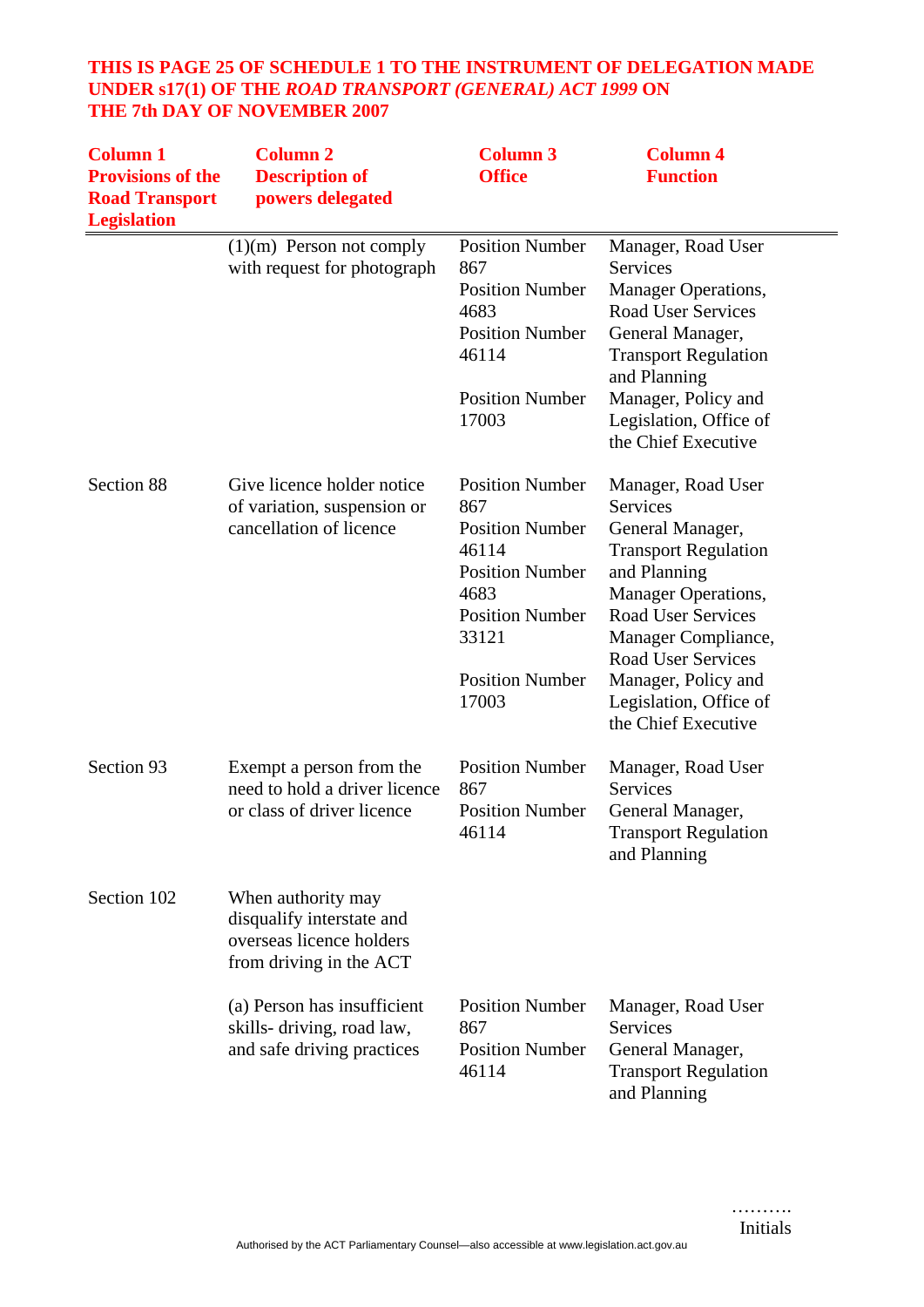## **THIS IS PAGE 26 OF SCHEDULE 1 TO THE INSTRUMENT OF DELEGATION MADE UNDER s17(1) OF THE** *ROAD TRANSPORT (GENERAL) ACT 1999* **ON THE 7th DAY OF NOVEMBER 2007**

| <b>Column 1</b><br><b>Provisions of the</b><br><b>Road Transport</b><br><b>Legislation</b> | <b>Column 2</b><br><b>Description of</b><br>powers delegated                                                                                                                               | <b>Column 3</b><br><b>Office</b>                                                                                                      | <b>Column 4</b><br><b>Function</b>                                                                                                                                                                               |
|--------------------------------------------------------------------------------------------|--------------------------------------------------------------------------------------------------------------------------------------------------------------------------------------------|---------------------------------------------------------------------------------------------------------------------------------------|------------------------------------------------------------------------------------------------------------------------------------------------------------------------------------------------------------------|
|                                                                                            | (b) Person not a suitable<br>person to drive a vehicle in<br>the ACT                                                                                                                       | <b>Position Number</b><br>867<br><b>Position Number</b><br>46114                                                                      | Manager, Road User<br><b>Services</b><br>General Manager,<br><b>Transport Regulation</b><br>and Planning                                                                                                         |
|                                                                                            | (c) Person does not comply<br>with required medical<br>standards                                                                                                                           | <b>Position Number</b><br>867<br><b>Position Number</b><br>46114                                                                      | Manager, Road User<br><b>Services</b><br>General Manager,<br><b>Transport Regulation</b><br>and Planning                                                                                                         |
|                                                                                            | (d) Person's ability to drive<br>is impaired                                                                                                                                               | <b>Position Number</b><br>867<br><b>Position Number</b><br>46114                                                                      | Manager, Road User<br><b>Services</b><br>General Manager,<br><b>Transport Regulation</b><br>and Planning                                                                                                         |
|                                                                                            | (e) Person fails to comply<br>with a requirement under<br>section 78                                                                                                                       | <b>Position Number</b><br>867<br><b>Position Number</b><br>4683<br><b>Position Number</b><br>33121<br><b>Position Number</b><br>46114 | Manager, Road User<br><b>Services</b><br>Manager Operations,<br><b>Road User Services</b><br>Manager Compliance,<br><b>Road User Services</b><br>General Manager,<br><b>Transport Regulation</b><br>and Planning |
|                                                                                            | (f) Person has not complied<br>with a law of a jurisdiction<br>relating to assessment,<br>treatment, supervision or<br>education having been<br>found guilty of alcohol or<br>drug offence | <b>Position Number</b><br>867<br><b>Position Number</b><br>4683<br><b>Position Number</b><br>33121<br><b>Position Number</b><br>46114 | Manager, Road User<br><b>Services</b><br>Manager Operations,<br><b>Road User Services</b><br>Manager Compliance,<br><b>Road User Services</b><br>General Manager,<br><b>Transport Regulation</b><br>and Planning |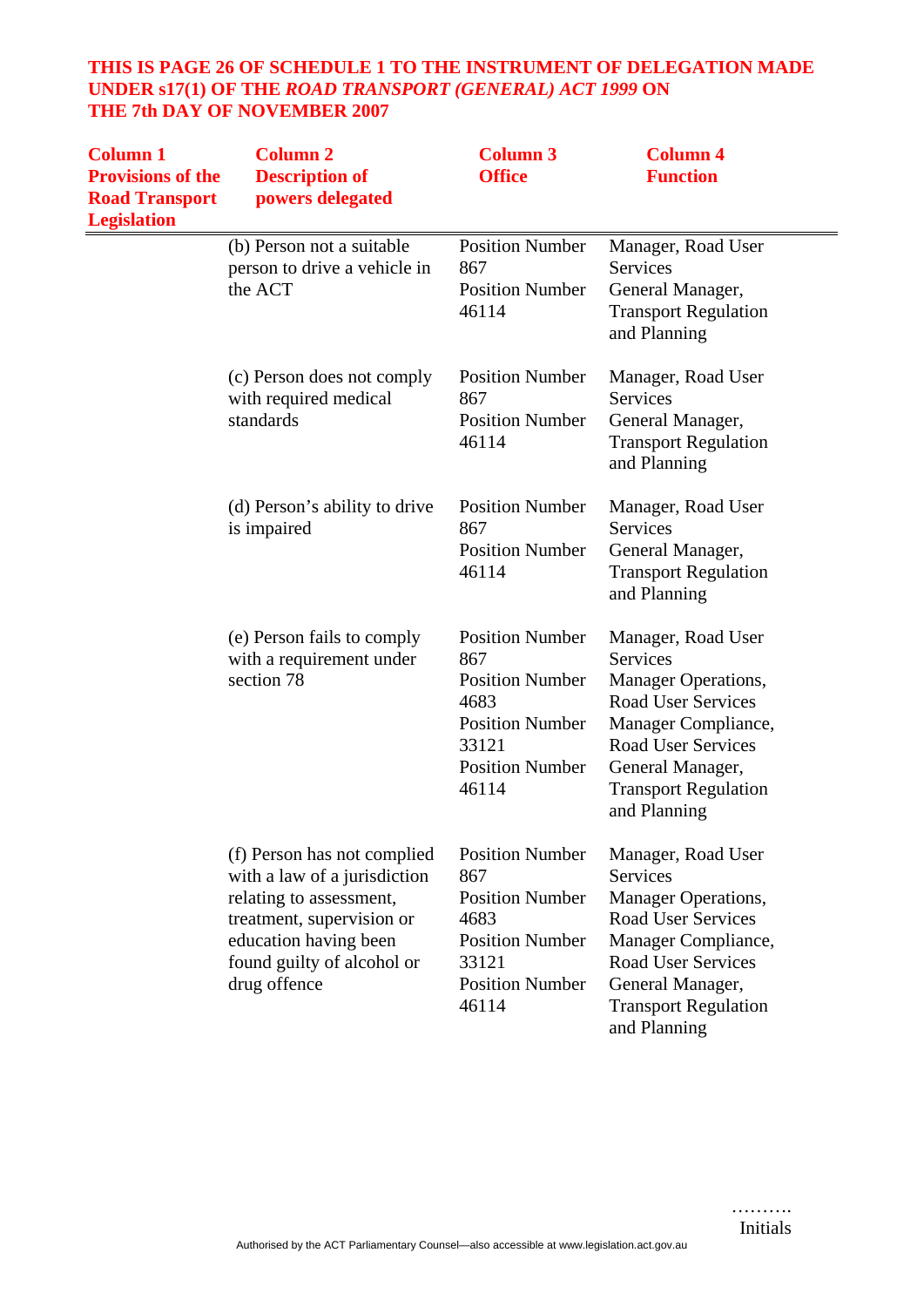## **THIS IS PAGE 27 OF SCHEDULE 1 TO THE INSTRUMENT OF DELEGATION MADE UNDER s17(1) OF THE** *ROAD TRANSPORT (GENERAL) ACT 1999* **ON THE 7th DAY OF NOVEMBER 2007**

| <b>Column 1</b><br><b>Provisions of the</b><br><b>Road Transport</b><br><b>Legislation</b> | <b>Column 2</b><br><b>Description of</b><br>powers delegated                                                                                                                        | <b>Column 3</b><br><b>Office</b>                                                                                                      | <b>Column 4</b><br><b>Function</b>                                                                                                                                                                               |
|--------------------------------------------------------------------------------------------|-------------------------------------------------------------------------------------------------------------------------------------------------------------------------------------|---------------------------------------------------------------------------------------------------------------------------------------|------------------------------------------------------------------------------------------------------------------------------------------------------------------------------------------------------------------|
|                                                                                            | (g) Person has been<br>convicted or found guilty of<br>an offence for which, if a<br>licence had been held, the<br>person's licence would have<br>been suspended or<br>disqualified | <b>Position Number</b><br>867<br><b>Position Number</b><br>4683<br><b>Position Number</b><br>33121<br><b>Position Number</b><br>46114 | Manager, Road User<br><b>Services</b><br>Manager Operations,<br><b>Road User Services</b><br>Manager Compliance,<br><b>Road User Services</b><br>General Manager,<br><b>Transport Regulation</b><br>and Planning |
|                                                                                            | (h) Person has failed to<br>comply with a licence<br>condition                                                                                                                      | <b>Position Number</b><br>867<br><b>Position Number</b><br>46114                                                                      | Manager, Road User<br>Services<br>General Manager,<br><b>Transport Regulation</b><br>and Planning                                                                                                                |
| Section 103                                                                                | Give interstate or overseas<br>licence holder notice of<br>disqualification from<br>driving in the ACT                                                                              | <b>Position Number</b><br>46114<br><b>Position Number</b><br>4683<br><b>Position Number</b><br>33121<br><b>Position Number</b><br>867 | General Manager,<br><b>Transport Regulation</b><br>and Planning<br>Manager Operations,<br><b>Road User Services</b><br>Manager Compliance,<br><b>Road User Services</b><br>Manager Road User<br>Services         |
| Section 104                                                                                | Exempt a person from an<br>eligibility requirement for<br>accreditation as a driving<br>instructor                                                                                  | <b>Position Number</b><br>33121<br><b>Position Number</b><br>4683<br><b>Position Number</b><br>867<br><b>Position Number</b><br>46114 | Manager Compliance,<br>Road User Services<br>Manager Operations,<br><b>Road User Services</b><br>Manager, Road User<br>Services<br>General Manager,<br><b>Transport Regulation</b><br>and Planning               |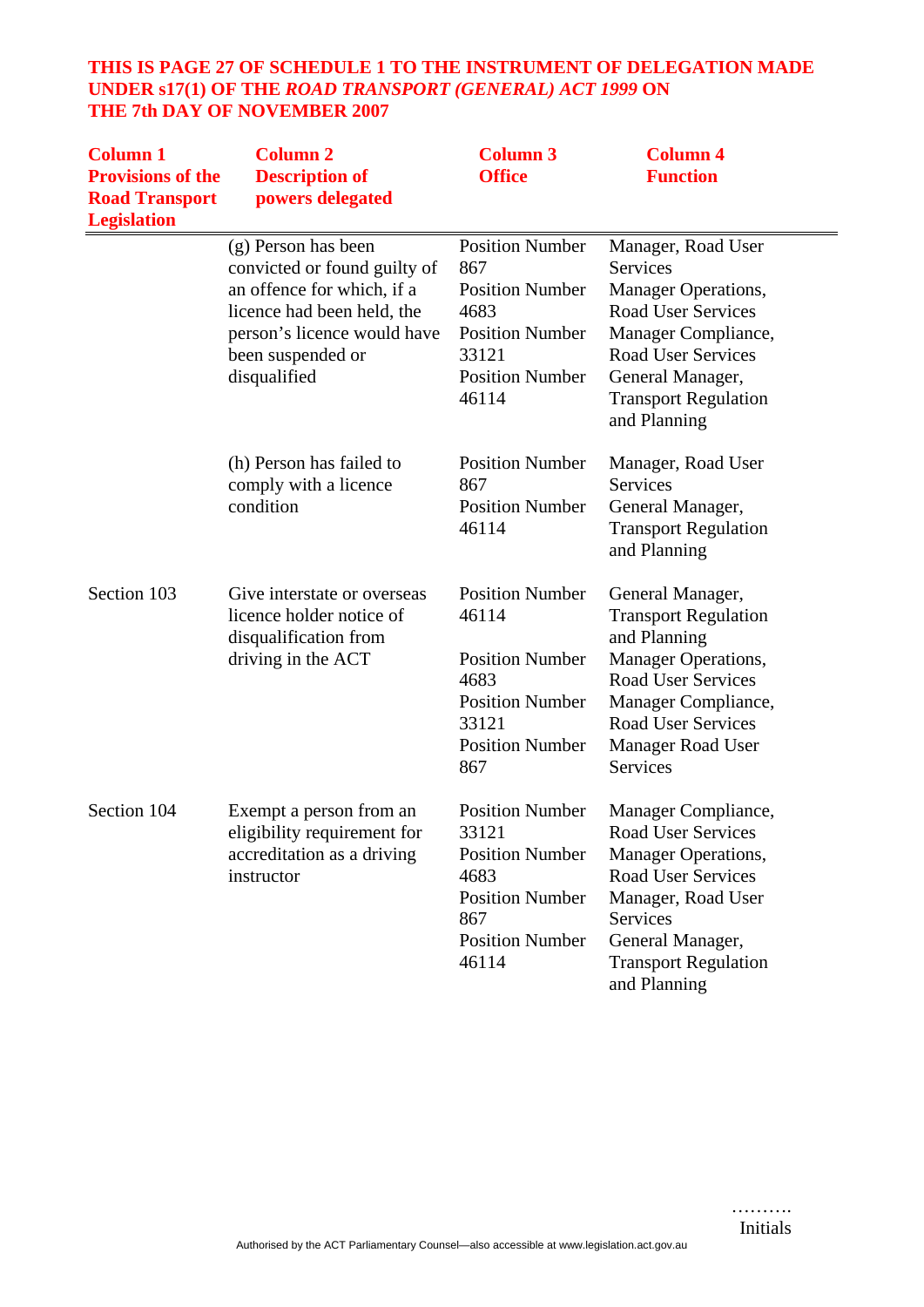## **THIS IS PAGE 28 OF SCHEDULE 1 TO THE INSTRUMENT OF DELEGATION MADE UNDER s17(1) OF THE** *ROAD TRANSPORT (GENERAL) ACT 1999* **ON THE 7th DAY OF NOVEMBER 2007**

| <b>Column 1</b><br><b>Provisions of the</b><br><b>Road Transport</b><br><b>Legislation</b> | <b>Column 2</b><br><b>Description of</b><br>powers delegated                           | <b>Column 3</b><br><b>Office</b>                                                                                                      | <b>Column 4</b><br><b>Function</b>                                                                                                                                                                               |
|--------------------------------------------------------------------------------------------|----------------------------------------------------------------------------------------|---------------------------------------------------------------------------------------------------------------------------------------|------------------------------------------------------------------------------------------------------------------------------------------------------------------------------------------------------------------|
| Section 105                                                                                | Request from an applicant<br>for accreditation, additional<br>information or documents | <b>Position Number</b><br>33121<br><b>Position Number</b><br>4683<br><b>Position Number</b><br>867<br><b>Position Number</b><br>46114 | Manager Compliance,<br><b>Road User Services</b><br>Manager Operations,<br><b>Road User Services</b><br>Manager, Road User<br><b>Services</b><br>General Manager,<br><b>Transport Regulation</b><br>and Planning |
| Section 106                                                                                | Refuse an application for<br>accreditation                                             | <b>Position Number</b><br>33121<br><b>Position Number</b><br>4683<br><b>Position Number</b><br>867<br><b>Position Number</b><br>46114 | Manager Compliance,<br><b>Road User Services</b><br><b>Manager Operations,</b><br>Road User Services<br>Manager, Road User<br><b>Services</b><br>General Manager,<br><b>Transport Regulation</b><br>and Planning |
| Section 107                                                                                | Issue a certificate of<br>accreditation                                                | <b>Position Number</b><br>33121<br><b>Position Number</b><br>4683<br><b>Position Number</b><br>867<br><b>Position Number</b><br>46114 | Manager Compliance,<br><b>Road User Services</b><br><b>Manager Operations,</b><br><b>Road User Services</b><br>Manager, Road User<br>Services<br>General Manager,<br><b>Transport Regulation</b><br>and Planning |
| Section 109                                                                                | Approve an application to<br>surrender accreditation                                   | <b>Position Number</b><br>33121<br><b>Position Number</b><br>4683<br><b>Position Number</b><br>867<br><b>Position Number</b><br>46114 | Manager Compliance,<br><b>Road User Services</b><br>Manager Operations,<br><b>Road User Services</b><br>Manager, Road User<br><b>Services</b><br>General Manager,<br><b>Transport Regulation</b><br>and Planning |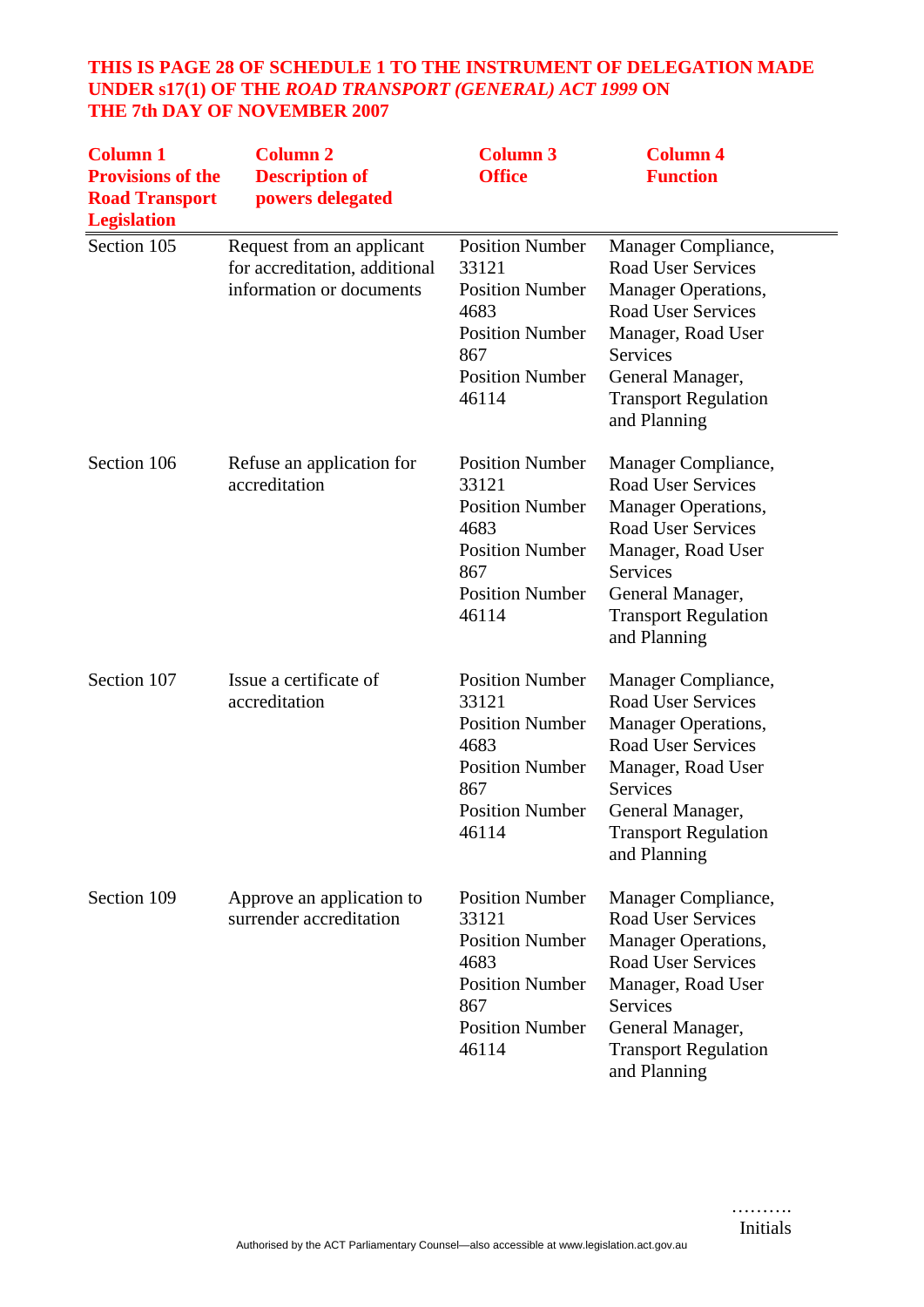## **THIS IS PAGE 29 OF SCHEDULE 1 TO THE INSTRUMENT OF DELEGATION MADE UNDER s17(1) OF THE** *ROAD TRANSPORT (GENERAL) ACT 1999* **ON THE 7th DAY OF NOVEMBER 2007**

| <b>Column 1</b><br><b>Provisions of the</b><br><b>Road Transport</b><br><b>Legislation</b> | <b>Column 2</b><br><b>Description of</b><br>powers delegated                                       | <b>Column 3</b><br><b>Office</b>                                                                                                      | <b>Column 4</b><br><b>Function</b>                                                                                                                                                                               |
|--------------------------------------------------------------------------------------------|----------------------------------------------------------------------------------------------------|---------------------------------------------------------------------------------------------------------------------------------------|------------------------------------------------------------------------------------------------------------------------------------------------------------------------------------------------------------------|
| Section 112                                                                                | Take action in relation to<br>accreditation on certain<br>grounds                                  | <b>Position Number</b><br>33121<br><b>Position Number</b><br>4683<br><b>Position Number</b><br>867<br><b>Position Number</b><br>46114 | Manager Compliance,<br><b>Road User Services</b><br>Manager Operations,<br><b>Road User Services</b><br>Manager, Road User<br><b>Services</b><br>General Manager,<br><b>Transport Regulation</b><br>and Planning |
| Section 120                                                                                | Require an applicant for<br>accreditation as a driving<br>instructor to undergo<br>test/assessment | <b>Position Number</b><br>33121<br><b>Position Number</b><br>4683<br><b>Position Number</b><br>867<br><b>Position Number</b><br>46114 | Manager Compliance,<br><b>Road User Services</b><br><b>Manager Operations,</b><br><b>Road User Services</b><br>Manager, Road User<br>Services<br>General Manager,<br><b>Transport Regulation</b><br>and Planning |
| Section 121                                                                                | Require driving instructor to<br>undertake training                                                | <b>Position Number</b><br>33121<br><b>Position Number</b><br>4683<br><b>Position Number</b><br>867<br><b>Position Number</b><br>46114 | Manager Compliance,<br><b>Road User Services</b><br>Manager Operations,<br><b>Road User Services</b><br>Manager, Road User<br><b>Services</b><br>General Manager,<br><b>Transport Regulation</b><br>and Planning |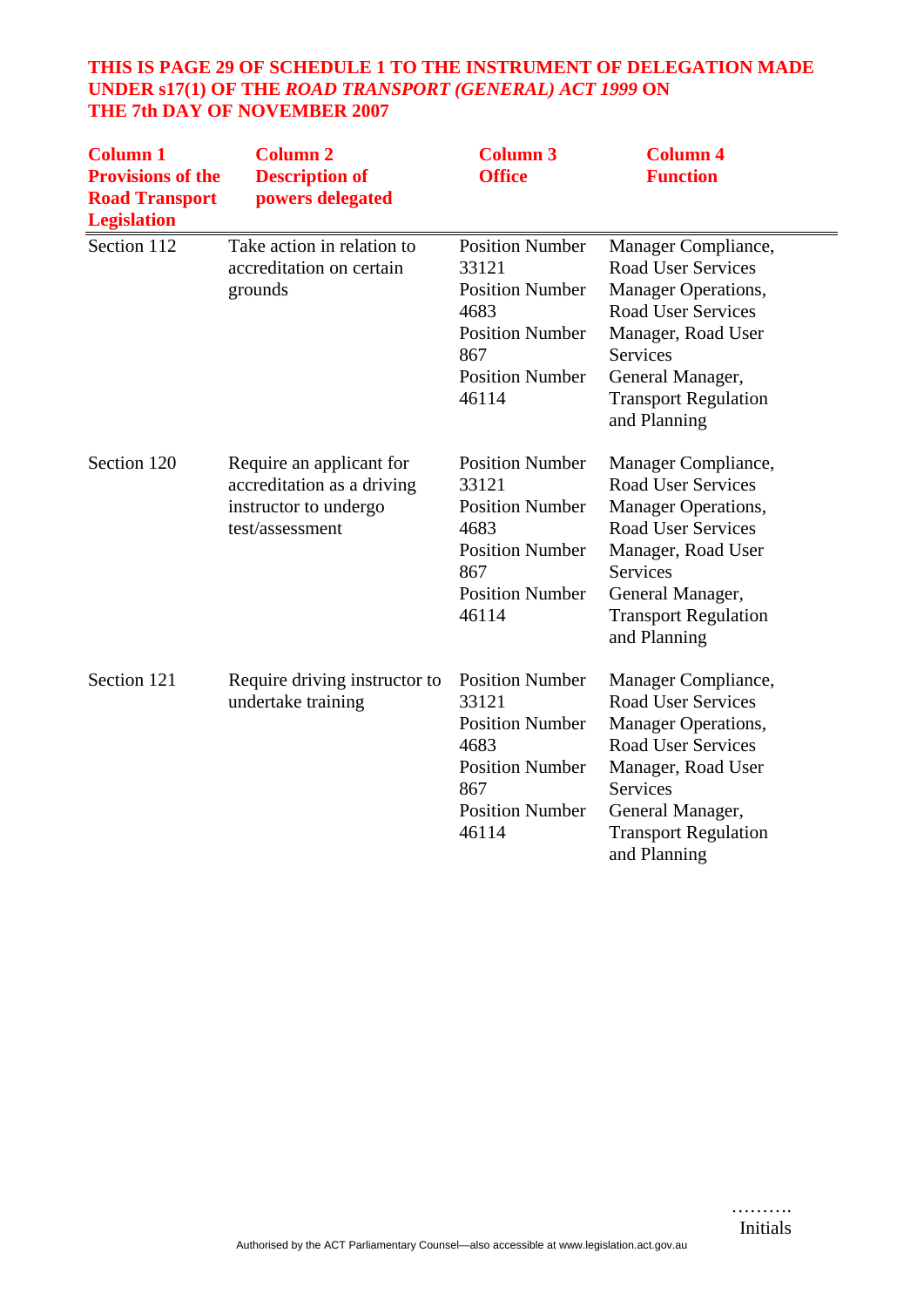#### **THIS IS PAGE 30 OF SCHEDULE 1 TO THE INSTRUMENT OF DELEGATION MADE UNDER s17(1) OF THE** *ROAD TRANSPORT (GENERAL) ACT 1999* **ON THE 7th DAY OF NOVEMBER 2007**

| <b>Column 1</b><br><b>Provisions of the</b><br><b>Road Transport</b><br><b>Legislation</b> | <b>Column 2</b><br><b>Description of</b><br>powers delegated                                             | <b>Column 3</b><br><b>Office</b>                                                                                                      | <b>Column 4</b><br><b>Function</b>                                                                                                                                                                                      |
|--------------------------------------------------------------------------------------------|----------------------------------------------------------------------------------------------------------|---------------------------------------------------------------------------------------------------------------------------------------|-------------------------------------------------------------------------------------------------------------------------------------------------------------------------------------------------------------------------|
| Road<br><b>Transport</b><br>(Vehicle<br><b>Registration</b> )<br><b>Regulation</b><br>2000 |                                                                                                          |                                                                                                                                       |                                                                                                                                                                                                                         |
| Section 7                                                                                  | Suspend the operations of<br>sections 14 and 16 having<br>regard to the provisions of<br>section $84(1)$ | <b>Position Number</b><br>4683<br><b>Position Number</b><br>33121<br><b>Position Number</b><br>867<br><b>Position Number</b><br>46114 | <b>Manager Operations,</b><br><b>Road User Services</b><br>Manager Compliance,<br><b>Road User Services</b><br>Manager, Road User<br><b>Services</b><br>General Manager,<br><b>Transport Regulation</b><br>and Planning |
| Section 32                                                                                 | Refuse application for<br>registration                                                                   | <b>Position Number</b><br>4683<br><b>Position Number</b><br>33121<br><b>Position Number</b><br>867<br><b>Position Number</b><br>46114 | <b>Manager Operations,</b><br><b>Road User Services</b><br>Manager Compliance,<br><b>Road User Services</b><br>Manager, Road User<br>Services<br>General Manager,<br><b>Transport Regulation</b><br>and Planning        |
| Section 32A                                                                                | Refuse application for<br>vehicle registration for<br>repairable write-off                               | <b>Position Number</b><br>867<br>Position<br>Numbers 00900,<br>1127, 3184 and<br>3198                                                 | Manager, Road User<br>Services<br>Technical Officers,<br><b>Road User Services</b>                                                                                                                                      |
|                                                                                            |                                                                                                          | <b>Position Number</b><br>20047                                                                                                       | <b>Manager Registration</b><br>& Licence, Road User<br>Services                                                                                                                                                         |
|                                                                                            |                                                                                                          | <b>Position Number</b><br>46114                                                                                                       | General Manager,<br><b>Transport Regulation</b><br>and Planning                                                                                                                                                         |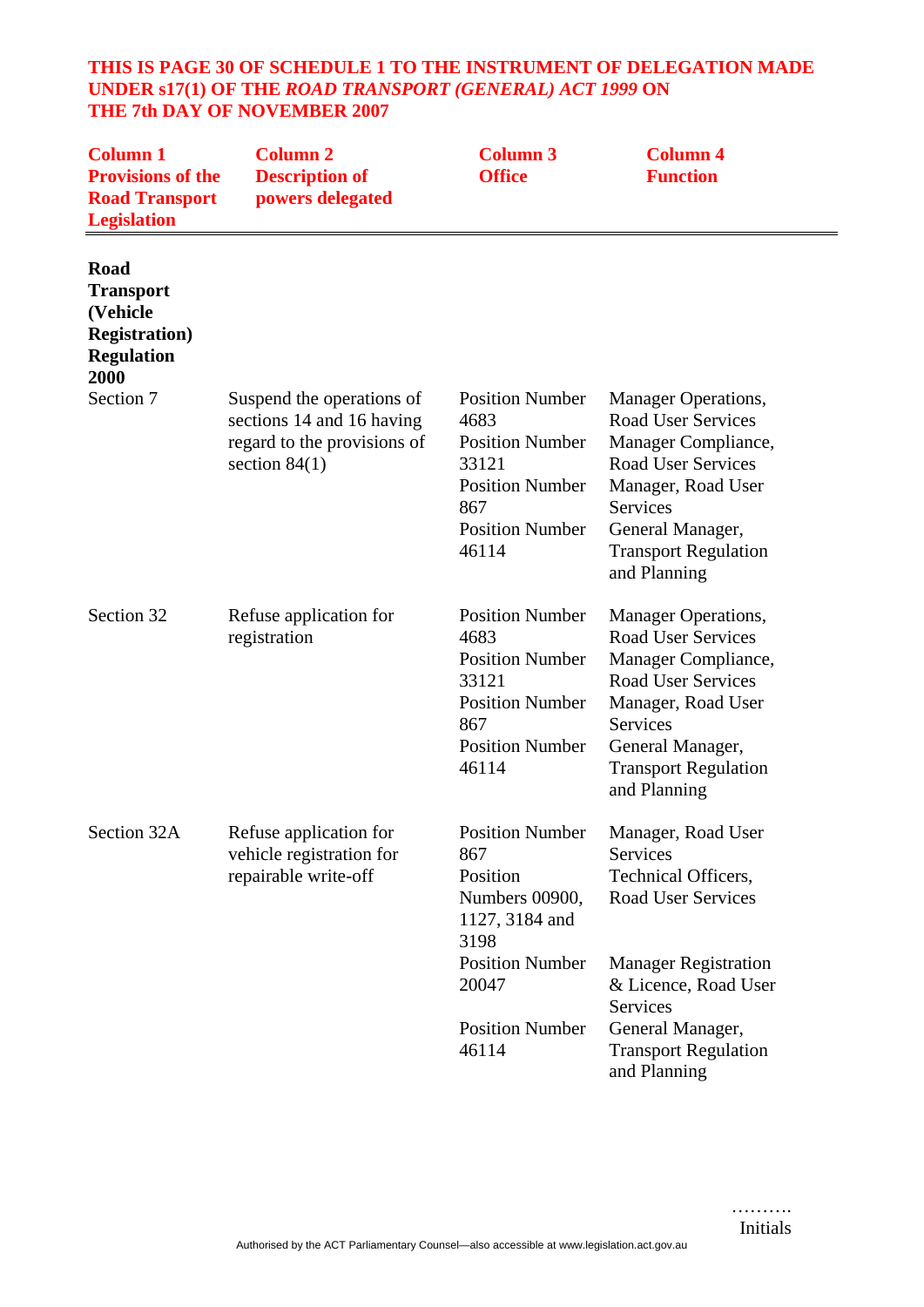## **THIS IS PAGE 31 OF SCHEDULE 1 TO THE INSTRUMENT OF DELEGATION MADE UNDER s17(1) OF THE** *ROAD TRANSPORT (GENERAL) ACT 1999* **ON THE 7th DAY OF NOVEMBER 2007**

| <b>Column 1</b><br><b>Provisions of the</b><br><b>Road Transport</b><br><b>Legislation</b> | <b>Column 2</b><br><b>Description of</b><br>powers delegated                                                                                                                      | <b>Column 3</b><br><b>Office</b>                                                      | <b>Column 4</b><br><b>Function</b>                                                        |
|--------------------------------------------------------------------------------------------|-----------------------------------------------------------------------------------------------------------------------------------------------------------------------------------|---------------------------------------------------------------------------------------|-------------------------------------------------------------------------------------------|
| Section 32C                                                                                | Refuse application for<br>registration of a registerable<br>vehicle as a hire car (other<br>than a restricted hire car) if<br>the wheelbase of the vehicle<br>is less than 2800mm | <b>Position Number</b><br>867<br>Position<br>Numbers 00900,<br>1127, 3184 and<br>3198 | Manager, Road User<br>Services<br>Technical Officers,<br><b>Road User Services</b>        |
|                                                                                            |                                                                                                                                                                                   | <b>Position Number</b><br>20047                                                       | <b>Manager Registration</b><br>& Licence, Road User<br>Services                           |
|                                                                                            |                                                                                                                                                                                   | <b>Position Number</b><br>46114                                                       | General Manager,<br><b>Transport Regulation</b><br>and Planning                           |
| Section 33                                                                                 | Allow or disallow<br>conditional registration                                                                                                                                     | <b>Position Number</b><br>867<br>Position<br>Numbers 00900,<br>1127, 3184 and<br>3198 | Manager, Road User<br>Services<br><b>Technical Officers,</b><br><b>Road User Services</b> |
|                                                                                            |                                                                                                                                                                                   | <b>Position Number</b><br>46114                                                       | General Manager,<br><b>Transport Regulation</b><br>and Planning                           |
| Section 52                                                                                 | Change registration number<br>given to a registered vehicle                                                                                                                       | <b>Position Number</b><br>46114                                                       | General Manager,<br><b>Transport Regulation</b><br>and Planning                           |
|                                                                                            |                                                                                                                                                                                   | <b>Position Number</b><br>867                                                         | Manager, Road User<br>Services                                                            |
|                                                                                            |                                                                                                                                                                                   | <b>Position Number</b><br>4683                                                        | Manager, Operations,<br>Road User Services,                                               |
|                                                                                            |                                                                                                                                                                                   | <b>Position Number</b><br>33121                                                       | Manager Compliance,<br><b>Road User Services</b>                                          |
| Section 57                                                                                 | Cancel a right to a non-<br>standard registration<br>number                                                                                                                       | <b>Position Number</b><br>46114                                                       | General Manager,<br><b>Transport Regulation</b><br>and Planning                           |
|                                                                                            |                                                                                                                                                                                   | <b>Position Number</b><br>867                                                         | Manager, Road User<br>Services                                                            |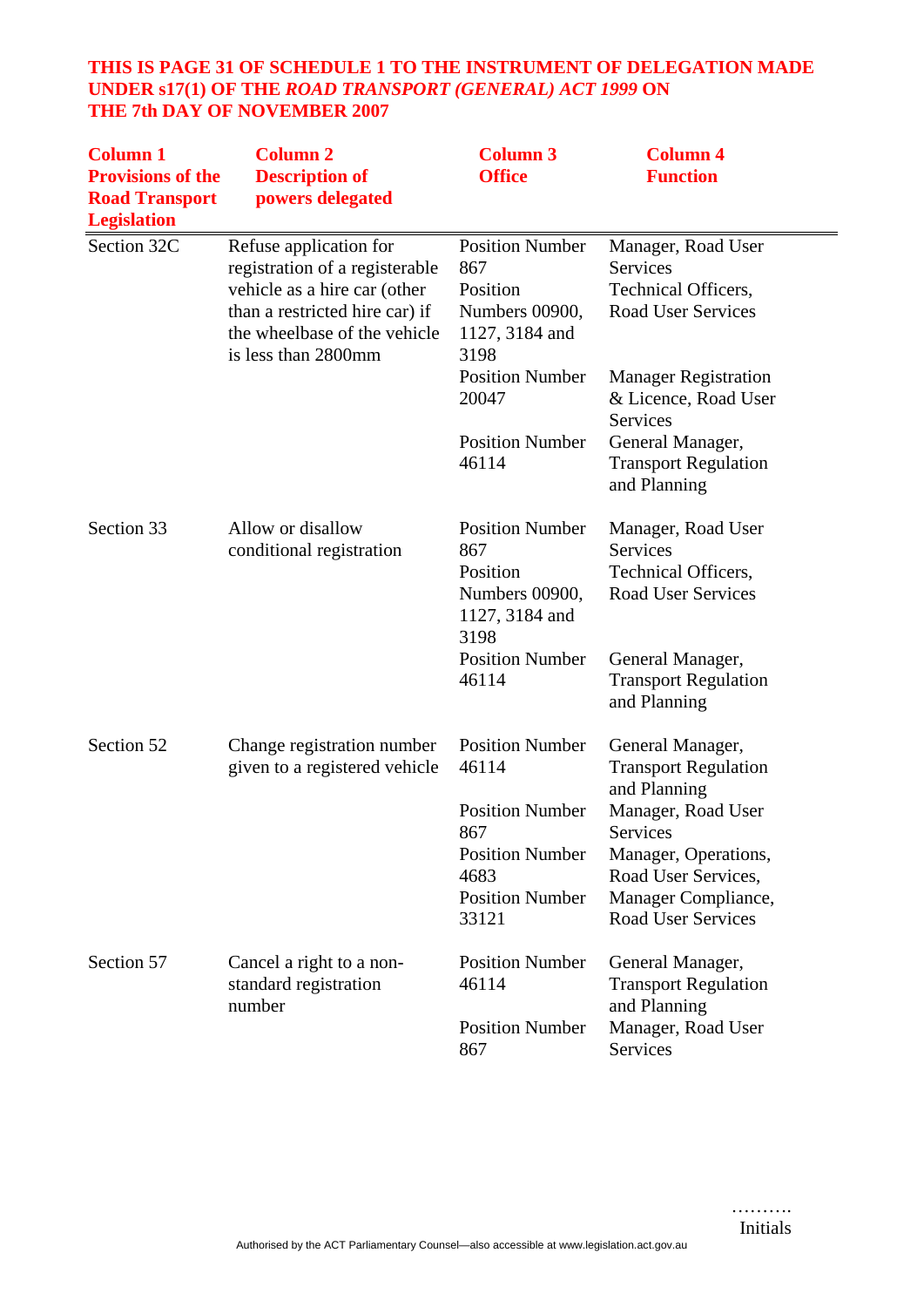## **THIS IS PAGE 32 OF SCHEDULE 1 TO THE INSTRUMENT OF DELEGATION MADE UNDER s17(1) OF THE** *ROAD TRANSPORT (GENERAL) ACT 1999* **ON THE 7th DAY OF NOVEMBER 2007**

| <b>Column 2</b><br><b>Description of</b><br>powers delegated                        | <b>Column 3</b><br><b>Office</b>                                                                                                                                                       | <b>Column 4</b><br><b>Function</b>                                                                                                                                                                                                                           |
|-------------------------------------------------------------------------------------|----------------------------------------------------------------------------------------------------------------------------------------------------------------------------------------|--------------------------------------------------------------------------------------------------------------------------------------------------------------------------------------------------------------------------------------------------------------|
| Approve display of Number<br>plate if not complying with<br>Section 59 requirements | <b>Position Number</b><br>4683<br><b>Position Number</b><br>33121<br><b>Position Number</b><br>867<br><b>Position Number</b><br>46114                                                  | <b>Manager Operations,</b><br><b>Road User Services</b><br>Manager Compliance,<br><b>Road User Services</b><br>Manager, Road User<br><b>Services</b><br>General Manager,<br><b>Transport Regulation</b><br>and Planning                                      |
| Exempt a vehicle or person<br>from the application of Part<br>4.2                   | <b>Position Number</b><br>46114<br><b>Position Number</b><br>3196                                                                                                                      | General Manager,<br><b>Transport Regulation</b><br>and Planning<br><b>Customer Service</b><br>Manager, Canberra<br>Connect, Dickson<br>Shopfront                                                                                                             |
|                                                                                     | <b>Position Number</b><br>20047                                                                                                                                                        | <b>Manager Registration</b><br>& Licence, Road User<br>Services                                                                                                                                                                                              |
|                                                                                     | <b>Position Number</b><br>20044                                                                                                                                                        | Team Leader,<br>Canberra Connect,<br>Call Centre                                                                                                                                                                                                             |
|                                                                                     | <b>Position Number</b><br>4683<br><b>Position Number</b><br>33121<br><b>Position Number</b><br>867<br>Position<br>Numbers 18857,<br>18858 18842,<br>and 1864<br><b>Position Number</b> | <b>Manager Operations,</b><br><b>Road User Services</b><br>Manager Compliance,<br><b>Road User Services</b><br>Manager, Road User<br>Services<br>Managers, Canberra<br><b>Connect Shopfront</b><br>Service<br><b>Operations Manager,</b><br>Canberra Connect |
|                                                                                     |                                                                                                                                                                                        | 04439                                                                                                                                                                                                                                                        |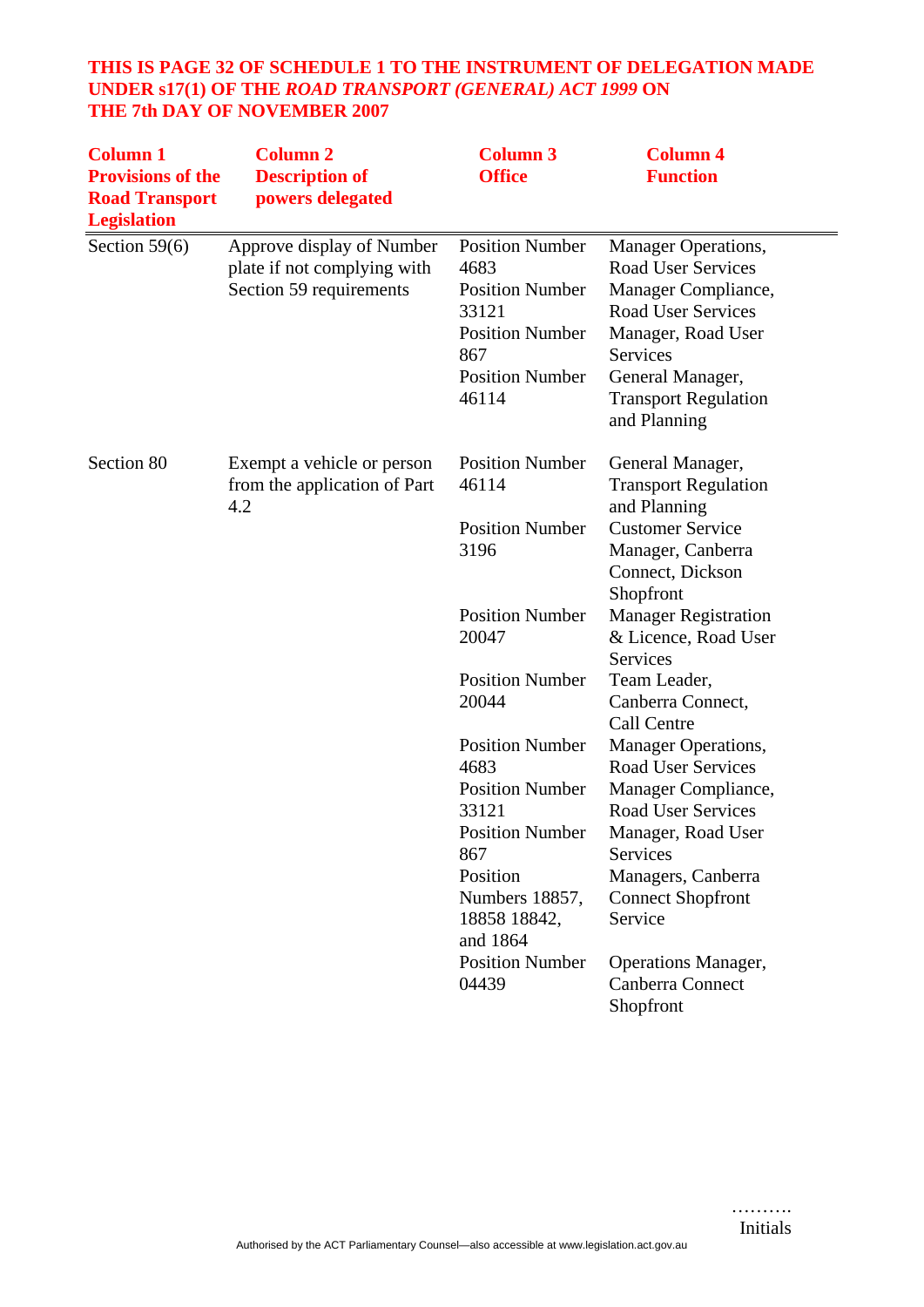## **THIS IS PAGE 33 OF SCHEDULE 1 TO THE INSTRUMENT OF DELEGATION MADE UNDER s17(1) OF THE** *ROAD TRANSPORT (GENERAL) ACT 1999* **ON THE 7th DAY OF NOVEMBER 2007**

| <b>Column 1</b><br><b>Provisions of the</b><br><b>Road Transport</b><br><b>Legislation</b> | <b>Column 2</b><br><b>Description of</b><br>powers delegated                 | <b>Column 3</b><br><b>Office</b> | <b>Column 4</b><br><b>Function</b>                              |
|--------------------------------------------------------------------------------------------|------------------------------------------------------------------------------|----------------------------------|-----------------------------------------------------------------|
| Section 84                                                                                 | Suspend or cancel<br>registration                                            |                                  |                                                                 |
|                                                                                            | $(1)(a)$ defect notice not<br>complied with                                  | <b>Position Number</b><br>46114  | General Manager,<br><b>Transport Regulation</b><br>and Planning |
|                                                                                            |                                                                              | <b>Position Number</b><br>4683   | Manager, Operations,<br><b>Road User Services</b>               |
|                                                                                            |                                                                              | <b>Position Number</b><br>33121  | Manager Compliance,<br><b>Road User Services</b>                |
|                                                                                            |                                                                              | <b>Position Number</b><br>867    | Manager, Road User<br><b>Services</b>                           |
|                                                                                            | $(1)(b)$ vehicle does not<br>comply with vehicle                             | <b>Position Number</b><br>867    | Manager, Road User<br>Services                                  |
|                                                                                            | standards                                                                    | <b>Position Number</b>           | Manager Operations,                                             |
|                                                                                            |                                                                              | 4683<br><b>Position Number</b>   | <b>Road User Services</b><br>Manager Compliance,                |
|                                                                                            |                                                                              | 33121                            | <b>Road User Services</b>                                       |
|                                                                                            |                                                                              | <b>Position Number</b><br>46114  | General Manager,<br><b>Transport Regulation</b><br>and Planning |
|                                                                                            | amount payable not<br>(1)(c)<br>paid                                         | <b>Position Number</b><br>867    | Manager, Road User<br>Services                                  |
|                                                                                            |                                                                              | <b>Position Number</b><br>4683   | <b>Manager Operations,</b><br><b>Road User Services</b>         |
|                                                                                            |                                                                              | <b>Position Number</b><br>33121  | Manage Compliance,<br>Road User Services                        |
|                                                                                            |                                                                              | <b>Position Number</b>           | General Manager,                                                |
|                                                                                            |                                                                              | 46114                            | <b>Transport Regulation</b><br>and Planning                     |
|                                                                                            | $(1)(d)$ vehicle identifier<br>same as identifier for<br>written-off vehicle | <b>Position Number</b><br>46114  | General Manager,<br><b>Transport Regulation</b><br>and Planning |
|                                                                                            |                                                                              | <b>Position Number</b><br>867    | Manager, Road User<br><b>Services</b>                           |
|                                                                                            |                                                                              | <b>Position Number</b><br>4683   | Manager Operations,<br><b>Road User Services</b>                |
|                                                                                            |                                                                              | <b>Position Number</b><br>33121  | Manager Compliance,<br><b>Road User Services</b>                |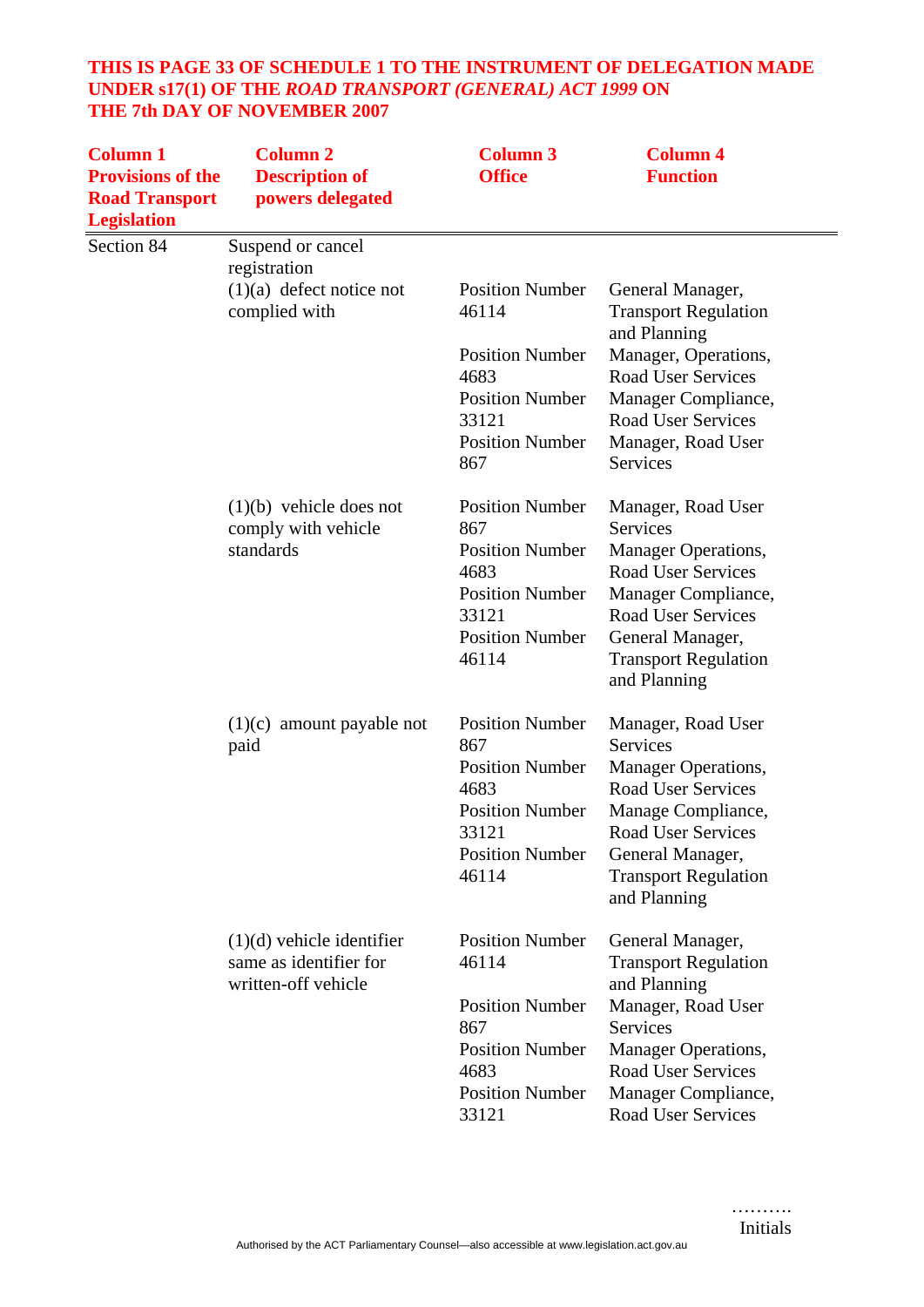## **THIS IS PAGE 34 OF SCHEDULE 1 TO THE INSTRUMENT OF DELEGATION MADE UNDER s17(1) OF THE** *ROAD TRANSPORT (GENERAL) ACT 1999* **ON THE 7th DAY OF NOVEMBER 2007**

| <b>Column 1</b><br><b>Provisions of the</b><br><b>Road Transport</b><br><b>Legislation</b> | <b>Column 2</b><br><b>Description of</b><br>powers delegated               | <b>Column 3</b><br><b>Office</b>      | <b>Column 4</b><br><b>Function</b>                              |
|--------------------------------------------------------------------------------------------|----------------------------------------------------------------------------|---------------------------------------|-----------------------------------------------------------------|
|                                                                                            | $(1)(e)$ ownership,<br>possession, control or<br>description of vehicle is | <b>Position Number</b><br>46114       | General Manager,<br><b>Transport Regulation</b><br>and Planning |
|                                                                                            | uncertain                                                                  | <b>Position Number</b><br>867         | Manager, Road User<br>Services                                  |
|                                                                                            |                                                                            | <b>Position Number</b><br>4683        | Manager Operations,<br><b>Road User Services</b>                |
|                                                                                            |                                                                            | <b>Position Number</b><br>33121       | Manager Compliance,<br><b>Road User Services</b>                |
|                                                                                            | $(1)(f)$ vehicle registered in<br>error                                    | <b>Position Number</b><br>46114       | General Manager,<br><b>Transport Regulation</b><br>and Planning |
|                                                                                            |                                                                            | <b>Position Number</b><br>867         | Manager, Road User<br>Services                                  |
|                                                                                            |                                                                            | <b>Position Number</b><br>4683        | <b>Manager Operations,</b><br><b>Road User Services</b>         |
|                                                                                            |                                                                            | <b>Position Number</b><br>33121       | Manager Compliance,<br>Road User Services                       |
| Section 85                                                                                 | Procedures for suspending<br>and cancelling registration                   | <b>Position Number</b><br>46114       | General Manager,<br><b>Transport Regulation</b><br>and Planning |
|                                                                                            |                                                                            | <b>Position Number</b><br>867         | Manager, Road User<br><b>Services</b>                           |
|                                                                                            |                                                                            | <b>Position Number</b><br>4683        | Manager Operations,<br><b>Road User Services</b>                |
|                                                                                            |                                                                            | <b>Position Number</b><br>33121       | Manager Compliance,<br><b>Road User Services</b>                |
| Section 89                                                                                 | Recall trader's plates                                                     | <b>Position Number</b><br>46114       | General Manager,<br><b>Transport Regulation</b><br>and Planning |
|                                                                                            |                                                                            | <b>Position Number</b>                | Manager, Road User                                              |
|                                                                                            |                                                                            | 867<br><b>Position Number</b><br>4683 | Services<br>Manager Operations,<br>Road User Services           |
|                                                                                            |                                                                            | <b>Position Number</b><br>33121       | Manager Compliance,<br>Road User Services                       |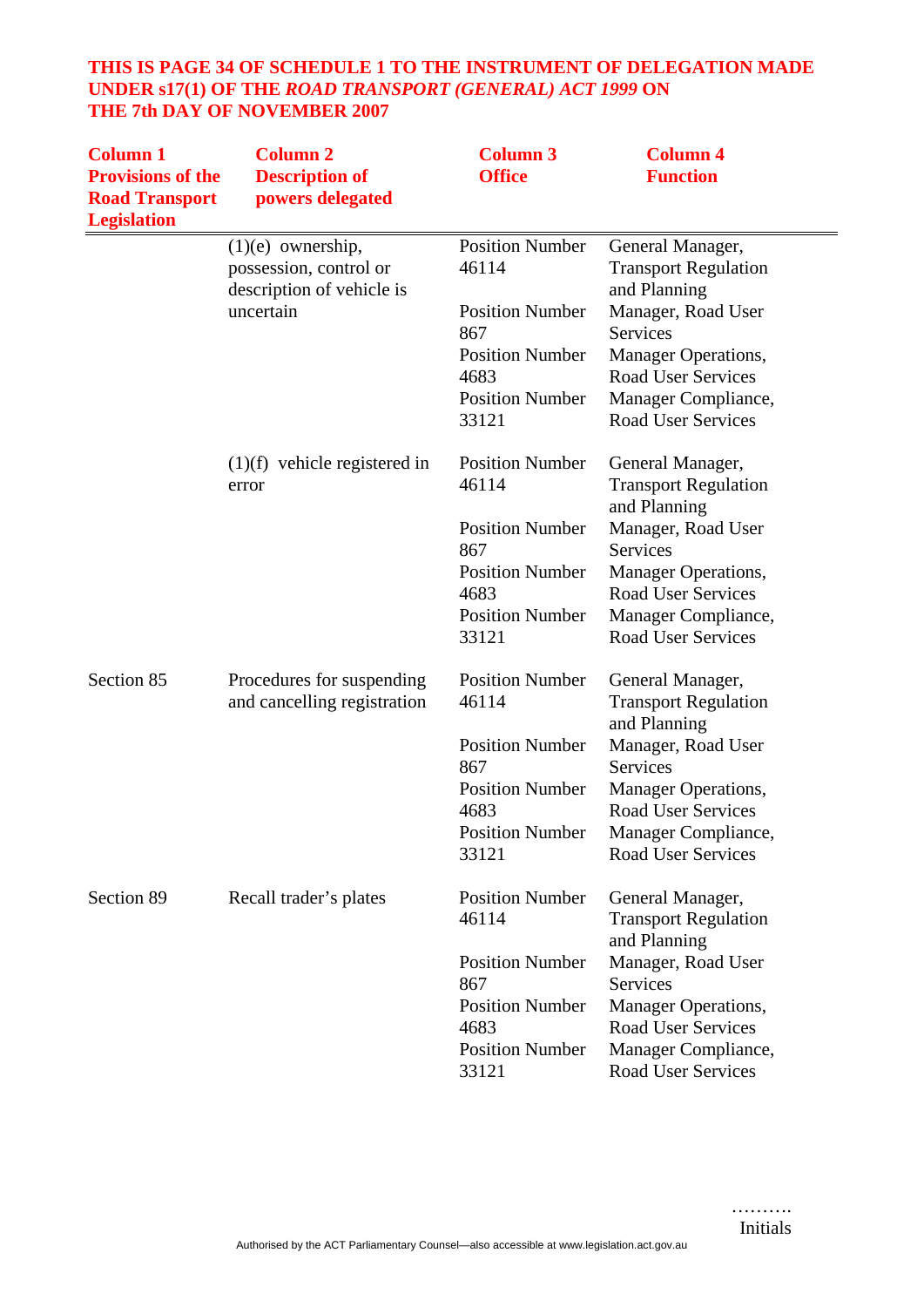## **THIS IS PAGE 35 OF SCHEDULE 1 TO THE INSTRUMENT OF DELEGATION MADE UNDER s17(1) OF THE** *ROAD TRANSPORT (GENERAL) ACT 1999* **ON THE 7th DAY OF NOVEMBER 2007**

| <b>Column 1</b><br><b>Provisions of the</b><br><b>Road Transport</b><br><b>Legislation</b> | <b>Column 2</b><br><b>Description of</b><br>powers delegated                          | <b>Column 3</b><br><b>Office</b>               | <b>Column 4</b><br><b>Function</b>                              |
|--------------------------------------------------------------------------------------------|---------------------------------------------------------------------------------------|------------------------------------------------|-----------------------------------------------------------------|
| Section 101                                                                                | Request return of trader's<br>plates                                                  | <b>Position Number</b><br>46114                | General Manager,<br><b>Transport Regulation</b><br>and Planning |
|                                                                                            |                                                                                       | <b>Position Number</b><br>867                  | Manager, Road User<br>Services                                  |
|                                                                                            |                                                                                       | <b>Position Number</b><br>4683                 | <b>Manager Operations,</b><br><b>Road User Services</b>         |
|                                                                                            |                                                                                       | <b>Position Number</b><br>33121                | Manager Compliance,<br><b>Road User Services</b>                |
| Section 104                                                                                | Exempt vehicle from the<br>provisions of Schedule 1                                   | <b>Position Number</b><br>46114                | General Manager,<br><b>Transport Regulation</b><br>and Planning |
|                                                                                            |                                                                                       | <b>Position Number</b><br>867                  | Manager, Road User<br><b>Services</b>                           |
|                                                                                            |                                                                                       | Position                                       | Technical Officers,                                             |
|                                                                                            |                                                                                       | Numbers 00900,<br>1127, 3184, 3198             | <b>Road User Services</b>                                       |
| Section 112                                                                                | Accept evidence of<br>compliance with applicable<br>vehicle standards or inspect      | <b>Position Number</b><br>46114                | General Manager,<br><b>Transport Regulation</b><br>and Planning |
|                                                                                            | vehicle and issue certificate<br>of compliance                                        | <b>Position Number</b><br>867                  | Manager, Road User<br>Services                                  |
|                                                                                            |                                                                                       | Position<br>Numbers 00900,<br>1127, 3184, 3198 | Technical Officers,<br>Road User Services                       |
| Section 114                                                                                | Authorise installation of an<br>operations plate, or issue<br>certificate of approved | <b>Position Number</b><br>46114                | General Manager,<br><b>Transport Regulation</b><br>and Planning |
|                                                                                            | operations for a modified                                                             | <b>Position Number</b>                         | <b>Manager Vehicle</b>                                          |
|                                                                                            | non-complying vehicle                                                                 | 32923<br><b>Position Number</b>                | Safety, Road Transport<br><b>Manager Operations,</b>            |
|                                                                                            |                                                                                       | 4683                                           | <b>Road User Services</b>                                       |
|                                                                                            |                                                                                       | <b>Position Number</b><br>867                  | Manager, Road User<br>Services                                  |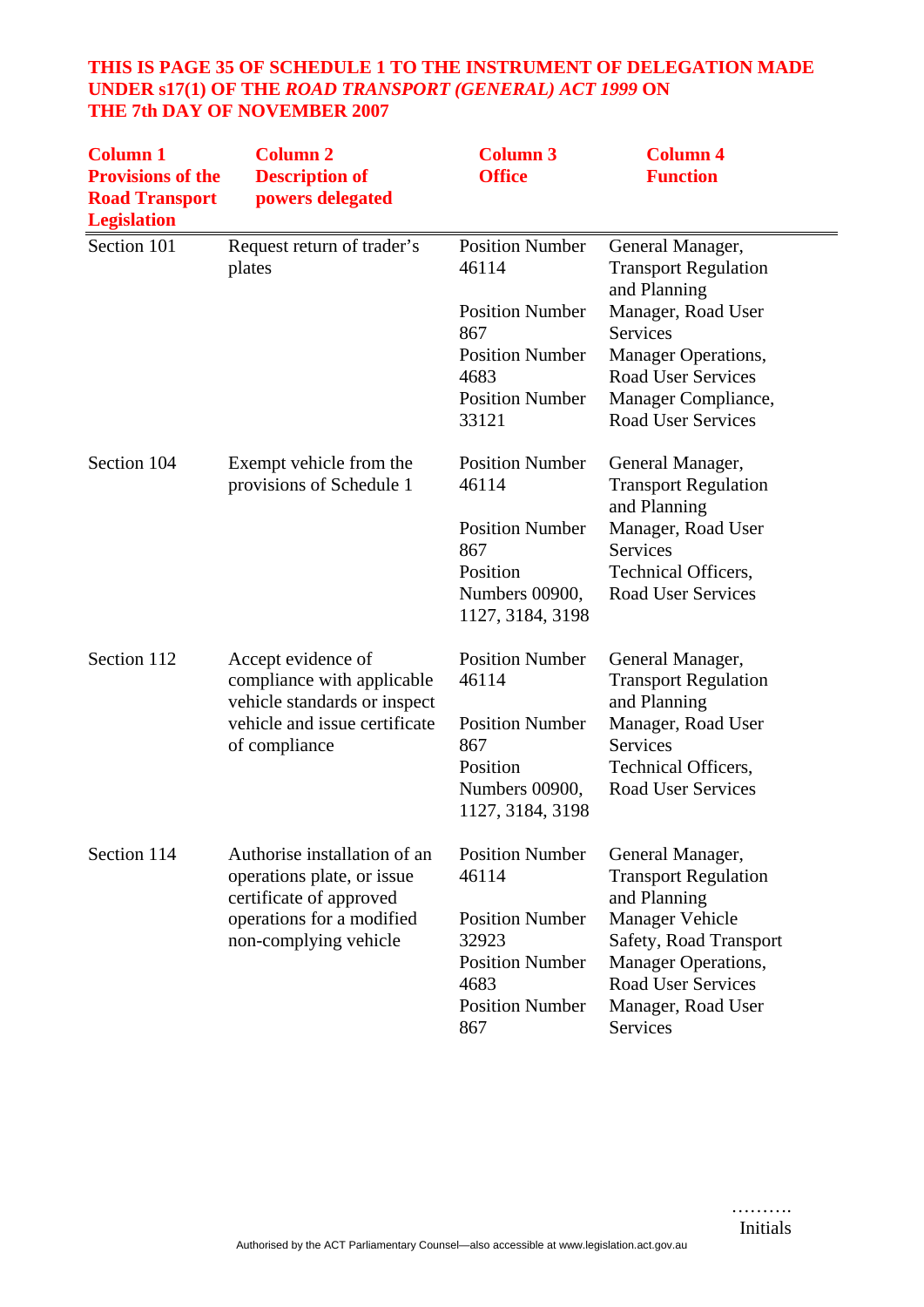## **THIS IS PAGE 36 OF SCHEDULE 1 TO THE INSTRUMENT OF DELEGATION MADE UNDER s17(1) OF THE** *ROAD TRANSPORT (GENERAL) ACT 1999* **ON THE 7th DAY OF NOVEMBER 2007**

| <b>Column 1</b><br><b>Provisions of the</b><br><b>Road Transport</b><br><b>Legislation</b> | <b>Column 2</b><br><b>Description of</b><br>powers delegated      | <b>Column 3</b><br><b>Office</b>                                  | <b>Column 4</b><br><b>Function</b>                                                                    |
|--------------------------------------------------------------------------------------------|-------------------------------------------------------------------|-------------------------------------------------------------------|-------------------------------------------------------------------------------------------------------|
| Section 116                                                                                | Determine eligibility criteria                                    | <b>Position Number</b><br>46114                                   | General Manager,<br><b>Transport Regulation</b><br>and Planning                                       |
|                                                                                            |                                                                   | <b>Position Number</b><br>32923                                   | Manager, Vehicle<br>Safety, Road Transport                                                            |
| Section 118                                                                                | Refuse application for<br>authorisation on eligibility<br>grounds | <b>Position Number</b><br>46114                                   | General Manager,<br><b>Transport Regulation</b><br>and Planning,                                      |
|                                                                                            |                                                                   | <b>Position Number</b><br>4683<br><b>Position Number</b>          | Manager Operations,<br><b>Road User Services</b><br>Manager Compliance,                               |
|                                                                                            |                                                                   | 33121<br><b>Position Number</b><br>867                            | <b>Road User Services</b><br>Manager, Road User<br>Services                                           |
| Section 119                                                                                | Authorise examiners, and<br>give certificates of<br>appointment   | <b>Position Number</b><br>46114                                   | General Manager,<br><b>Transport Regulation</b><br>and Planning,                                      |
|                                                                                            |                                                                   | <b>Position Number</b><br>4683                                    | Manager Operations,<br>Road User Services                                                             |
|                                                                                            |                                                                   | <b>Position Number</b><br>33121                                   | Manager Compliance,<br><b>Road User Services</b>                                                      |
|                                                                                            |                                                                   | <b>Position Number</b><br>867                                     | Manager, Road User<br>Services                                                                        |
| Section 125                                                                                | Take action on person's<br>authorisation                          | <b>Position Number</b><br>46114                                   | General Manager,<br><b>Transport Regulation</b><br>and Planning                                       |
|                                                                                            |                                                                   | <b>Position Number</b><br>33121<br><b>Position Number</b><br>4683 | Manager, Compliance,<br><b>Road User Services</b><br>Manager Operations,<br><b>Road User Services</b> |
|                                                                                            |                                                                   | <b>Position Number</b><br>867                                     | Manager, Road User<br>Services                                                                        |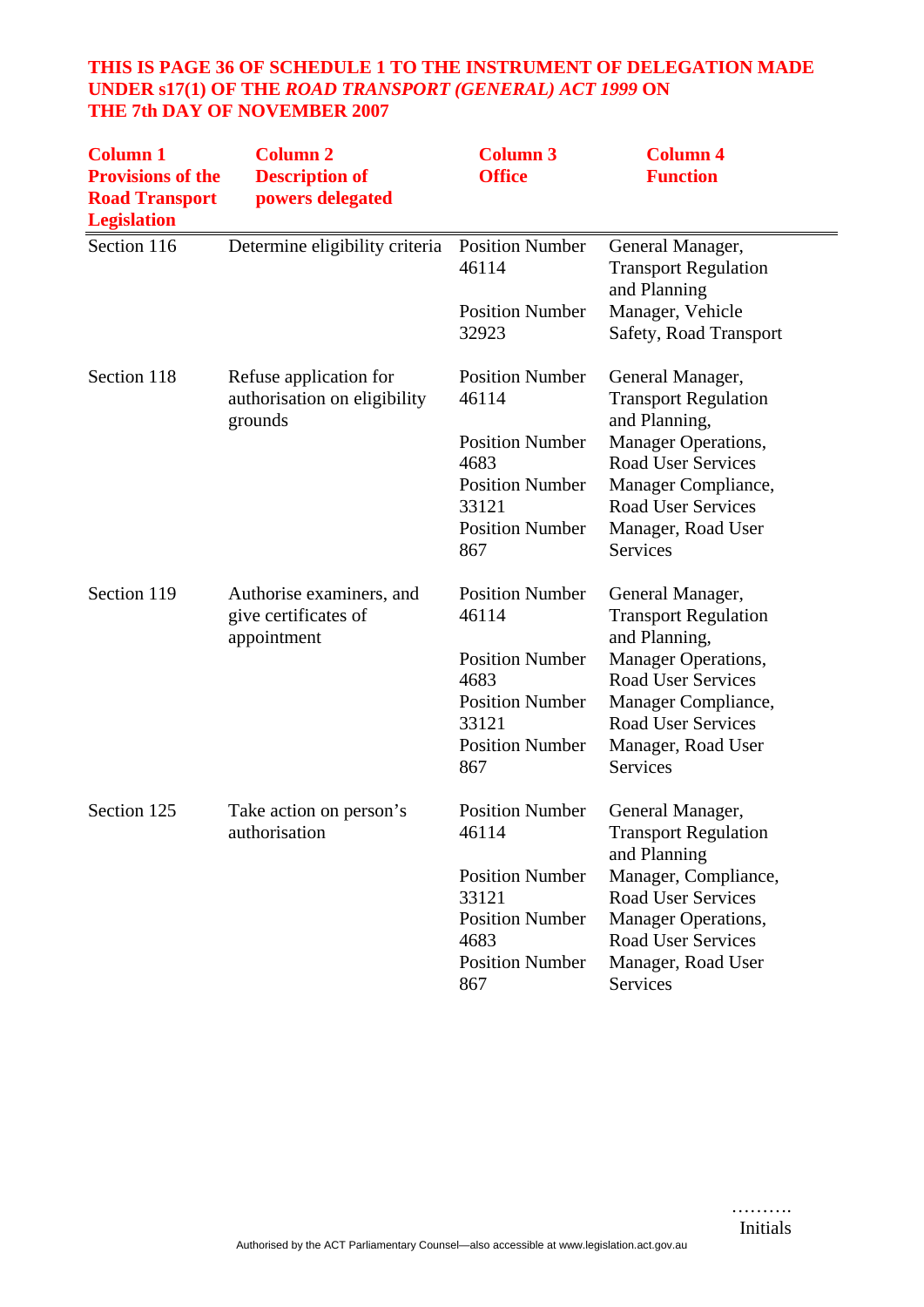## **THIS IS PAGE 37 OF SCHEDULE 1 TO THE INSTRUMENT OF DELEGATION MADE UNDER s17(1) OF THE** *ROAD TRANSPORT (GENERAL) ACT 1999* **ON THE 7th DAY OF NOVEMBER 2007**

| <b>Column 1</b><br><b>Provisions of the</b><br><b>Road Transport</b><br><b>Legislation</b> | <b>Column 2</b><br><b>Description of</b><br>powers delegated | <b>Column 3</b><br><b>Office</b> | <b>Column 4</b><br><b>Function</b>                              |
|--------------------------------------------------------------------------------------------|--------------------------------------------------------------|----------------------------------|-----------------------------------------------------------------|
| Section 130                                                                                | Refuse an application for<br>approval of premises            | <b>Position Number</b><br>46114  | General Manager,<br><b>Transport Regulation</b><br>and Planning |
|                                                                                            |                                                              | <b>Position Number</b>           | Manager, Operations,                                            |
|                                                                                            |                                                              | 4683                             | <b>Road User Services</b>                                       |
|                                                                                            |                                                              | <b>Position Number</b><br>33121  | Manager Compliance,<br><b>Road User Services</b>                |
|                                                                                            |                                                              | <b>Position Number</b><br>867    | Manager, Road User<br>Services                                  |
| Section 131                                                                                | Approve premises and give                                    | <b>Position Number</b><br>46114  | General Manager,                                                |
|                                                                                            | certificates of approval                                     |                                  | <b>Transport Regulation</b><br>and Planning                     |
|                                                                                            |                                                              | <b>Position Number</b>           | Manager, Operations,                                            |
|                                                                                            |                                                              | 4683                             | <b>Road User Services</b>                                       |
|                                                                                            |                                                              | <b>Position Number</b>           | Manager, Compliance,                                            |
|                                                                                            |                                                              | 33121                            | <b>Road User Services</b>                                       |
|                                                                                            |                                                              | <b>Position Number</b><br>867    | Manager, Road User<br>Services                                  |
| Section 136                                                                                | Take action in relation to                                   | <b>Position Number</b>           | General Manager,                                                |
|                                                                                            | approval of premises                                         | 46114                            | <b>Transport Regulation</b><br>and Planning                     |
|                                                                                            |                                                              | <b>Position Number</b>           | Manager, Operations,                                            |
|                                                                                            |                                                              | 4683                             | <b>Road User Services</b>                                       |
|                                                                                            |                                                              | <b>Position Number</b>           | Manager, Compliance,                                            |
|                                                                                            |                                                              | 33121<br><b>Position Number</b>  | <b>Road User Services</b>                                       |
|                                                                                            |                                                              | 867                              | Manager, Road User<br>Services                                  |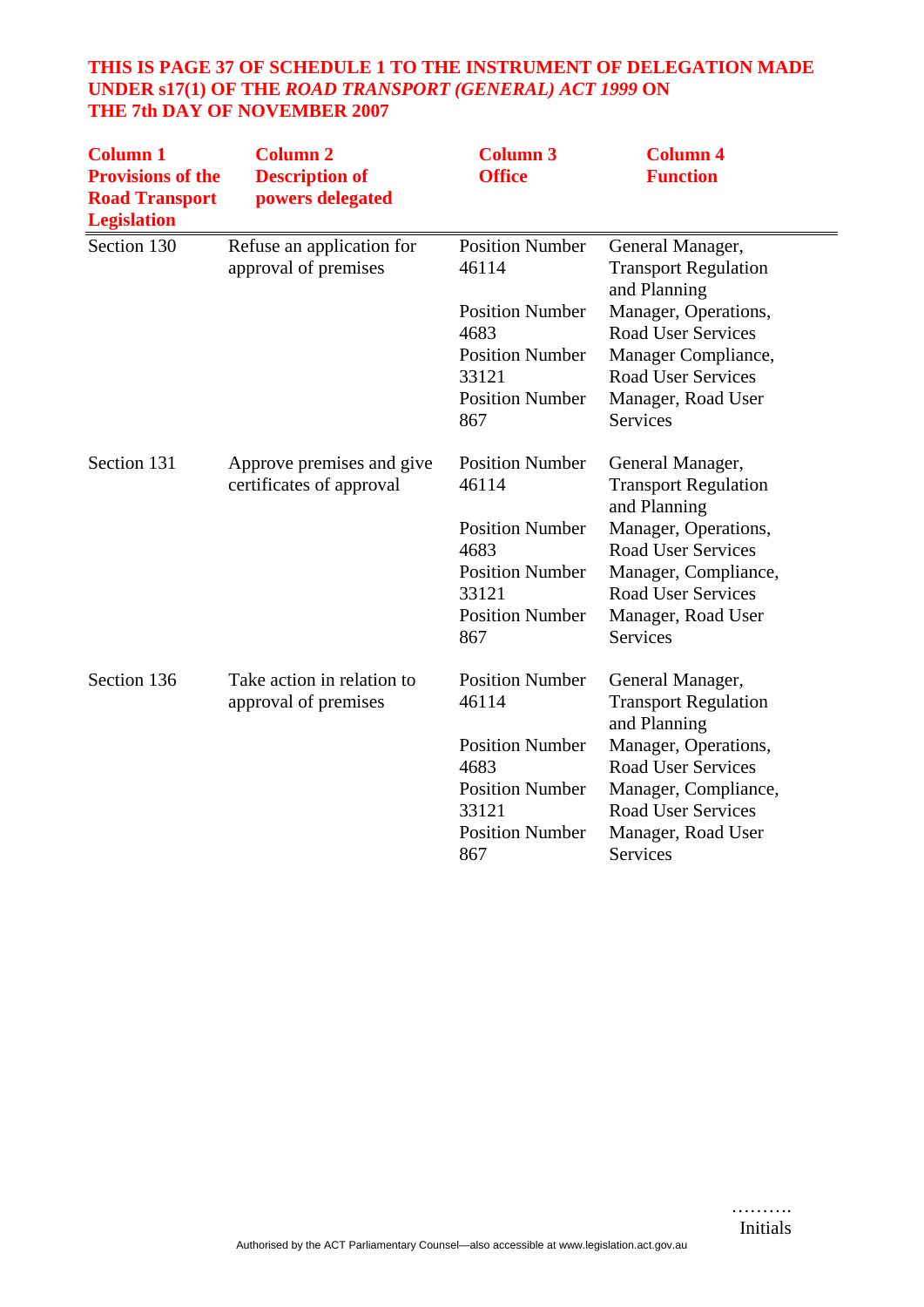#### **THIS IS PAGE 38 OF SCHEDULE 1 TO THE INSTRUMENT OF DELEGATION MADE UNDER s17(1) OF THE** *ROAD TRANSPORT (GENERAL) ACT 1999* **ON THE 7th DAY OF NOVEMBER 2007**

| <b>Column 1</b><br><b>Provisions of the</b><br><b>Road Transport</b><br><b>Legislation</b> | <b>Column 2</b><br><b>Description of</b><br>powers delegated | <b>Column 3</b><br><b>Office</b>                                                                                                                                                                                                        | <b>Column 4</b><br><b>Function</b>                                                                                                                                                                                                                                                                        |
|--------------------------------------------------------------------------------------------|--------------------------------------------------------------|-----------------------------------------------------------------------------------------------------------------------------------------------------------------------------------------------------------------------------------------|-----------------------------------------------------------------------------------------------------------------------------------------------------------------------------------------------------------------------------------------------------------------------------------------------------------|
| Section 143                                                                                | Require inspection of<br>vehicle                             | <b>Position Number</b><br>46114<br><b>Position Number</b><br>33121<br><b>Position Number</b><br>867<br><b>Position Number</b><br>4683<br>Position<br>Numbers 21215<br>and 20060<br>Position<br>Numbers 1127,<br>3184, 3198 and<br>00900 | General Manager,<br><b>Transport Regulation</b><br>and Planning<br>Manager, Compliance,<br><b>Road User Services</b><br>Manager, Road User<br><b>Services</b><br>Manager, Operations,<br><b>Road User Services</b><br>Auditors, Road User<br>Services<br>Technical Officers,<br><b>Road User Services</b> |
| Section 150                                                                                | Review decision of<br>authorised examiner                    | <b>Position Number</b><br>46114<br><b>Position Number</b><br>867<br>Position<br><b>Numbers</b><br>21215 and 20060<br><b>Position Number</b><br>33121<br><b>Position Number</b><br>4683                                                  | General Manager,<br><b>Transport Regulation</b><br>and Planning<br>Manager, Road User<br>Services<br>Auditors, Road User<br>Services<br>Manager Compliance,<br><b>Road User Services</b><br><b>Manager Operations,</b><br>Road User Services                                                              |
| Section 155                                                                                | Allot engine Numbers for<br>motor vehicles                   | <b>Position Number</b><br>46114<br><b>Position Number</b><br>867<br>Position<br>Numbers 00900,<br>1127, 3198 and<br>3184                                                                                                                | General Manager,<br><b>Transport Regulation</b><br>and Planning<br>Manager, Road User<br>Services<br>Technical Officers,<br><b>Road User Services</b>                                                                                                                                                     |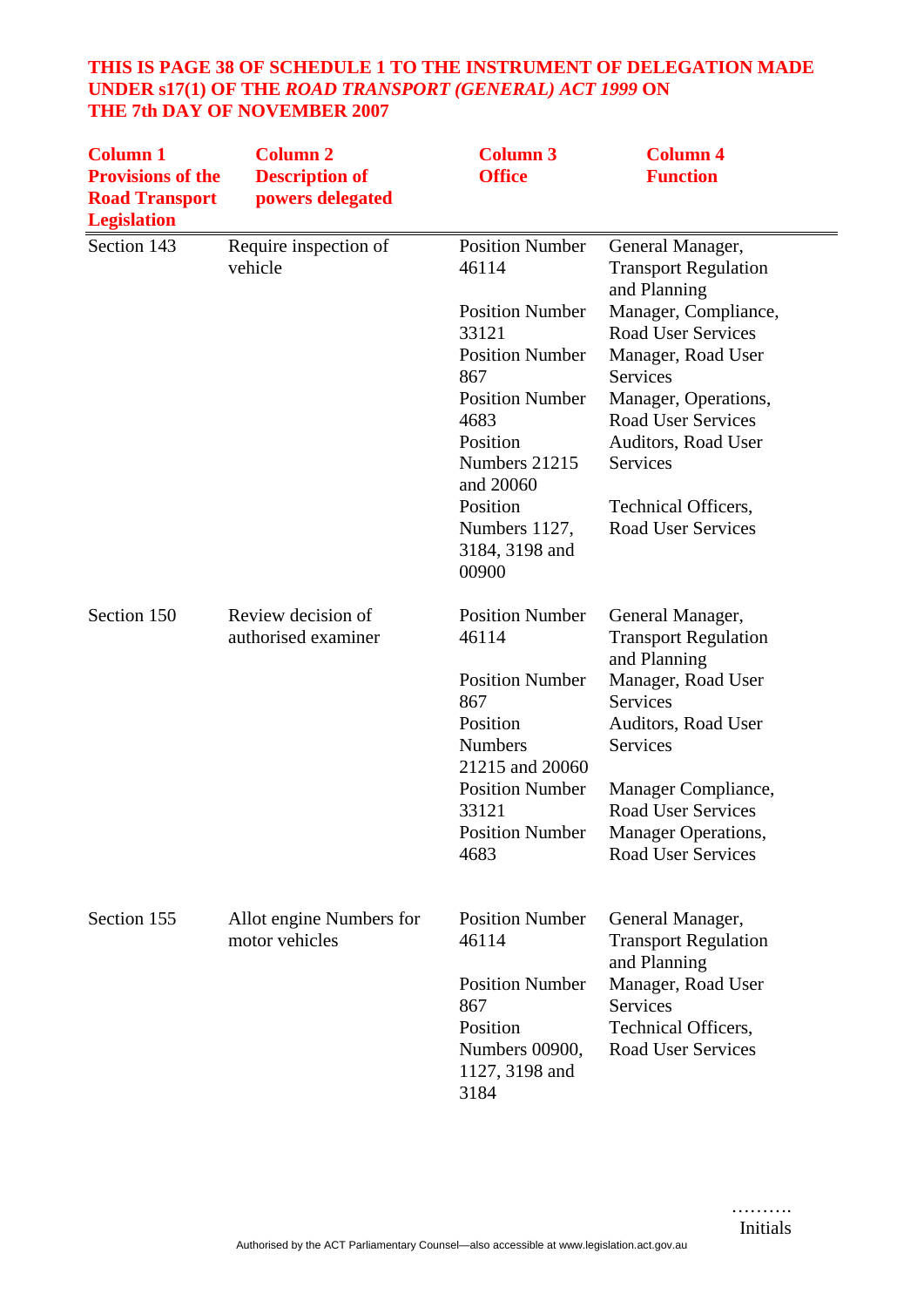## **THIS IS PAGE 39 OF SCHEDULE 1 TO THE INSTRUMENT OF DELEGATION MADE UNDER s17(1) OF THE** *ROAD TRANSPORT (GENERAL) ACT 1999* **ON THE 7th DAY OF NOVEMBER 2007**

| <b>Column 1</b><br><b>Provisions of the</b><br><b>Road Transport</b><br><b>Legislation</b>                                         | <b>Column 2</b><br><b>Description of</b><br>powers delegated                                                                                                                            | <b>Column 3</b><br><b>Office</b>                                                                                         | <b>Column 4</b><br><b>Function</b>                                                                                                      |
|------------------------------------------------------------------------------------------------------------------------------------|-----------------------------------------------------------------------------------------------------------------------------------------------------------------------------------------|--------------------------------------------------------------------------------------------------------------------------|-----------------------------------------------------------------------------------------------------------------------------------------|
| Section 161                                                                                                                        | Authorise use of vehicle<br>with suspended registration                                                                                                                                 | <b>Position Number</b><br>46114                                                                                          | General Manager,<br><b>Transport Regulation</b><br>and Planning                                                                         |
|                                                                                                                                    |                                                                                                                                                                                         | <b>Position Number</b><br>867                                                                                            | Manager, Road User<br><b>Services</b>                                                                                                   |
| Road<br><b>Transport</b><br>(Vehicle<br><b>Registration</b> )<br><b>Regulation</b><br>2000<br><b>Schedule 1</b><br><b>Part 1.1</b> |                                                                                                                                                                                         |                                                                                                                          |                                                                                                                                         |
| Section 1.5                                                                                                                        | Require or permit vehicle to<br>be specially built for<br>mobility impaired person                                                                                                      | <b>Position Number</b><br>867<br>Position<br>Numbers 00900,<br>1127, 3184 and<br>3198<br><b>Position Number</b><br>32923 | Manager, Road User<br><b>Services</b><br>Technical Officers,<br><b>Road User Services</b><br>Manager, Vehicle<br>Safety, Road Transport |
| <b>Part 1.3</b>                                                                                                                    |                                                                                                                                                                                         |                                                                                                                          |                                                                                                                                         |
| Section $1.21(3)$                                                                                                                  | Require responsible person<br>for modified vehicle to<br>provide information about a<br>modifications<br>(Refer to section 29<br>'supporting evidence for<br>registration application') | <b>Position Number</b><br>867<br>Position<br>Numbers 00900,<br>1127, 3184 and<br>3198<br><b>Position Number</b><br>32923 | Manager, Road User<br><b>Services</b><br>Technical Officers,<br><b>Road User Services</b><br>Manager, Vehicle<br>Safety, Road Transport |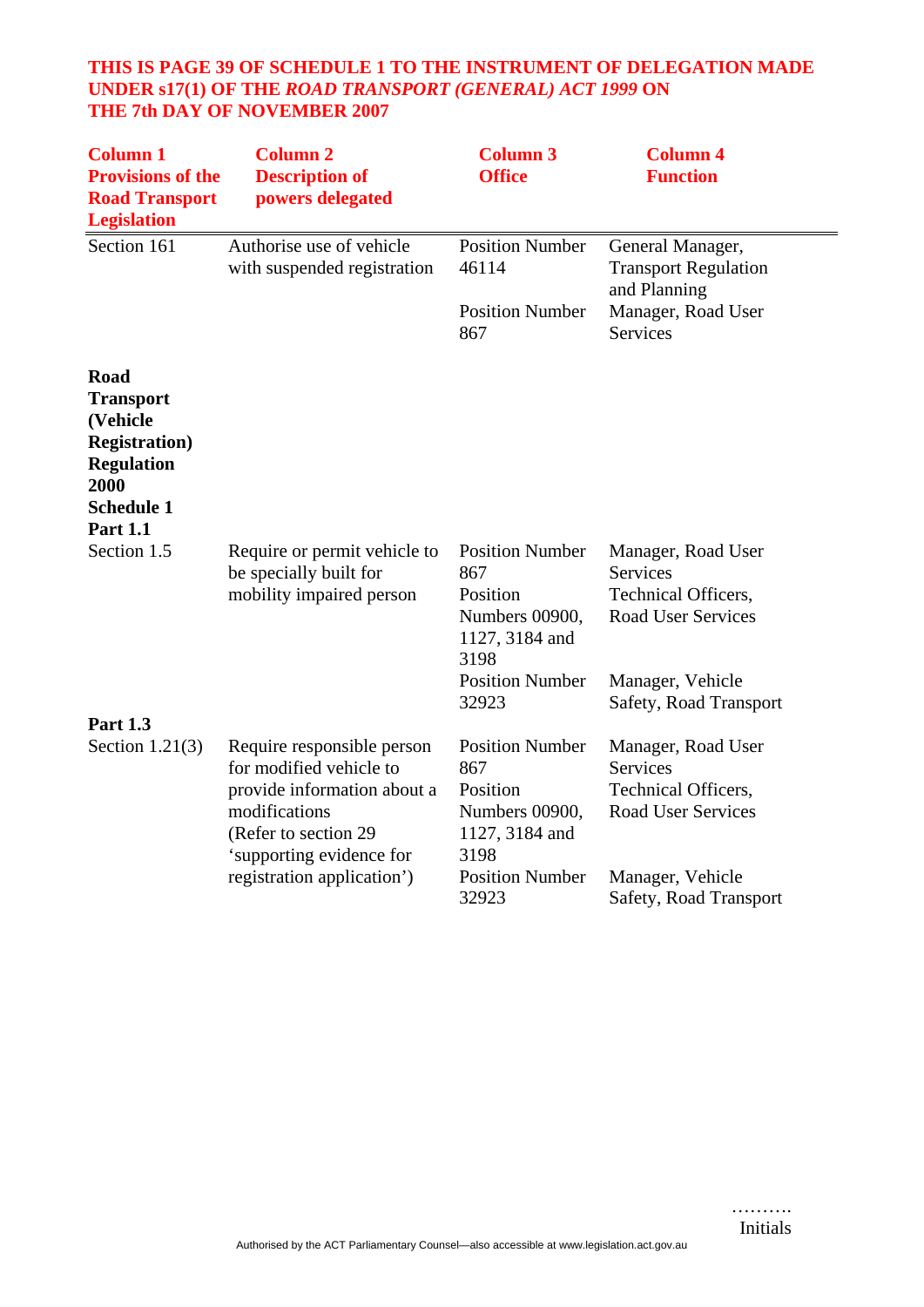#### **THIS IS PAGE 40 OF SCHEDULE 1 TO THE INSTRUMENT OF DELEGATION MADE UNDER s17(1) OF THE** *ROAD TRANSPORT (GENERAL) ACT 1999* **ON THE 7th DAY OF NOVEMBER 2007**

| <b>Column 1</b><br><b>Provisions of the</b><br><b>Road Transport</b><br><b>Legislation</b>        | <b>Column 2</b><br><b>Description of</b><br>powers delegated | <b>Column 3</b><br><b>Office</b>                                                                      | <b>Column 4</b><br><b>Function</b>                                                                                                                                                              |
|---------------------------------------------------------------------------------------------------|--------------------------------------------------------------|-------------------------------------------------------------------------------------------------------|-------------------------------------------------------------------------------------------------------------------------------------------------------------------------------------------------|
| Road<br><b>Transport</b><br>(Public<br><b>Passenger</b><br>Services)<br><b>Regulation</b><br>2002 |                                                              |                                                                                                       |                                                                                                                                                                                                 |
| Section $5(1)$                                                                                    | Accredit people to operate<br>bus services                   | <b>Position Number</b><br>46114<br><b>Position Number</b><br>21223<br><b>Position Number</b><br>10879 | General Manager,<br><b>Transport Regulation</b><br>and Planning<br>Manager, Public<br><b>Transport Regulation</b><br>Senior Project Officer,<br><b>Public Transport</b><br>Regulation           |
| Section $5(2)$                                                                                    | Accredit people to operate<br>taxi network                   | <b>Position Number</b><br>46114<br><b>Position Number</b><br>21223                                    | General Manager,<br><b>Transport Regulation</b><br>and Planning<br>Manager, Public<br><b>Transport Regulation</b>                                                                               |
| Section $5(3)$                                                                                    | Accredit people to operate<br>taxi services                  | <b>Position Number</b><br>46114<br><b>Position Number</b><br>21223<br><b>Position Number</b><br>10879 | Policy<br>General Manager,<br><b>Transport Regulation</b><br>and Planning<br>Manager, Public<br><b>Transport Regulation</b><br>Senior Project Officer,<br><b>Public Transport</b><br>Regulation |
| Section $5(4)$                                                                                    | Accredit people to operate<br>hire car services              | <b>Position Number</b><br>46114<br><b>Position Number</b><br>21223<br><b>Position Number</b><br>10879 | General Manager,<br><b>Transport Regulation</b><br>and Planning<br>Manager, Public<br><b>Transport Regulation</b><br>Senior Project Officer,<br><b>Public Transport</b><br>Regulation           |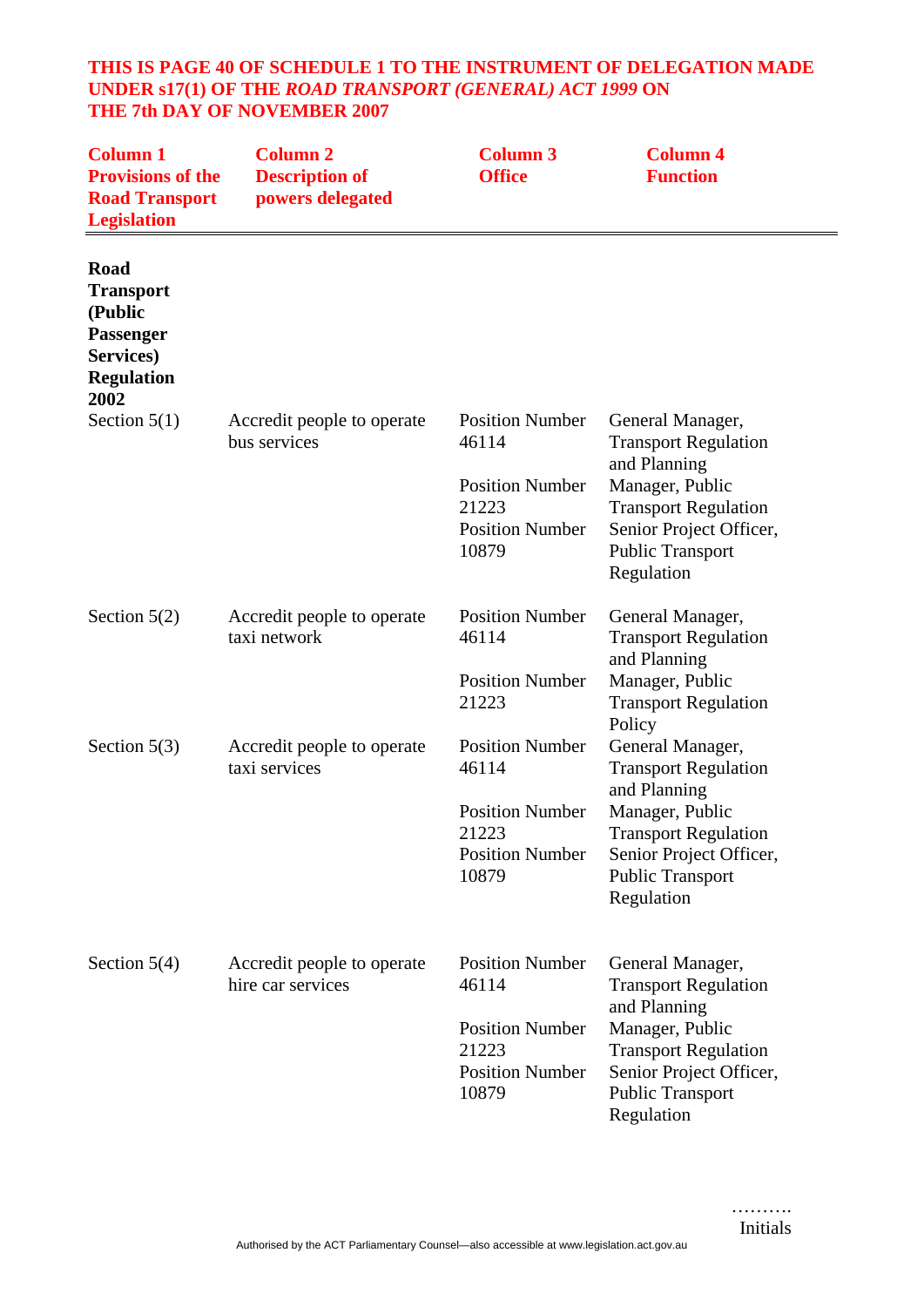## **THIS IS PAGE 41 OF SCHEDULE 1 TO THE INSTRUMENT OF DELEGATION MADE UNDER s17(1) OF THE** *ROAD TRANSPORT (GENERAL) ACT 1999* **ON THE 7th DAY OF NOVEMBER 2007**

| <b>Column 1</b><br><b>Provisions of the</b><br><b>Road Transport</b><br><b>Legislation</b> | <b>Column 2</b><br><b>Description of</b><br>powers delegated                        | <b>Column 3</b><br><b>Office</b> | <b>Column 4</b><br><b>Function</b>                               |
|--------------------------------------------------------------------------------------------|-------------------------------------------------------------------------------------|----------------------------------|------------------------------------------------------------------|
| Section $5(5)$                                                                             | Accredit people to operate a<br><b>DRS</b>                                          | <b>Position Number</b><br>46114  | General Manager,<br><b>Transport Regulation</b><br>and Planning  |
|                                                                                            |                                                                                     | <b>Position Number</b><br>21223  | Manager, Public<br><b>Transport Regulation</b>                   |
|                                                                                            |                                                                                     | <b>Position Number</b><br>10879  | Senior Project Officer,<br><b>Public Transport</b><br>Regulation |
| Section $7(3)$                                                                             | Require additional<br>documents or information                                      | <b>Position Number</b><br>46114  | General Manager,<br><b>Transport Regulation</b><br>and Planning  |
|                                                                                            |                                                                                     | <b>Position Number</b><br>21223  | Manager, Public<br><b>Transport Regulation</b>                   |
| Section $7(4)$                                                                             | Refuse to consider<br>application further                                           | <b>Position Number</b><br>46114  | General Manager,<br><b>Transport Regulation</b><br>and Planning  |
|                                                                                            |                                                                                     | <b>Position Number</b><br>21223  | Manager, Public<br><b>Transport Regulation</b>                   |
| Section $7(5)$                                                                             | Agree to applicant giving<br>amended service standards                              | <b>Position Number</b><br>46114  | General Manager,<br><b>Transport Regulation</b><br>and Planning  |
|                                                                                            |                                                                                     | <b>Position Number</b><br>21223  | Manager, Public<br><b>Transport Regulation</b>                   |
| Section 8                                                                                  | Mandatory refusal to<br>accredit/renew accreditation<br>to operate public passenger | <b>Position Number</b><br>46114  | General Manager,<br><b>Transport Regulation</b><br>and Planning  |
|                                                                                            | service (excluding taxi<br>network)                                                 | <b>Position Number</b><br>21223  | Manager, Public<br><b>Transport Regulation</b>                   |
|                                                                                            | Mandatory refusal to<br>accredit/renew accreditation<br>for taxi network            | <b>Position Number</b><br>46114  | General Manager,<br><b>Transport Regulation</b><br>and Planning  |
|                                                                                            |                                                                                     | <b>Position Number</b><br>21223  | Manager, Public<br><b>Transport Regulation</b>                   |

……….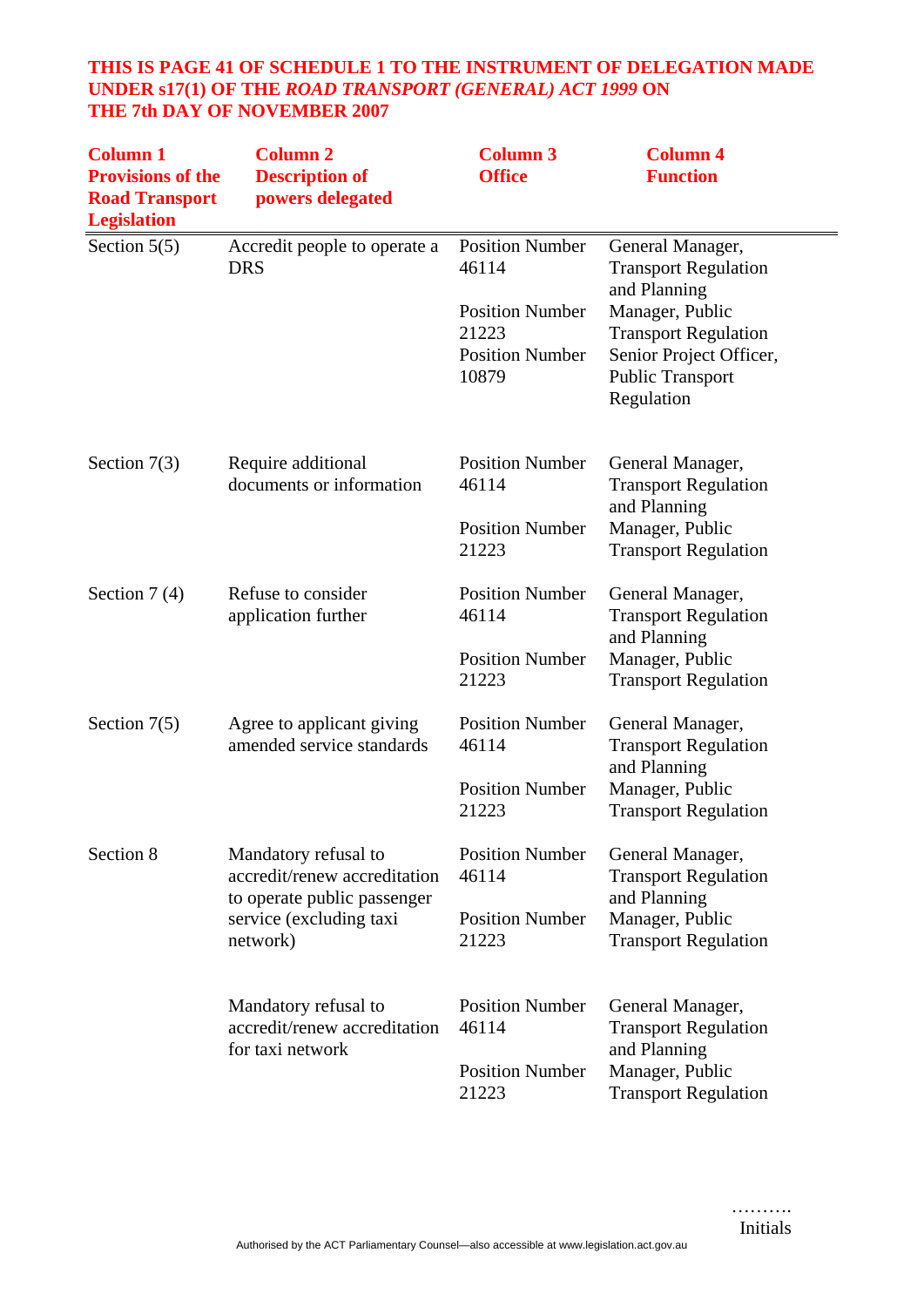#### **THIS IS PAGE 42 OF SCHEDULE 1 TO THE INSTRUMENT OF DELEGATION MADE UNDER s17(1) OF THE** *ROAD TRANSPORT (GENERAL) ACT 1999* **ON THE 7th DAY OF NOVEMBER 2007**

| <b>Column 1</b><br><b>Provisions of the</b><br><b>Road Transport</b><br><b>Legislation</b> | <b>Column 2</b><br><b>Description of</b><br>powers delegated                                                       | <b>Column 3</b><br><b>Office</b>                          | <b>Column 4</b><br><b>Function</b>                                                 |
|--------------------------------------------------------------------------------------------|--------------------------------------------------------------------------------------------------------------------|-----------------------------------------------------------|------------------------------------------------------------------------------------|
| Section 9                                                                                  | Discretionary refusal to<br>accredit/renew accreditation<br>to operate public passenger<br>service (excluding taxi | <b>Position Number</b><br>46114<br><b>Position Number</b> | General Manager,<br><b>Transport Regulation</b><br>and Planning<br>Manager, Public |
|                                                                                            | network)                                                                                                           | 21223                                                     | <b>Transport Regulation</b>                                                        |
|                                                                                            | Discretionary refusal to<br>accredit/renew accreditation<br>for taxi network                                       | <b>Position Number</b><br>46114                           | General Manager,<br><b>Transport Regulation</b><br>and Planning                    |
|                                                                                            |                                                                                                                    | <b>Position Number</b><br>21223                           | Manager, Public<br><b>Transport Regulation</b>                                     |
| Section $10(1)$                                                                            | Issue/renew accreditation<br>subject to conditions                                                                 | <b>Position Number</b><br>46114                           | General Manager,<br><b>Transport Regulation</b><br>and Planning                    |
|                                                                                            |                                                                                                                    | <b>Position Number</b><br>21223                           | Manager, Public<br><b>Transport Regulation</b>                                     |
|                                                                                            |                                                                                                                    | <b>Position Number</b><br>10879                           | Senior Project Officer,<br><b>Public Transport</b><br>Regulation                   |
| Section $10(2)$                                                                            | Amend or refuse to amend<br>accreditation to impose,<br>amend or revoke condition                                  | <b>Position Number</b><br>46114                           | General Manager,<br><b>Transport Regulation</b><br>and Planning                    |
|                                                                                            |                                                                                                                    | <b>Position Number</b><br>21223<br><b>Position Number</b> | Manager, Public<br><b>Transport Regulation</b><br>Senior Project Officer,          |
|                                                                                            |                                                                                                                    | 10879                                                     | Public Transport<br>Regulation                                                     |
| Section 11                                                                                 | Give accredited person<br>written notice                                                                           | <b>Position Number</b><br>46114                           | General Manager,<br><b>Transport Regulation</b><br>and Planning                    |
|                                                                                            |                                                                                                                    | <b>Position Number</b><br>21223                           | Manager, Public<br><b>Transport Regulation</b>                                     |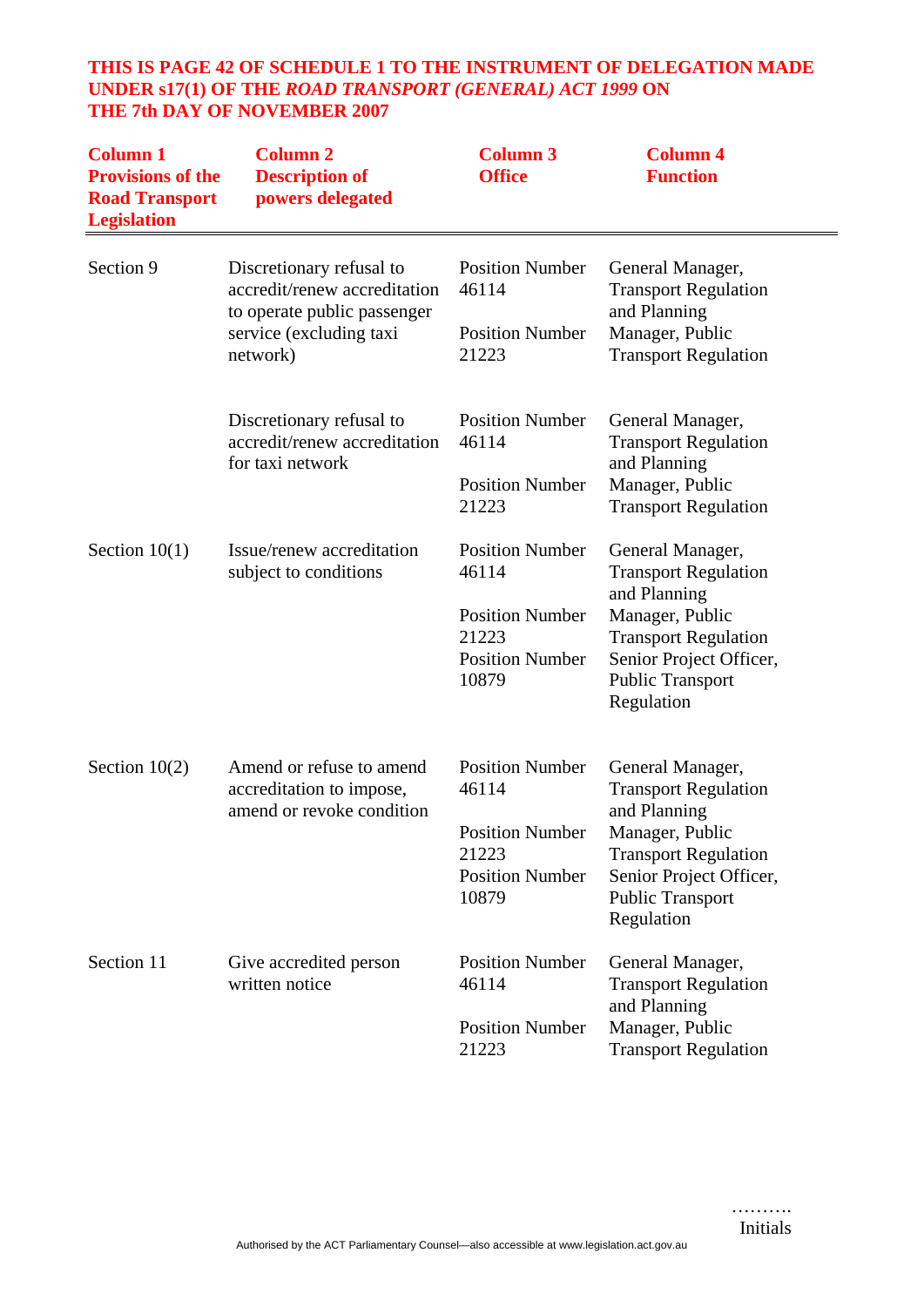## **THIS IS PAGE 43 OF SCHEDULE 1 TO THE INSTRUMENT OF DELEGATION MADE UNDER s17(1) OF THE** *ROAD TRANSPORT (GENERAL) ACT 1999* **ON THE 7th DAY OF NOVEMBER 2007**

| <b>Column 1</b><br><b>Provisions of the</b><br><b>Road Transport</b><br><b>Legislation</b> | <b>Column 2</b><br><b>Description of</b><br>powers delegated | <b>Column 3</b><br><b>Office</b>                                                                      | <b>Column 4</b><br><b>Function</b>                                                                                                                                                    |
|--------------------------------------------------------------------------------------------|--------------------------------------------------------------|-------------------------------------------------------------------------------------------------------|---------------------------------------------------------------------------------------------------------------------------------------------------------------------------------------|
| Section 12                                                                                 | Issue certificate of<br>accreditation                        | <b>Position Number</b><br>46114<br><b>Position Number</b><br>21223<br><b>Position Number</b><br>10879 | General Manager,<br><b>Transport Regulation</b><br>and Planning<br>Manager, Public<br><b>Transport Regulation</b><br>Senior Project Officer,<br><b>Public Transport</b><br>Regulation |
| Section 13                                                                                 | Approve amendment of<br>accepted service standards           | <b>Position Number</b><br>46114<br><b>Position Number</b><br>21223<br><b>Position Number</b><br>10879 | General Manager,<br><b>Transport Regulation</b><br>and Planning<br>Manager, Public<br><b>Transport Regulation</b><br>Senior Project Officer,<br><b>Public Transport</b><br>Regulation |
| Section 13A                                                                                | Amend accepted service<br>standards                          | <b>Position Number</b><br>46114<br><b>Position Number</b><br>21223<br><b>Position Number</b><br>10879 | General Manager,<br><b>Transport Regulation</b><br>and Planning<br>Manager, Public<br><b>Transport Regulation</b><br>Senior Project Officer,<br><b>Public Transport</b><br>Regulation |
| Section $14(3)$                                                                            | Amend or issue another<br>certificate of accreditation       | <b>Position Number</b><br>46114<br><b>Position Number</b><br>21223<br><b>Position Number</b><br>10879 | General Manager,<br><b>Transport Regulation</b><br>and Planning<br>Manager, Public<br><b>Transport Regulation</b><br>Senior Project Officer,<br><b>Public Transport</b><br>Regulation |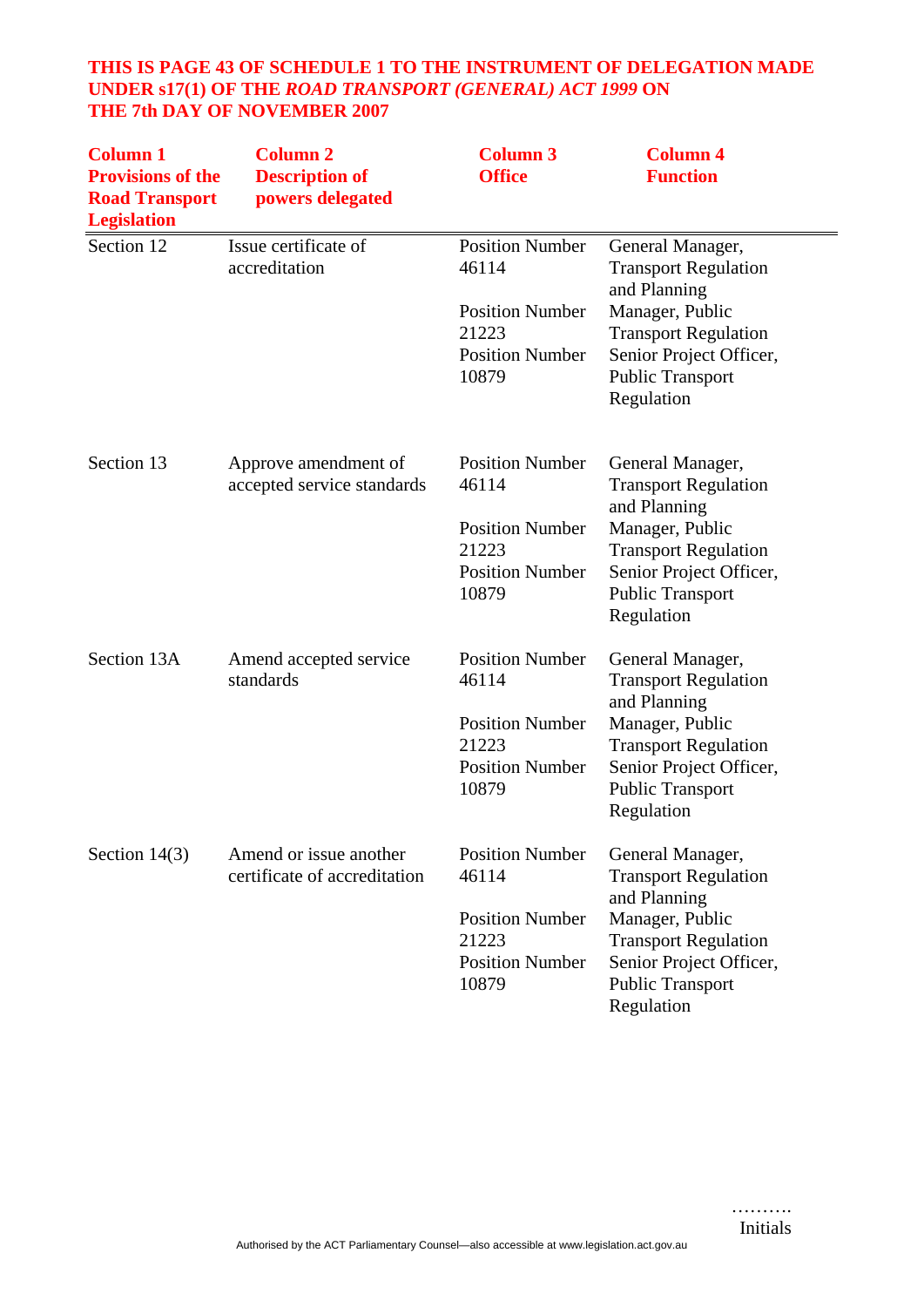## **THIS IS PAGE 44 OF SCHEDULE 1 TO THE INSTRUMENT OF DELEGATION MADE UNDER s17(1) OF THE** *ROAD TRANSPORT (GENERAL) ACT 1999* **ON THE 7th DAY OF NOVEMBER 2007**

| <b>Column 1</b><br><b>Provisions of the</b><br><b>Road Transport</b><br><b>Legislation</b> | <b>Column 2</b><br><b>Description of</b><br>powers delegated                     | <b>Column 3</b><br><b>Office</b>                                                                      | <b>Column 4</b><br><b>Function</b>                                                                                                                                                    |
|--------------------------------------------------------------------------------------------|----------------------------------------------------------------------------------|-------------------------------------------------------------------------------------------------------|---------------------------------------------------------------------------------------------------------------------------------------------------------------------------------------|
| Section $14(4)$                                                                            | Require a person who<br>becomes a relevant person<br>for accreditation to comply | <b>Position Number</b><br>46114                                                                       | General Manager,<br><b>Transport Regulation</b><br>and Planning                                                                                                                       |
|                                                                                            | with section $7(1)(c)$ or<br>provide information                                 | <b>Position Number</b><br>21223                                                                       | Manager, Public<br><b>Transport Regulation</b>                                                                                                                                        |
| Section 16                                                                                 | Issue a replacement<br>certificate of accreditation                              | <b>Position Number</b><br>46114<br><b>Position Number</b><br>21223<br><b>Position Number</b><br>10879 | General Manager,<br><b>Transport Regulation</b><br>and Planning<br>Manager, Public<br><b>Transport Regulation</b><br>Senior Project Officer,<br><b>Public Transport</b><br>Regulation |
| Section 18                                                                                 | Approve surrender of<br>accreditation                                            | <b>Position Number</b><br>46114                                                                       | General Manager,<br><b>Transport Regulation</b>                                                                                                                                       |
|                                                                                            |                                                                                  | <b>Position Number</b><br>21223                                                                       | and Planning<br>Manager, Public<br><b>Transport Regulation</b>                                                                                                                        |
| Section 19                                                                                 | Approve educational<br>qualifications for<br>accreditation                       | <b>Position Number</b><br>46114                                                                       | General Manager,<br><b>Transport Regulation</b><br>and Planning                                                                                                                       |
| Section 20                                                                                 | Direct accredited person to<br>undertake training                                | <b>Position Number</b><br>46114                                                                       | General Manager,<br><b>Transport Regulation</b><br>and Planning                                                                                                                       |
|                                                                                            |                                                                                  | <b>Position Number</b><br>21223                                                                       | Manager, Public<br><b>Transport Regulation</b>                                                                                                                                        |
| Section 28<br>(1)(c)                                                                       | Require production of<br>record or copy of record                                | <b>Position Number</b><br>46114                                                                       | General Manager,<br><b>Transport Regulation</b><br>and Planning                                                                                                                       |
|                                                                                            |                                                                                  | <b>Position Number</b><br>21223                                                                       | Manager, Public<br><b>Transport Regulation</b>                                                                                                                                        |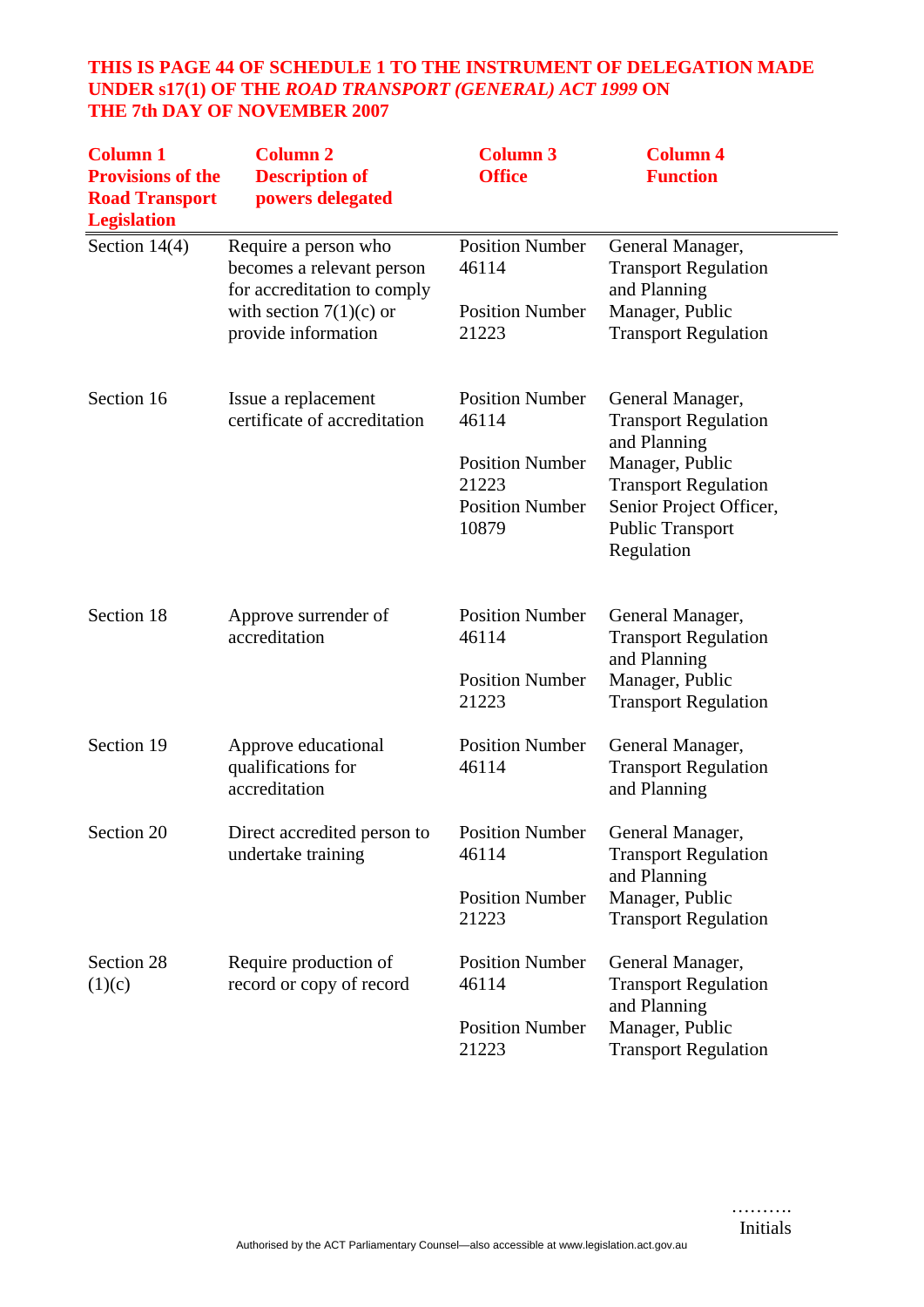## **THIS IS PAGE 45 OF SCHEDULE 1 TO THE INSTRUMENT OF DELEGATION MADE UNDER s17(1) OF THE** *ROAD TRANSPORT (GENERAL) ACT 1999* **ON THE 7th DAY OF NOVEMBER 2007**

| <b>Column 1</b><br><b>Provisions of the</b><br><b>Road Transport</b><br><b>Legislation</b> | <b>Column 2</b><br><b>Description of</b><br>powers delegated                        | <b>Column 3</b><br><b>Office</b>                     | <b>Column 4</b><br><b>Function</b>                                  |
|--------------------------------------------------------------------------------------------|-------------------------------------------------------------------------------------|------------------------------------------------------|---------------------------------------------------------------------|
| Section 30                                                                                 | Approve position of details<br>to be displayed on bus                               | <b>Position Number</b><br>46114                      | General Manager,<br><b>Transport Regulation</b><br>and Planning     |
|                                                                                            |                                                                                     | <b>Position Number</b><br>21223                      | Manager, Public<br><b>Transport Regulation</b>                      |
| Section 30C                                                                                | Approve signs and livery on<br>buses                                                | <b>Position Number</b><br>46114                      | General Manager,<br><b>Transport Regulation</b><br>and Planning     |
|                                                                                            |                                                                                     | <b>Position Number</b><br>21223                      | Manager, Public<br><b>Transport Regulation</b>                      |
| Section 30D                                                                                | Direct accredited operator<br>of a bus to remove<br>advertisement or other          | <b>Position Number</b><br>46114                      | General Manager,<br><b>Transport Regulation</b><br>and Planning     |
|                                                                                            | document on/in bus                                                                  | <b>Position Number</b><br>21223                      | Manager, Public<br><b>Transport Regulation</b>                      |
| Section $32(4)$                                                                            | Request security camera<br>recording be produced                                    | <b>Position Number</b><br>46114                      | General Manager,<br><b>Transport Regulation</b><br>and Planning     |
|                                                                                            |                                                                                     | <b>Position Number</b><br>21223                      | Manager, Public<br><b>Transport Regulation</b>                      |
| Section 37                                                                                 | Approve the Number of<br>seating/standing passengers<br>a bus is permitted to carry | Position<br>Numbers 00900,<br>1127, 3184 and<br>3198 | Technical Officers,<br><b>Road User Services</b>                    |
|                                                                                            |                                                                                     | <b>Position Number</b><br>32923                      | Manager, Vehicle<br>Safety, Transport<br>Regulation and<br>Planning |
|                                                                                            |                                                                                     | <b>Position Number</b><br>867                        | Manager, Road User<br><b>Services</b>                               |
| Section $67B(1)$                                                                           | Approve a code of practice<br>for the dress of bus drivers                          | <b>Position Number</b><br>46114                      | General Manager,<br><b>Transport Regulation</b><br>and Planning     |
|                                                                                            |                                                                                     | <b>Position Number</b><br>21223                      | Manager, Public<br><b>Transport Regulation</b>                      |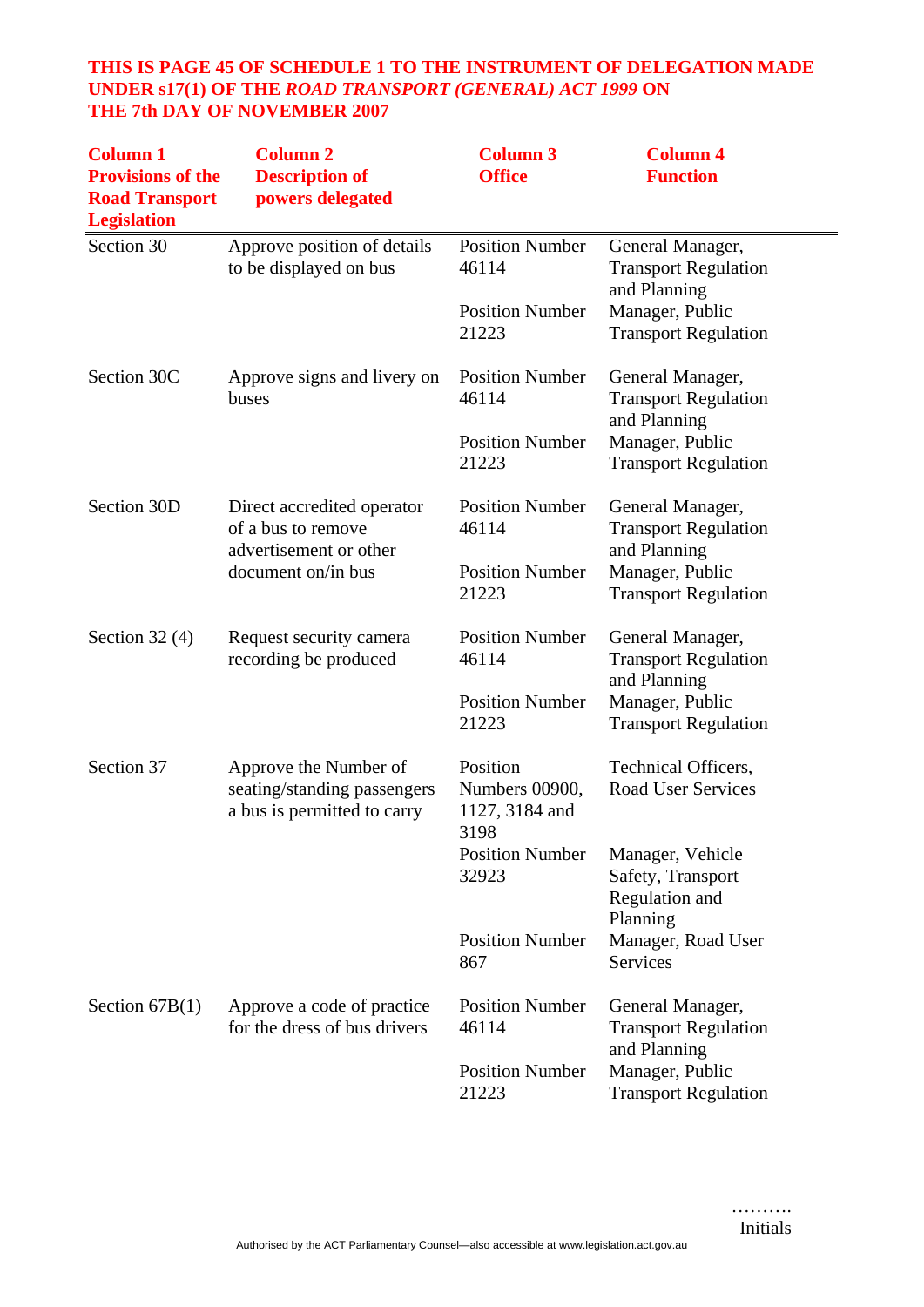## **THIS IS PAGE 46 OF SCHEDULE 1 TO THE INSTRUMENT OF DELEGATION MADE UNDER s17(1) OF THE** *ROAD TRANSPORT (GENERAL) ACT 1999* **ON THE 7th DAY OF NOVEMBER 2007**

| <b>Column 1</b><br><b>Provisions of the</b><br><b>Road Transport</b><br><b>Legislation</b> | <b>Column 2</b><br><b>Description of</b><br>powers delegated                   | <b>Column 3</b><br><b>Office</b>                                   | <b>Column 4</b><br><b>Function</b>                                                                                 |
|--------------------------------------------------------------------------------------------|--------------------------------------------------------------------------------|--------------------------------------------------------------------|--------------------------------------------------------------------------------------------------------------------|
| Section 68                                                                                 | Approve standards for<br>security cameras in buses                             | <b>Position Number</b><br>46114                                    | General Manager,<br><b>Transport Regulation</b>                                                                    |
|                                                                                            |                                                                                | <b>Position Number</b><br>21223                                    | and Planning<br>Manager, Public<br><b>Transport Regulation</b>                                                     |
| Section 70                                                                                 | $(1)(a)$ Appoint a bus stop                                                    | <b>Position Number</b><br>46114                                    | General Manager,<br><b>Transport Regulation</b><br>and Planning                                                    |
|                                                                                            |                                                                                | <b>Position Number</b><br>21223                                    | Manager, Public<br><b>Transport Regulation</b>                                                                     |
|                                                                                            | $(1)(b)$ Approve accredited<br>operator of bus service to<br>appoint bus stops | <b>Position Number</b><br>46114                                    | General Manager,<br><b>Transport Regulation</b><br>and Planning                                                    |
|                                                                                            |                                                                                | <b>Position Number</b><br>21223                                    | Manager, Public<br><b>Transport Regulation</b>                                                                     |
| Section 78 $(1)$<br>(c)                                                                    | Require production of<br>record or copy of record                              | <b>Position Number</b><br>46114                                    | General Manager,<br><b>Transport Regulation</b><br>and Planning                                                    |
|                                                                                            |                                                                                | <b>Position Number</b><br>21223                                    | Manager, Public<br><b>Transport Regulation</b>                                                                     |
| Section 79 $(4)$                                                                           | Request security camera<br>recording be produced                               | <b>Position Number</b><br>46114                                    | General Manager,<br><b>Transport Regulation</b><br>and Planning                                                    |
|                                                                                            |                                                                                | <b>Position Number</b><br>21223                                    | Manager, Public<br><b>Transport Regulation</b>                                                                     |
| Section $82(1)$                                                                            | Issue a taxi licence<br>including a restricted taxi<br>licence                 | <b>Position Number</b><br>46114                                    | General Manager,<br><b>Transport Regulation</b><br>and Planning                                                    |
|                                                                                            |                                                                                | <b>Position Number</b><br>21223<br><b>Position Number</b><br>10879 | Manager, Public<br><b>Transport Regulation</b><br>Senior Project Officer,<br><b>Public Transport</b><br>Regulation |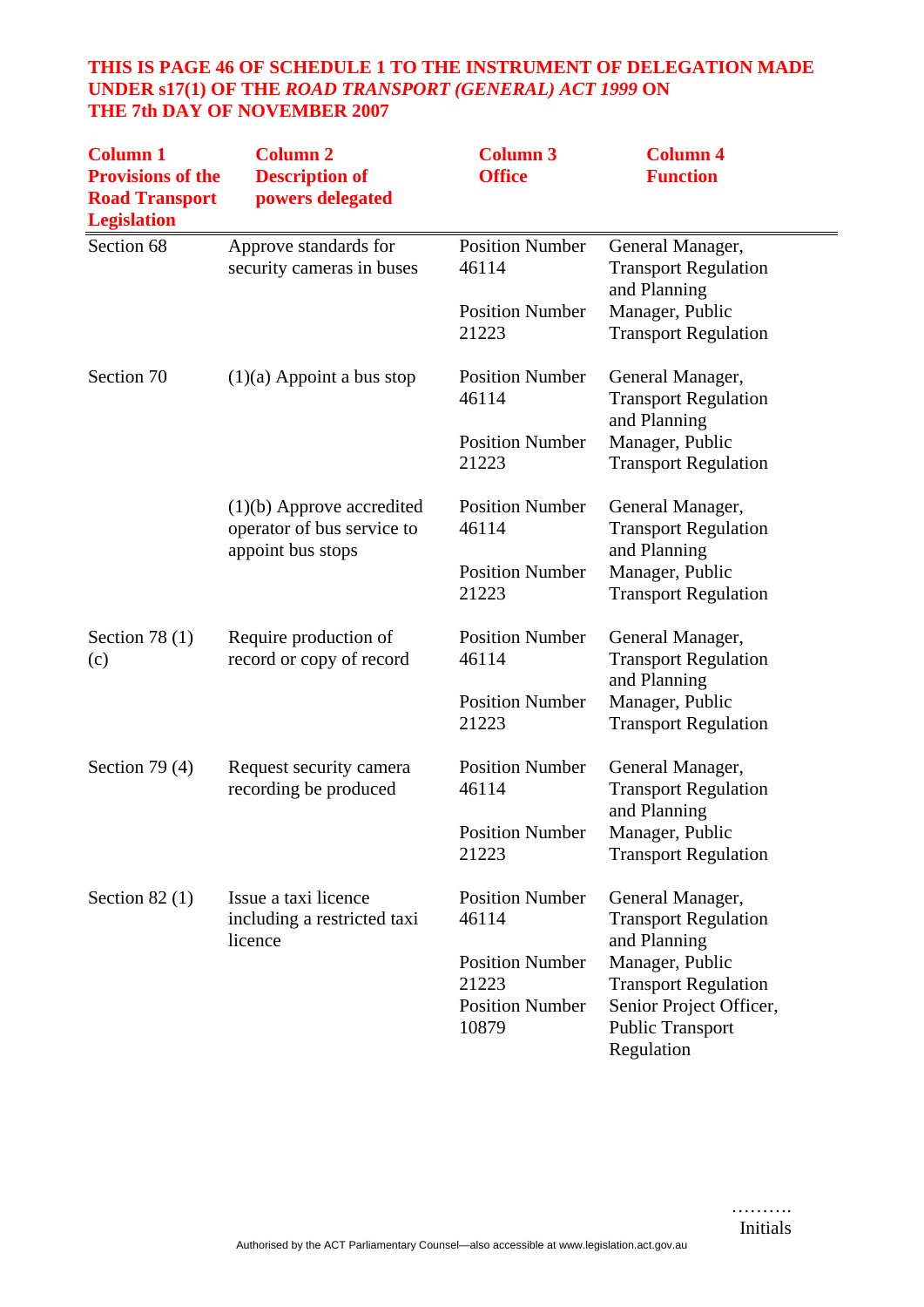## **THIS IS PAGE 47 OF SCHEDULE 1 TO THE INSTRUMENT OF DELEGATION MADE UNDER s17(1) OF THE** *ROAD TRANSPORT (GENERAL) ACT 1999* **ON THE 7th DAY OF NOVEMBER 2007**

| <b>Column 1</b><br><b>Provisions of the</b><br><b>Road Transport</b><br><b>Legislation</b> | <b>Column 2</b><br><b>Description of</b><br>powers delegated                                  | <b>Column 3</b><br><b>Office</b>                                                                      | <b>Column 4</b><br><b>Function</b>                                                                                                                                                    |
|--------------------------------------------------------------------------------------------|-----------------------------------------------------------------------------------------------|-------------------------------------------------------------------------------------------------------|---------------------------------------------------------------------------------------------------------------------------------------------------------------------------------------|
| Section $82(2)(a)$                                                                         | Issue a transferable leased<br>taxi licence                                                   | <b>Position Number</b><br>46114<br><b>Position Number</b><br>21223<br><b>Position Number</b><br>10879 | General Manager,<br><b>Transport Regulation</b><br>and Planning<br>Manager, Public<br><b>Transport Regulation</b><br>Senior Project Officer,<br><b>Public Transport</b><br>Regulation |
| Section $82(2)(b)$                                                                         | Issue a non-transferable<br>leased taxi licence                                               | <b>Position Number</b><br>46114<br><b>Position Number</b><br>21223<br><b>Position Number</b><br>10879 | General Manager,<br><b>Transport Regulation</b><br>and Planning<br>Manager, Public<br><b>Transport Regulation</b><br>Senior Project Officer,<br><b>Public Transport</b><br>Regulation |
| Section 82A                                                                                | Issue a wheelchair<br>accessible taxi licence and<br>issue a NSW cross-border<br>taxi licence | <b>Position Number</b><br>46114<br><b>Position Number</b><br>21223<br><b>Position Number</b><br>10879 | General Manager,<br><b>Transport Regulation</b><br>and Planning<br>Manager, Public<br><b>Transport Regulation</b><br>Senior Project Officer,<br><b>Public Transport</b><br>Regulation |
| Section $83A(6)$                                                                           | Issue transferable leased<br>taxi licence subject to<br>conditions                            | <b>Position Number</b><br>46114<br><b>Position Number</b><br>21223<br><b>Position Number</b><br>10879 | General Manager,<br><b>Transport Regulation</b><br>and Planning<br>Manager, Public<br><b>Transport Regulation</b><br>Senior Project Officer,<br><b>Public Transport</b><br>Regulation |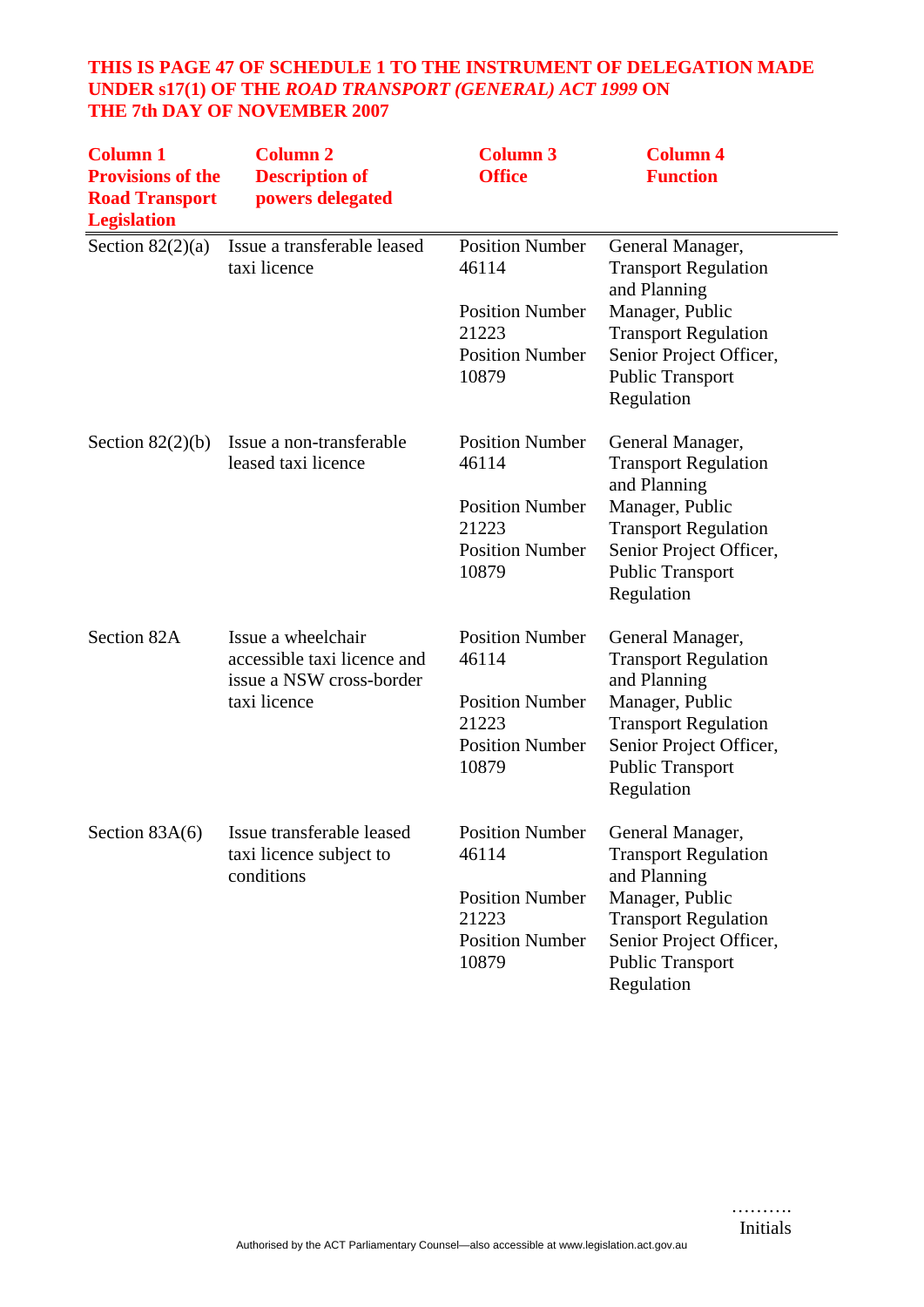## **THIS IS PAGE 48 OF SCHEDULE 1 TO THE INSTRUMENT OF DELEGATION MADE UNDER s17(1) OF THE** *ROAD TRANSPORT (GENERAL) ACT 1999* **ON THE 7th DAY OF NOVEMBER 2007**

| <b>Column 1</b><br><b>Provisions of the</b><br><b>Road Transport</b><br><b>Legislation</b> | <b>Column 2</b><br><b>Description of</b><br>powers delegated           | <b>Column 3</b><br><b>Office</b>                                   | <b>Column 4</b><br><b>Function</b>                                                                                 |
|--------------------------------------------------------------------------------------------|------------------------------------------------------------------------|--------------------------------------------------------------------|--------------------------------------------------------------------------------------------------------------------|
| Section $83C(6)$                                                                           | Issue non-transferable<br>leased taxi licence subject to<br>conditions | <b>Position Number</b><br>46114                                    | General Manager,<br><b>Transport Regulation</b><br>and Planning                                                    |
|                                                                                            |                                                                        | <b>Position Number</b><br>21223<br><b>Position Number</b><br>10879 | Manager, Public<br><b>Transport Regulation</b><br>Senior Project Officer,<br><b>Public Transport</b><br>Regulation |
| Section 84B                                                                                | Renew/refuse to renew<br>restricted taxi licence                       | <b>Position Number</b><br>46114                                    | General Manager,<br><b>Transport Regulation</b><br>and Planning                                                    |
|                                                                                            |                                                                        | <b>Position Number</b><br>21223<br><b>Position Number</b><br>10879 | Manager, Public<br><b>Transport Regulation</b><br>Senior Project Officer,<br><b>Public Transport</b><br>Regulation |
| Section 84E                                                                                | Set conditions for a ballot of<br>defined rights                       | <b>Position Number</b><br>46114                                    | General Manager,<br><b>Transport Regulation</b><br>and Planning                                                    |
| Section 84D                                                                                | Give a defined right for a<br>relevant taxi licence                    | <b>Position Number</b><br>46114                                    | General Manager,<br><b>Transport Regulation</b>                                                                    |
|                                                                                            |                                                                        | <b>Position Number</b><br>21223                                    | and Planning<br>Manager, Public<br><b>Transport Regulation</b>                                                     |
| Section 84G $(4)$                                                                          | Require addition documents<br>or information                           | <b>Position Number</b><br>46114                                    | General Manager,<br><b>Transport Regulation</b>                                                                    |
|                                                                                            |                                                                        | <b>Position Number</b><br>21223                                    | and Planning<br>Manager, Public<br><b>Transport Regulation</b>                                                     |
| Section $84G(5)$                                                                           | Refuse to consider<br>application further                              | <b>Position Number</b><br>46114                                    | General Manager,<br><b>Transport Regulation</b><br>and Planning                                                    |
|                                                                                            |                                                                        | <b>Position Number</b><br>21223                                    | Manager, Public<br><b>Transport Regulation</b>                                                                     |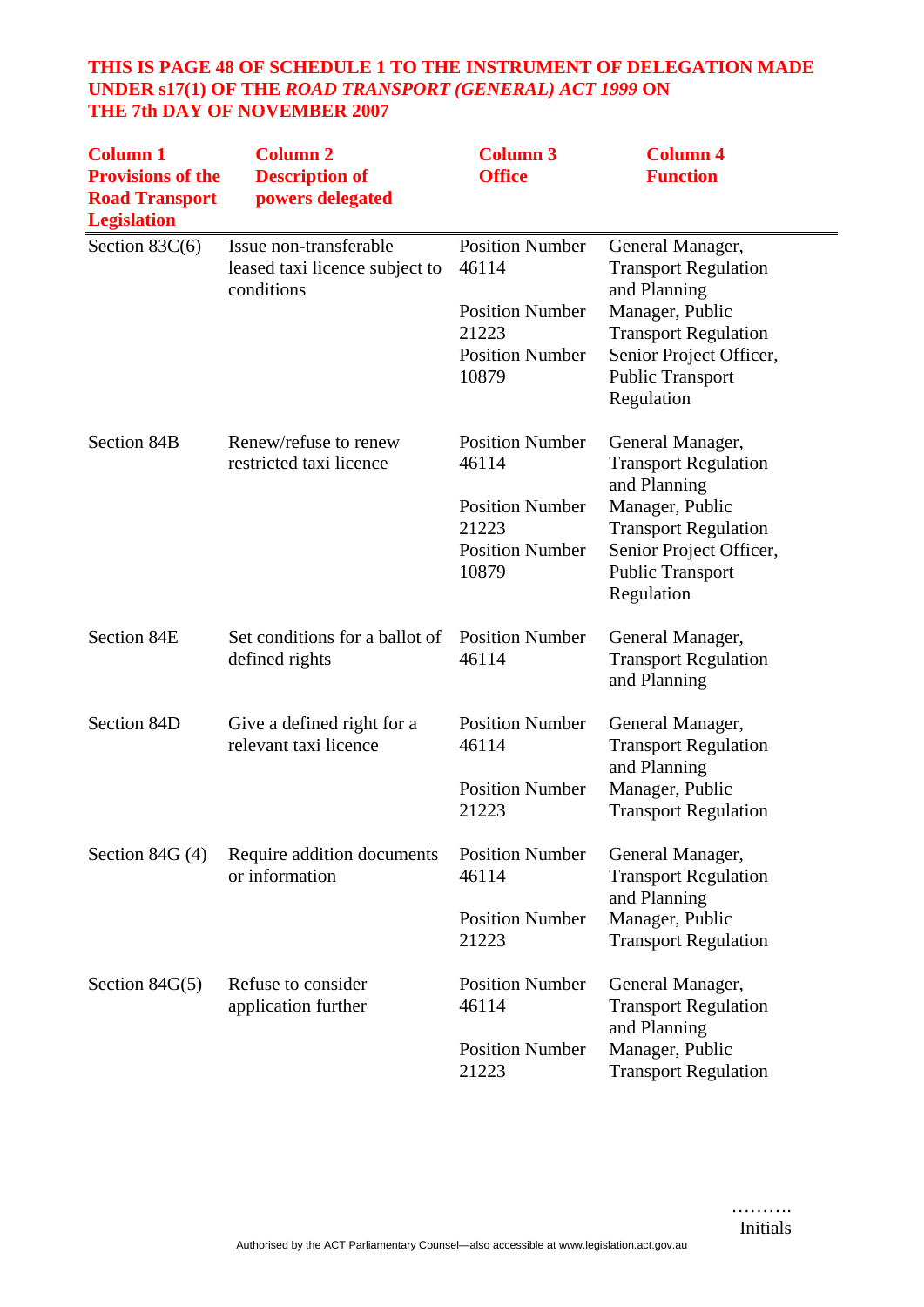## **THIS IS PAGE 49 OF SCHEDULE 1 TO THE INSTRUMENT OF DELEGATION MADE UNDER s17(1) OF THE** *ROAD TRANSPORT (GENERAL) ACT 1999* **ON THE 7th DAY OF NOVEMBER 2007**

| <b>Column 1</b><br><b>Provisions of the</b><br><b>Road Transport</b><br><b>Legislation</b> | <b>Column 2</b><br><b>Description of</b><br>powers delegated                                                                  | <b>Column 3</b><br><b>Office</b>                                   | <b>Column 4</b><br><b>Function</b>                                                                                 |
|--------------------------------------------------------------------------------------------|-------------------------------------------------------------------------------------------------------------------------------|--------------------------------------------------------------------|--------------------------------------------------------------------------------------------------------------------|
| Section 84H                                                                                | Decide on application for<br>ballot                                                                                           | <b>Position Number</b><br>46114                                    | General Manager,<br><b>Transport Regulation</b><br>and Planning                                                    |
|                                                                                            |                                                                                                                               | <b>Position Number</b><br>21223                                    | Manager, Public<br><b>Transport Regulation</b>                                                                     |
| Section $84J(2)$                                                                           | Create a reserve list for<br>defined rights                                                                                   | <b>Position Number</b><br>46114                                    | General Manager,<br><b>Transport Regulation</b><br>and Planning                                                    |
|                                                                                            |                                                                                                                               | <b>Position Number</b><br>21223                                    | Manager, Public<br><b>Transport Regulation</b>                                                                     |
| Section 84K                                                                                | Offer a defined right for a<br>taxi licence to ballot<br>reserves                                                             | <b>Position Number</b><br>46114                                    | General Manager,<br><b>Transport Regulation</b><br>and Planning                                                    |
|                                                                                            |                                                                                                                               | <b>Position Number</b><br>21223                                    | Manager, Public<br><b>Transport Regulation</b>                                                                     |
| Section $85(1)$                                                                            | Amend taxi licence to<br>impose, amend or revoke<br>condition                                                                 | <b>Position Number</b><br>46114                                    | General Manager,<br><b>Transport Regulation</b><br>and Planning                                                    |
|                                                                                            |                                                                                                                               | <b>Position Number</b><br>21223                                    | Manager, Public<br><b>Transport Regulation</b>                                                                     |
| Section 86 $(2)$                                                                           | Give written notice for<br>imposition of conditions on<br>taxi licence                                                        | <b>Position Number</b><br>46114                                    | General Manager,<br><b>Transport Regulation</b>                                                                    |
|                                                                                            |                                                                                                                               | <b>Position Number</b><br>21223                                    | and Planning<br>Manager, Public<br><b>Transport Regulation</b>                                                     |
| Section $88(2)$                                                                            | Amend or issue another taxi<br>licence, including a<br>restricted taxi licence, due<br>to change of particulars on<br>licence | <b>Position Number</b><br>46114                                    | General Manager,<br><b>Transport Regulation</b><br>and Planning                                                    |
|                                                                                            |                                                                                                                               | <b>Position Number</b><br>21223<br><b>Position Number</b><br>10879 | Manager, Public<br><b>Transport Regulation</b><br>Senior Project Officer,<br><b>Public Transport</b><br>Regulation |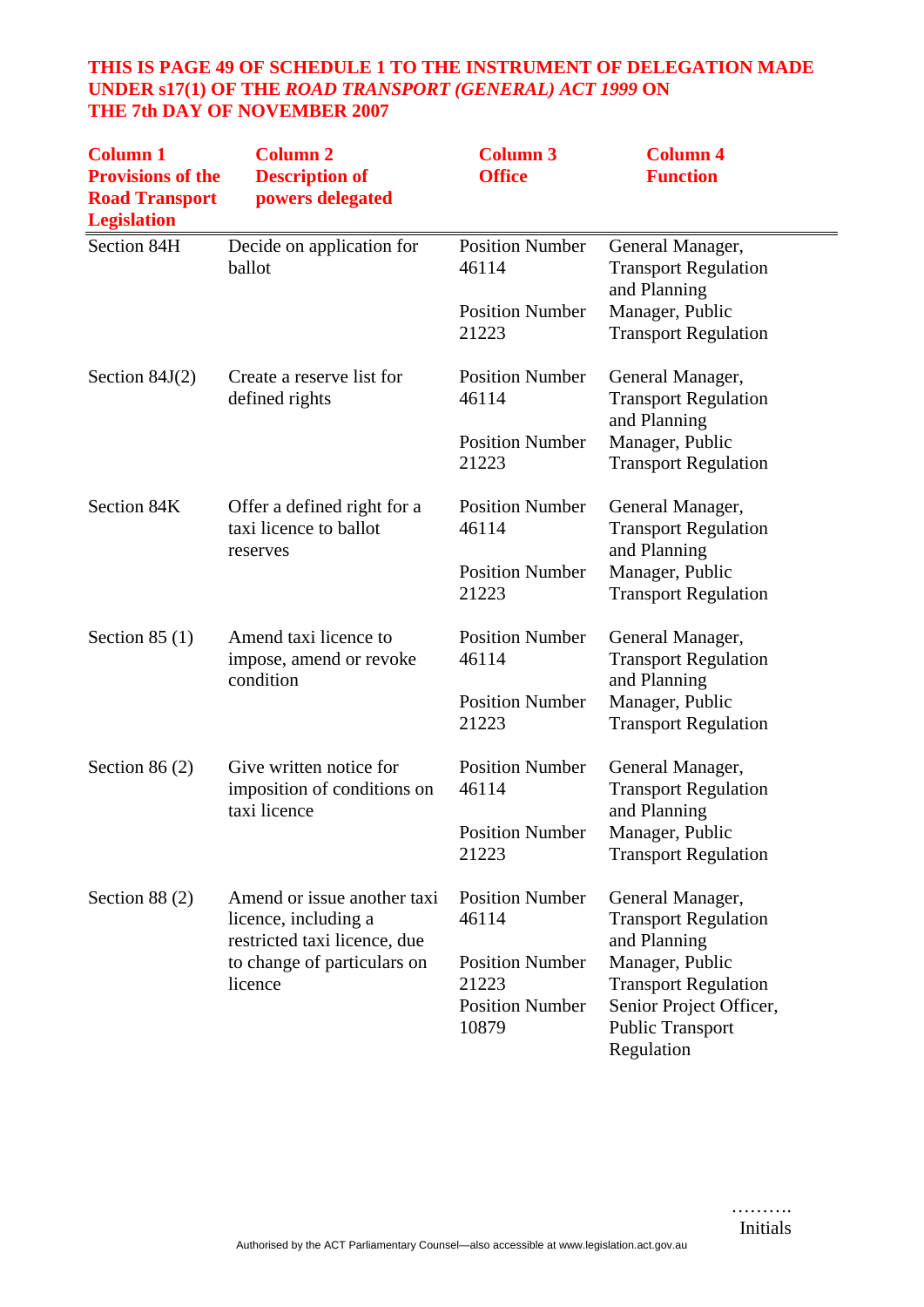## **THIS IS PAGE 50 OF SCHEDULE 1 TO THE INSTRUMENT OF DELEGATION MADE UNDER s17(1) OF THE** *ROAD TRANSPORT (GENERAL) ACT 1999* **ON THE 7th DAY OF NOVEMBER 2007**

| <b>Column 1</b><br><b>Provisions of the</b><br><b>Road Transport</b><br><b>Legislation</b> | <b>Column 2</b><br><b>Description of</b><br>powers delegated                                | <b>Column 3</b><br><b>Office</b>                                                                      | <b>Column 4</b><br><b>Function</b>                                                                                                                                                    |
|--------------------------------------------------------------------------------------------|---------------------------------------------------------------------------------------------|-------------------------------------------------------------------------------------------------------|---------------------------------------------------------------------------------------------------------------------------------------------------------------------------------------|
| Section 90                                                                                 | Issue replacement taxi<br>licence, including restricted<br>taxi licence                     | <b>Position Number</b><br>46114<br><b>Position Number</b><br>21223<br><b>Position Number</b><br>10879 | General Manager,<br><b>Transport Regulation</b><br>and Planning<br>Manager, Public<br><b>Transport Regulation</b><br>Senior Project Officer,<br><b>Public Transport</b><br>Regulation |
| Section 92 $(4)$                                                                           | Approve surrender of taxi<br>licence                                                        | <b>Position Number</b><br>46114<br><b>Position Number</b><br>21223<br><b>Position Number</b><br>10879 | General Manager,<br><b>Transport Regulation</b><br>and Planning<br>Manager, Public<br><b>Transport Regulation</b><br>Senior Project Officer,<br><b>Public Transport</b><br>Regulation |
| Section 95A                                                                                | Exempt taxi from<br>complying with section<br>95(1)(b)                                      | <b>Position Number</b><br>46114<br><b>Position Number</b><br>21223                                    | General Manager,<br><b>Transport Regulation</b><br>and Planning<br>Manager, Public<br><b>Transport Regulation</b>                                                                     |
| Section $100(1)$<br>(c)                                                                    | Require production of<br>record or copy of record                                           | <b>Position Number</b><br>46114<br><b>Position Number</b><br>21223                                    | General Manager,<br><b>Transport Regulation</b><br>and Planning<br>Manager, Public<br><b>Transport Regulation</b>                                                                     |
| Section 101 $(3)$                                                                          | Exempt an accredited taxi<br>operator or vehicle from<br>arrangements with taxi<br>networks | <b>Position Number</b><br>46114<br><b>Position Number</b><br>21223                                    | General Manager,<br><b>Transport Regulation</b><br>and Planning<br>Manager, Public<br><b>Transport Regulation</b>                                                                     |
| Section $102(2)$                                                                           | Approve information to be.<br>displayed on taxis                                            | <b>Position Number</b><br>46114<br><b>Position Number</b><br>21223                                    | General Manager,<br><b>Transport Regulation</b><br>and Planning<br>Manager, Public<br><b>Transport Regulation</b>                                                                     |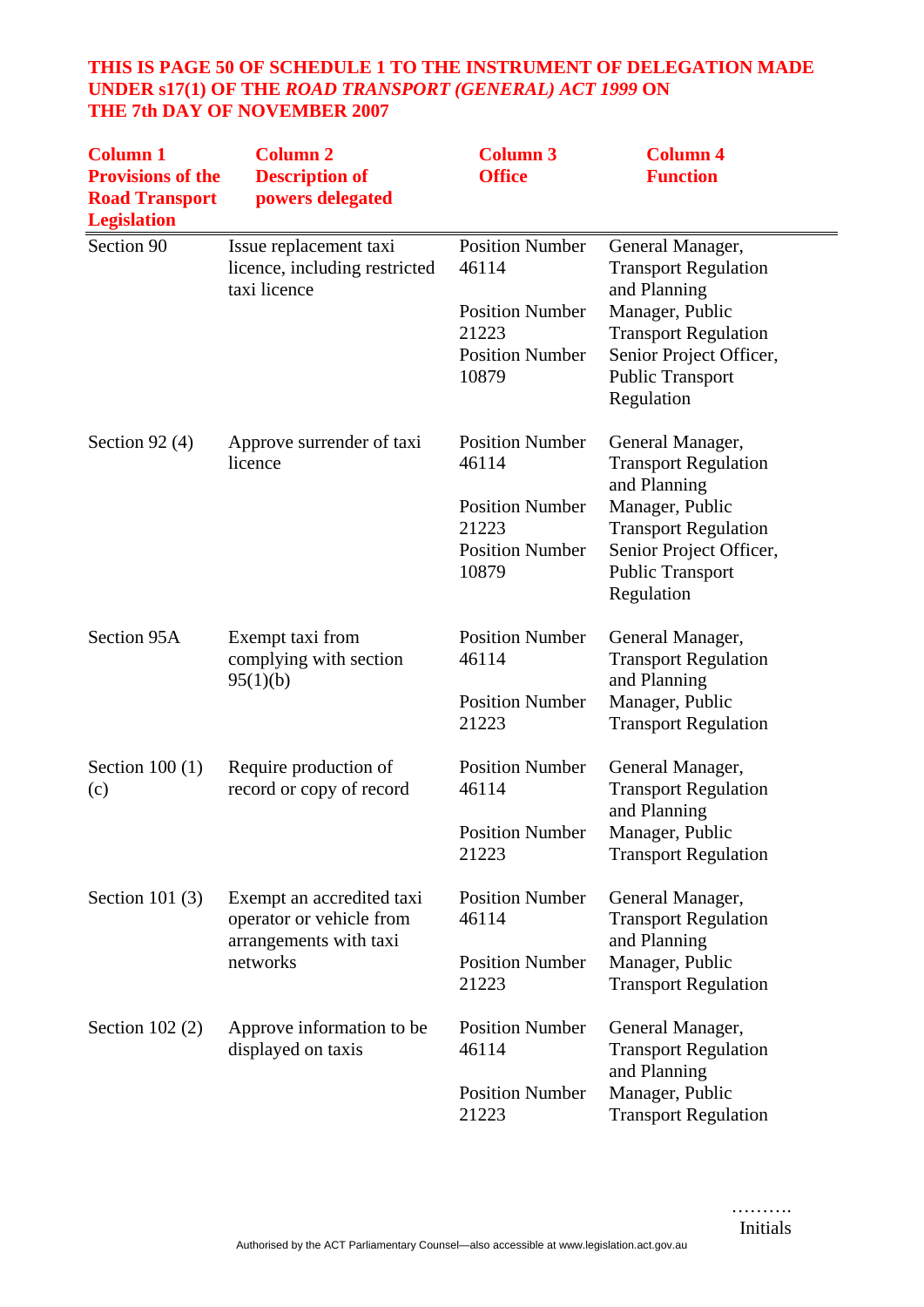## **THIS IS PAGE 51 OF SCHEDULE 1 TO THE INSTRUMENT OF DELEGATION MADE UNDER s17(1) OF THE** *ROAD TRANSPORT (GENERAL) ACT 1999* **ON THE 7th DAY OF NOVEMBER 2007**

| <b>Column 1</b><br><b>Provisions of the</b><br><b>Road Transport</b><br><b>Legislation</b> | <b>Column 2</b><br><b>Description of</b><br>powers delegated                                         | <b>Column 3</b><br><b>Office</b> | <b>Column 4</b><br><b>Function</b>                              |
|--------------------------------------------------------------------------------------------|------------------------------------------------------------------------------------------------------|----------------------------------|-----------------------------------------------------------------|
| Section $106(2)$                                                                           | Approve taxi roof sign<br>substance                                                                  | <b>Position Number</b><br>46114  | General Manager,<br><b>Transport Regulation</b><br>and Planning |
|                                                                                            |                                                                                                      | <b>Position Number</b><br>21223  | Manager, Public<br><b>Transport Regulation</b>                  |
| Section 107                                                                                | Approve taxi network signs<br>and livery                                                             | <b>Position Number</b><br>46114  | General Manager,<br><b>Transport Regulation</b><br>and Planning |
|                                                                                            |                                                                                                      | <b>Position Number</b><br>21223  | Manager, Public<br><b>Transport Regulation</b>                  |
| Section $108(2)$                                                                           | Direct removal of<br>advertisement or other<br>document displayed on/in<br>taxi                      | <b>Position Number</b><br>46114  | General Manager,<br><b>Transport Regulation</b><br>and Planning |
|                                                                                            |                                                                                                      | <b>Position Number</b><br>21223  | Manager, Public<br><b>Transport Regulation</b>                  |
| Section 110                                                                                | Approve accredited taxi<br>network provider uniform                                                  | <b>Position Number</b><br>46114  | General Manager,<br><b>Transport Regulation</b><br>and Planning |
|                                                                                            |                                                                                                      | <b>Position Number</b><br>21223  | Manager, Public<br><b>Transport Regulation</b>                  |
| Section 155                                                                                | Declare stated area to be the<br>ACT taxi region                                                     | <b>Position Number</b><br>46114  | General Manager,<br><b>Transport Regulation</b><br>and Planning |
| Section 160                                                                                | Exempt a person from the<br>requirements in section<br>$98(a)$ to complete driver<br>training course | <b>Position Number</b><br>46114  | General Manager,<br><b>Transport Regulation</b>                 |
|                                                                                            |                                                                                                      | <b>Position Number</b><br>21223  | and Planning<br>Manager, Public<br><b>Transport Regulation</b>  |
| Section 161                                                                                | Require person to undertake<br>wheelchair accessible taxi<br>driver training course                  | <b>Position Number</b><br>46114  | General Manager,<br><b>Transport Regulation</b><br>and Planning |
|                                                                                            |                                                                                                      | <b>Position Number</b><br>21223  | Manager, Public<br><b>Transport Regulation</b>                  |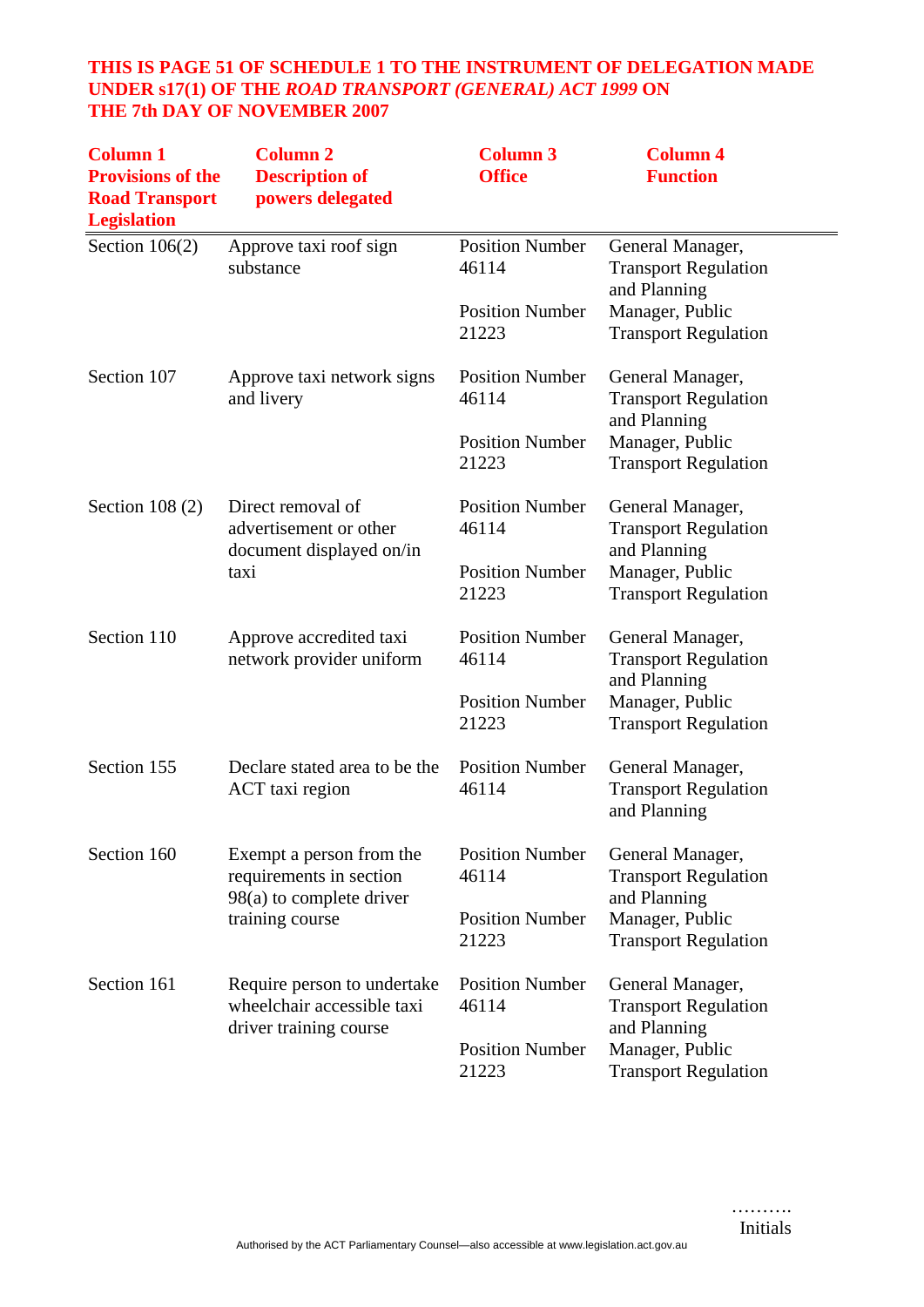#### **THIS IS PAGE 52 OF SCHEDULE 1 TO THE INSTRUMENT OF DELEGATION MADE UNDER s17(1) OF THE** *ROAD TRANSPORT (GENERAL) ACT 1999* **ON THE 7th DAY OF NOVEMBER 2007**

| <b>Column 1</b><br><b>Provisions of the</b><br><b>Road Transport</b><br><b>Legislation</b> | <b>Column 2</b><br><b>Description of</b><br>powers delegated                             | <b>Column 3</b><br><b>Office</b> | <b>Column 4</b><br><b>Function</b>                               |
|--------------------------------------------------------------------------------------------|------------------------------------------------------------------------------------------|----------------------------------|------------------------------------------------------------------|
| Section 162                                                                                | Approve wheelchair<br>accessible taxi driver<br>training course                          | <b>Position Number</b><br>46114  | General Manager,<br><b>Transport Regulation</b><br>and Planning  |
|                                                                                            |                                                                                          | <b>Position Number</b><br>21223  | Manager, Public<br><b>Transport Regulation</b>                   |
| Section 163                                                                                | Approve the operation of a<br>vehicle built mainly to carry<br>over 9, but less than 16, | <b>Position Number</b><br>46114  | General Manager,<br><b>Transport Regulation</b><br>and Planning  |
|                                                                                            | adults (including the driver)<br>as a taxi (other than a<br>restricted taxi)             | <b>Position Number</b><br>21223  | Manager, Public<br><b>Transport Regulation</b>                   |
| Section 165 $(1)$<br>(a)                                                                   | Issue leased hire car<br>licences                                                        | <b>Position Number</b><br>46114  | General Manager,<br><b>Transport Regulation</b><br>and Planning  |
|                                                                                            |                                                                                          | <b>Position Number</b>           | Manager, Public                                                  |
|                                                                                            |                                                                                          | 21223<br><b>Position Number</b>  | <b>Transport Regulation</b><br>Senior Project Officer,           |
|                                                                                            |                                                                                          | 10879                            | <b>Public Transport</b><br>Regulation                            |
| Section 165 $(1)$<br>(b)                                                                   | Issue restricted hire car<br>licences                                                    | <b>Position Number</b><br>46114  | General Manager,<br><b>Transport Regulation</b>                  |
|                                                                                            |                                                                                          | <b>Position Number</b>           | and Planning<br>Manager, Public                                  |
|                                                                                            |                                                                                          | 21223                            | <b>Transport Regulation</b>                                      |
|                                                                                            |                                                                                          | <b>Position Number</b><br>10879  | Senior Project Officer,<br><b>Public Transport</b><br>Regulation |
| Section 166 $(3)$                                                                          | Require applicant to give<br>further stated information or                               | <b>Position Number</b><br>46114  | General Manager,<br><b>Transport Regulation</b><br>and Planning  |
|                                                                                            | a stated document                                                                        | <b>Position Number</b><br>21223  | Manager, Public<br><b>Transport Regulation</b>                   |
| Section 167 $(1)$                                                                          | May refuse to issue<br>(including renew) hire car                                        | <b>Position Number</b><br>46114  | General Manager,<br><b>Transport Regulation</b><br>and Planning  |
|                                                                                            | licence                                                                                  | <b>Position Number</b><br>21223  | Manager, Public<br><b>Transport Regulation</b>                   |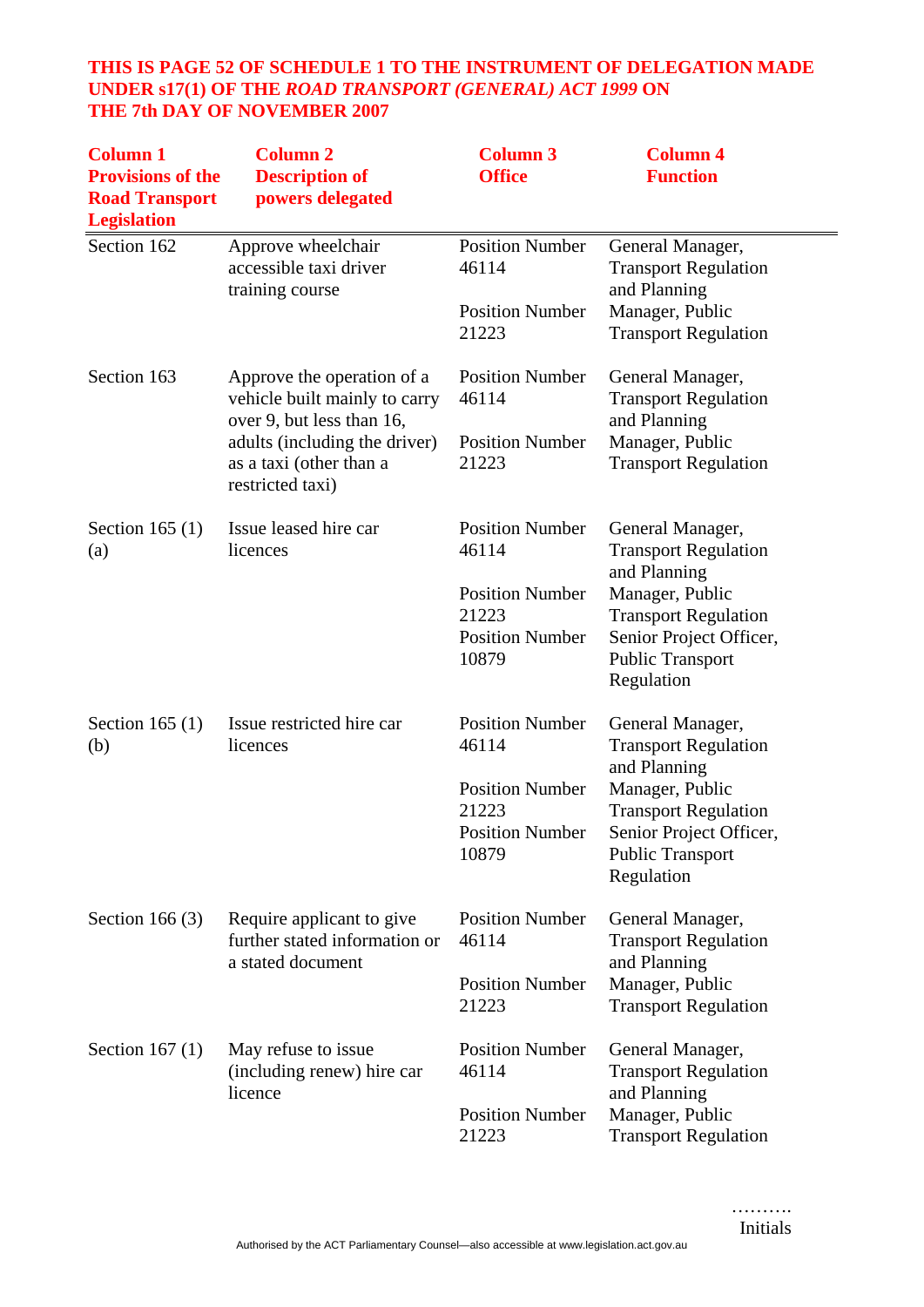## **THIS IS PAGE 53 OF SCHEDULE 1 TO THE INSTRUMENT OF DELEGATION MADE UNDER s17(1) OF THE** *ROAD TRANSPORT (GENERAL) ACT 1999* **ON THE 7th DAY OF NOVEMBER 2007**

| <b>Column 1</b><br><b>Provisions of the</b><br><b>Road Transport</b><br><b>Legislation</b> | <b>Column 2</b><br><b>Description of</b><br>powers delegated                           | <b>Column 3</b><br><b>Office</b>                          | <b>Column 4</b><br><b>Function</b>                                                 |
|--------------------------------------------------------------------------------------------|----------------------------------------------------------------------------------------|-----------------------------------------------------------|------------------------------------------------------------------------------------|
| Section 167<br>(1A)                                                                        | May refuse to issue<br>(including renew) hire car<br>licence                           | <b>Position Number</b><br>46114<br><b>Position Number</b> | General Manager,<br><b>Transport Regulation</b><br>and Planning<br>Manager, Public |
|                                                                                            |                                                                                        | 21223                                                     | <b>Transport Regulation</b>                                                        |
| Section 167 $(2)$                                                                          | Must refuse to issue hire car<br>licence (other than a<br>restricted hire car licence) | <b>Position Number</b><br>46114                           | General Manager,<br><b>Transport Regulation</b><br>and Planning                    |
|                                                                                            |                                                                                        | <b>Position Number</b><br>21223                           | Manager, Public<br><b>Transport Regulation</b>                                     |
|                                                                                            | Must refuse to issue<br>restricted hire car licence                                    | <b>Position Number</b><br>46114                           | General Manager,<br><b>Transport Regulation</b><br>and Planning                    |
|                                                                                            |                                                                                        | <b>Position Number</b>                                    | Manager, Public                                                                    |
|                                                                                            |                                                                                        | 21223                                                     | <b>Transport Regulation</b>                                                        |
|                                                                                            |                                                                                        | <b>Position Number</b><br>10740                           | Policy Officer, Public<br><b>Transport Regulation</b>                              |
|                                                                                            |                                                                                        | <b>Position Number</b><br>10879                           | Senior Project Officer,<br><b>Public Transport</b><br>Regulation                   |
| Section 168                                                                                | Issue restricted hire car<br>licence label                                             | <b>Position Number</b><br>46114                           | General Manager,<br><b>Transport Regulation</b><br>and Planning                    |
|                                                                                            |                                                                                        | <b>Position Number</b>                                    | Manager, Public                                                                    |
|                                                                                            |                                                                                        | 21223                                                     | <b>Transport Regulation</b>                                                        |
|                                                                                            |                                                                                        | <b>Position Number</b>                                    | Senior Project Officer,                                                            |
|                                                                                            |                                                                                        | 10879                                                     | <b>Public Transport</b><br>Regulation                                              |
| Section 169                                                                                | Issue or amend hire car                                                                | <b>Position Number</b>                                    | General Manager,                                                                   |
|                                                                                            | licence subject to conditions                                                          | 46114                                                     | <b>Transport Regulation</b><br>and Planning                                        |
|                                                                                            |                                                                                        | <b>Position Number</b>                                    | Manager, Public                                                                    |
|                                                                                            |                                                                                        | 21223                                                     | <b>Transport Regulation</b>                                                        |
|                                                                                            |                                                                                        | <b>Position Number</b><br>10879                           | Senior Project Officer,<br><b>Public Transport</b><br>Regulation                   |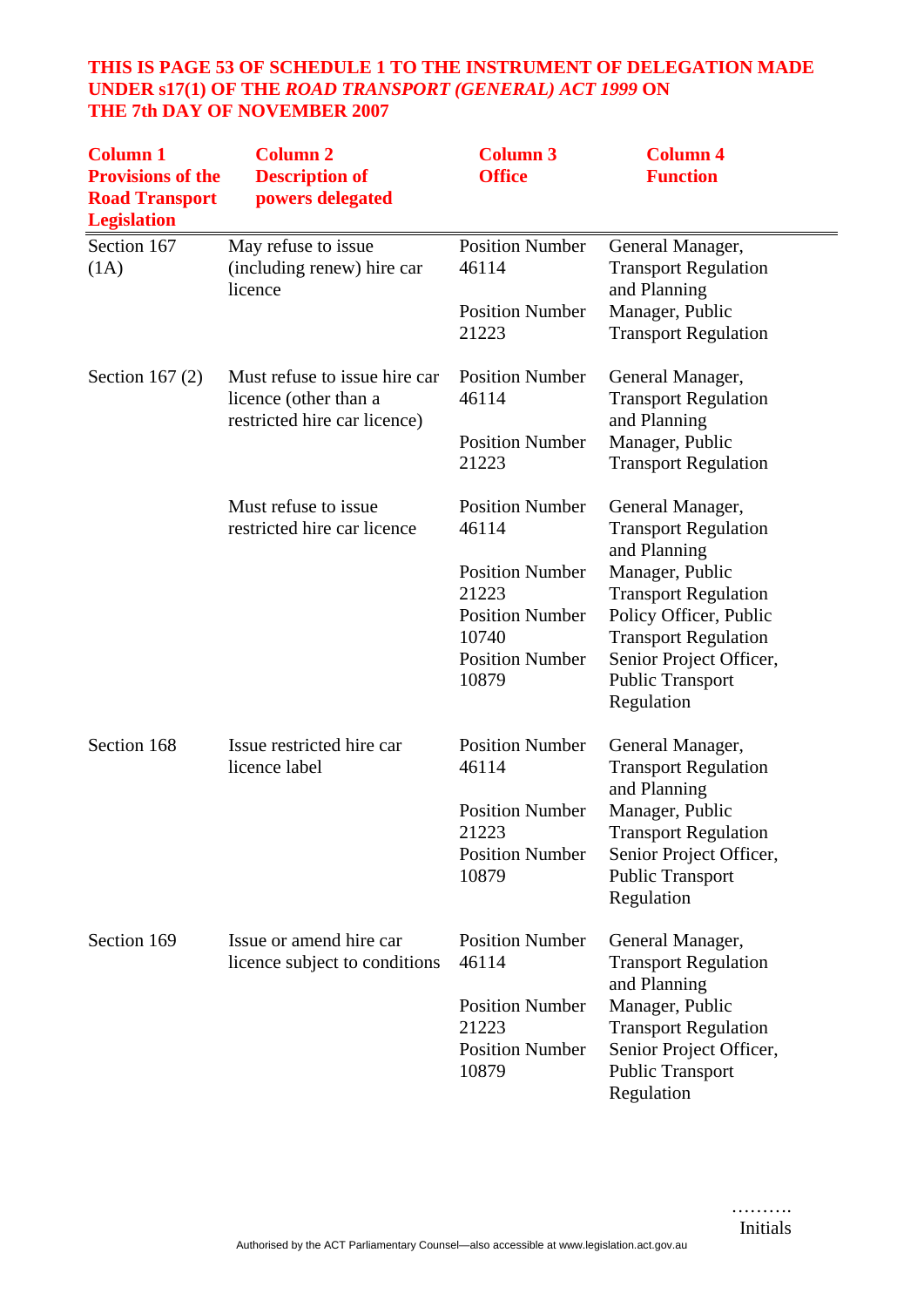## **THIS IS PAGE 54 OF SCHEDULE 1 TO THE INSTRUMENT OF DELEGATION MADE UNDER s17(1) OF THE** *ROAD TRANSPORT (GENERAL) ACT 1999* **ON THE 7th DAY OF NOVEMBER 2007**

| <b>Column 1</b><br><b>Provisions of the</b><br><b>Road Transport</b><br><b>Legislation</b> | <b>Column 2</b><br><b>Description of</b><br>powers delegated             | <b>Column 3</b><br><b>Office</b>                                                                      | <b>Column 4</b><br><b>Function</b>                                                                                                                                                    |
|--------------------------------------------------------------------------------------------|--------------------------------------------------------------------------|-------------------------------------------------------------------------------------------------------|---------------------------------------------------------------------------------------------------------------------------------------------------------------------------------------|
| Section 170                                                                                | Give licensee written notice<br>of imposition of conditions              | <b>Position Number</b><br>46114                                                                       | General Manager,<br><b>Transport Regulation</b><br>and Planning                                                                                                                       |
|                                                                                            |                                                                          | <b>Position Number</b><br>21223                                                                       | Manager, Public<br><b>Transport Regulation</b>                                                                                                                                        |
| Section $172(3)$                                                                           | Issue duplicate restricted<br>hire car licence                           | <b>Position Number</b><br>46114                                                                       | General Manager,<br><b>Transport Regulation</b><br>and Planning                                                                                                                       |
|                                                                                            |                                                                          | <b>Position Number</b><br>21223<br><b>Position Number</b><br>10879                                    | Manager, Public<br><b>Transport Regulation</b><br>Senior Project Officer,<br><b>Public Transport</b><br>Regulation                                                                    |
| Section 173 $(2)$                                                                          | Amend licence or issue<br>another licence – change of<br>name or address | <b>Position Number</b><br>46114<br><b>Position Number</b><br>21223<br><b>Position Number</b><br>10879 | General Manager,<br><b>Transport Regulation</b><br>and Planning<br>Manager, Public<br><b>Transport Regulation</b><br>Senior Project Officer,<br><b>Public Transport</b><br>Regulation |
| Section 175                                                                                | Issue replacement hire car<br>licence                                    | <b>Position Number</b><br>46114<br><b>Position Number</b><br>21223<br><b>Position Number</b><br>10879 | General Manager,<br><b>Transport Regulation</b><br>and Planning<br>Manager, Public<br><b>Transport Regulation</b><br>Senior Project Officer,<br><b>Public Transport</b><br>Regulation |
| Section $177(5)$                                                                           | Approve application to<br>surrender hire car licence                     | <b>Position Number</b><br>46114<br><b>Position Number</b><br>21223<br><b>Position Number</b><br>10879 | General Manager,<br><b>Transport Regulation</b><br>and Planning<br>Manager, Public<br><b>Transport Regulation</b><br>Senior Project Officer,<br><b>Public Transport</b><br>Regulation |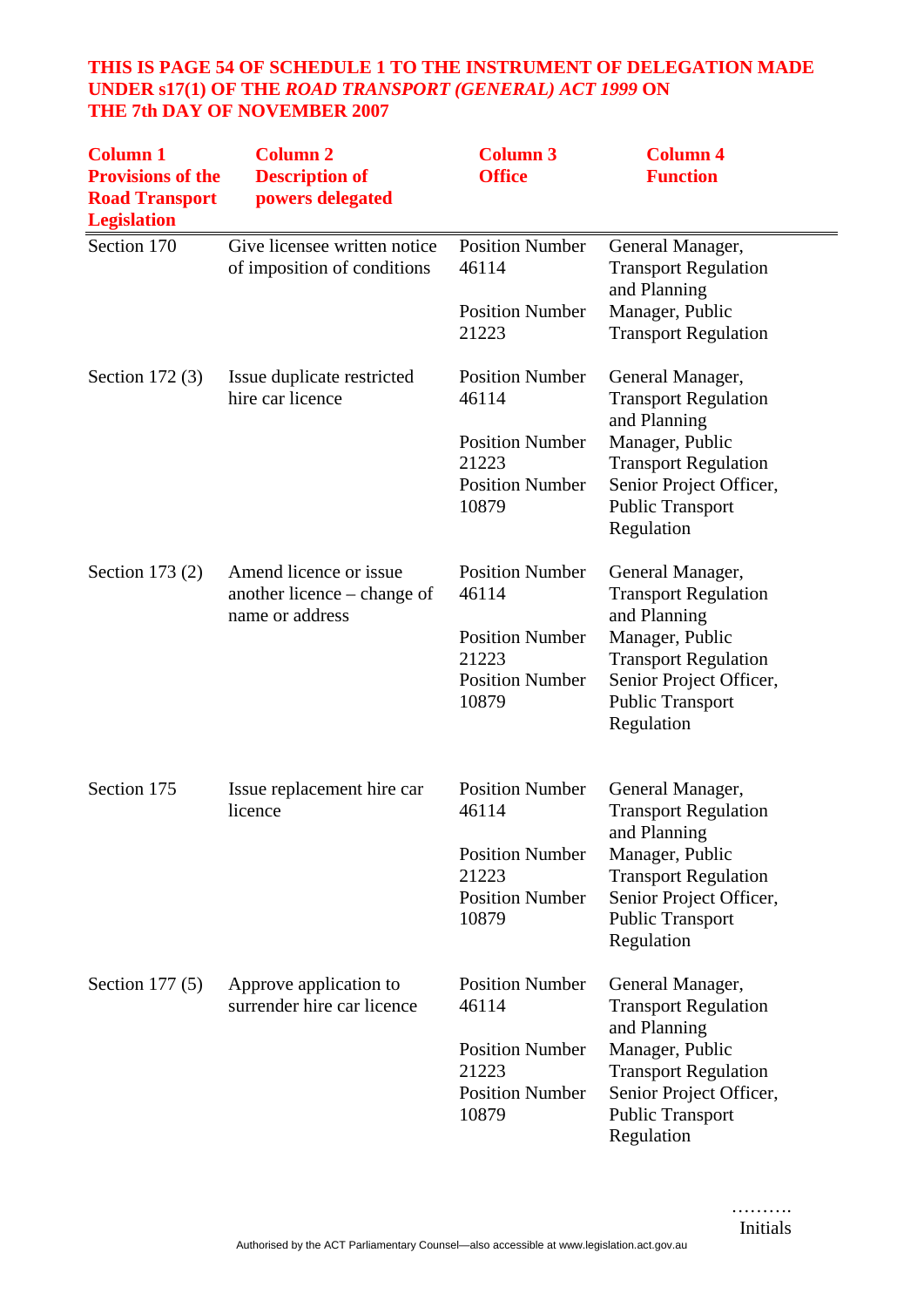#### **THIS IS PAGE 55 OF SCHEDULE 1 TO THE INSTRUMENT OF DELEGATION MADE UNDER s17(1) OF THE** *ROAD TRANSPORT (GENERAL) ACT 1999* **ON THE 7th DAY OF NOVEMBER 2007**

| <b>Column 1</b><br><b>Provisions of the</b><br><b>Road Transport</b><br><b>Legislation</b> | <b>Column 2</b><br><b>Description of</b><br>powers delegated | <b>Column 3</b><br><b>Office</b>                                                                      | <b>Column 4</b><br><b>Function</b>                                                                                                                                                    |
|--------------------------------------------------------------------------------------------|--------------------------------------------------------------|-------------------------------------------------------------------------------------------------------|---------------------------------------------------------------------------------------------------------------------------------------------------------------------------------------|
| Section 177C                                                                               | Issue stand-by hire car<br>permit                            | <b>Position Number</b><br>46114<br><b>Position Number</b><br>21223<br><b>Position Number</b><br>10879 | General Manager,<br><b>Transport Regulation</b><br>and Planning<br>Manager, Public<br><b>Transport Regulation</b><br>Senior Project Officer,<br><b>Public Transport</b><br>Regulation |
| Section 177E                                                                               | Issue stand-by hire car<br>permit label                      | <b>Position Number</b><br>46114<br><b>Position Number</b><br>21223<br><b>Position Number</b><br>10879 | General Manager,<br><b>Transport Regulation</b><br>and Planning<br>Manager, Public<br><b>Transport Regulation</b><br>Senior Project Officer,<br><b>Public Transport</b><br>Regulation |
| Section 177G                                                                               | Issue replacement stand-by<br>hire car permit label          | <b>Position Number</b><br>46114<br><b>Position Number</b><br>21223<br><b>Position Number</b><br>10879 | General Manager,<br><b>Transport Regulation</b><br>and Planning<br>Manager, Public<br><b>Transport Regulation</b><br>Senior Project Officer,<br><b>Public Transport</b><br>Regulation |
| Section 183 $(2)$<br>(c)                                                                   | Require record or copy of<br>record                          | <b>Position Number</b><br>46114<br><b>Position Number</b><br>21223                                    | General Manager,<br><b>Transport Regulation</b><br>and Planning<br>Manager, Public<br><b>Transport Regulation</b>                                                                     |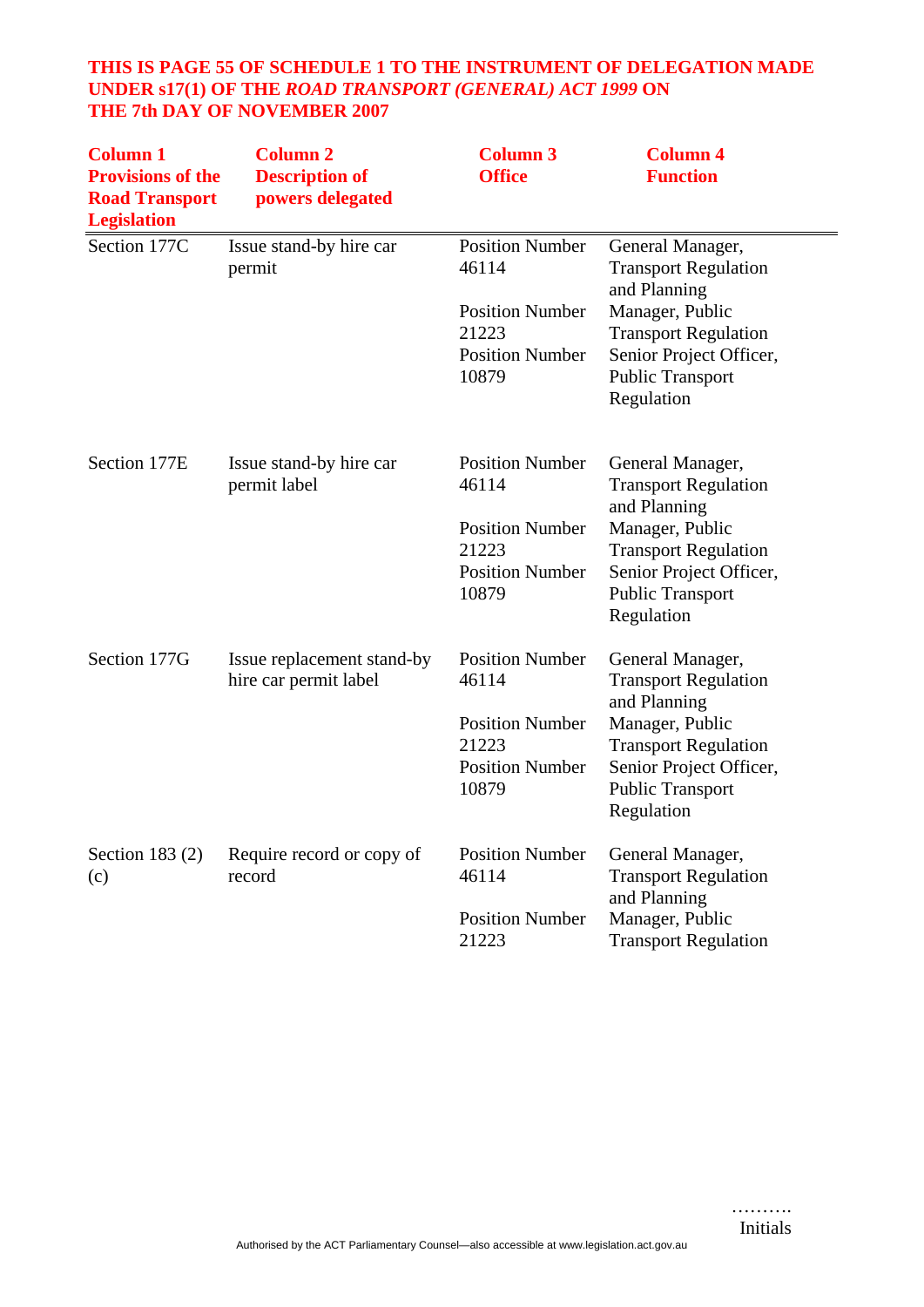## **THIS IS PAGE 56 OF SCHEDULE 1 TO THE INSTRUMENT OF DELEGATION MADE UNDER s17(1) OF THE** *ROAD TRANSPORT (GENERAL) ACT 1999* **ON THE 7th DAY OF NOVEMBER 2007**

| <b>Column 1</b><br><b>Provisions of the</b><br><b>Road Transport</b><br><b>Legislation</b> | <b>Column 2</b><br><b>Description of</b><br>powers delegated                                               | <b>Column 3</b><br><b>Office</b>                                   | <b>Column 4</b><br><b>Function</b>                                                                                 |
|--------------------------------------------------------------------------------------------|------------------------------------------------------------------------------------------------------------|--------------------------------------------------------------------|--------------------------------------------------------------------------------------------------------------------|
| Section 187                                                                                | Issue replacement licence<br>label                                                                         | <b>Position Number</b><br>46114                                    | General Manager,<br><b>Transport Regulation</b><br>and Planning                                                    |
|                                                                                            |                                                                                                            | <b>Position Number</b><br>21223<br><b>Position Number</b><br>10879 | Manager, Public<br><b>Transport Regulation</b><br>Senior Project Officer,<br><b>Public Transport</b><br>Regulation |
| Section 192                                                                                | Direct accredited operator<br>of a hire car to remove<br>advertisement or other<br>document on/in hire car | <b>Position Number</b><br>46114                                    | General Manager,<br><b>Transport Regulation</b><br>and Planning                                                    |
|                                                                                            |                                                                                                            | <b>Position Number</b><br>21223                                    | Manager, Public<br><b>Transport Regulation</b>                                                                     |
| Section 194 $(4)$                                                                          | Ask accredited hire car<br>operator to give recording<br>made by security camera                           | <b>Position Number</b><br>46114                                    | General Manager,<br><b>Transport Regulation</b><br>and Planning                                                    |
|                                                                                            |                                                                                                            | <b>Position Number</b><br>21223                                    | Manager, Public<br><b>Transport Regulation</b>                                                                     |
| Section 218                                                                                | Approve a code of practice<br>for the dress of hire car<br>drivers                                         | <b>Position Number</b><br>46114                                    | General Manager,<br><b>Transport Regulation</b><br>and Planning                                                    |
| Section 221                                                                                | Declare accredited operator<br>of a hire car may use an<br>authorised vehicle as a hire<br>car             | <b>Position Number</b><br>46114                                    | General Manager,<br><b>Transport Regulation</b>                                                                    |
|                                                                                            |                                                                                                            | <b>Position Number</b><br>21223                                    | and Planning<br>Manager, Public<br><b>Transport Regulation</b>                                                     |
| Section 241                                                                                | Require DRS authorisation-<br>holder to produce<br>authorisation                                           | <b>Position Number</b><br>46114                                    | General Manager,<br><b>Transport Regulation</b><br>and Planning                                                    |
|                                                                                            |                                                                                                            | <b>Position Number</b><br>21223                                    | Manager, Public<br><b>Transport Regulation</b>                                                                     |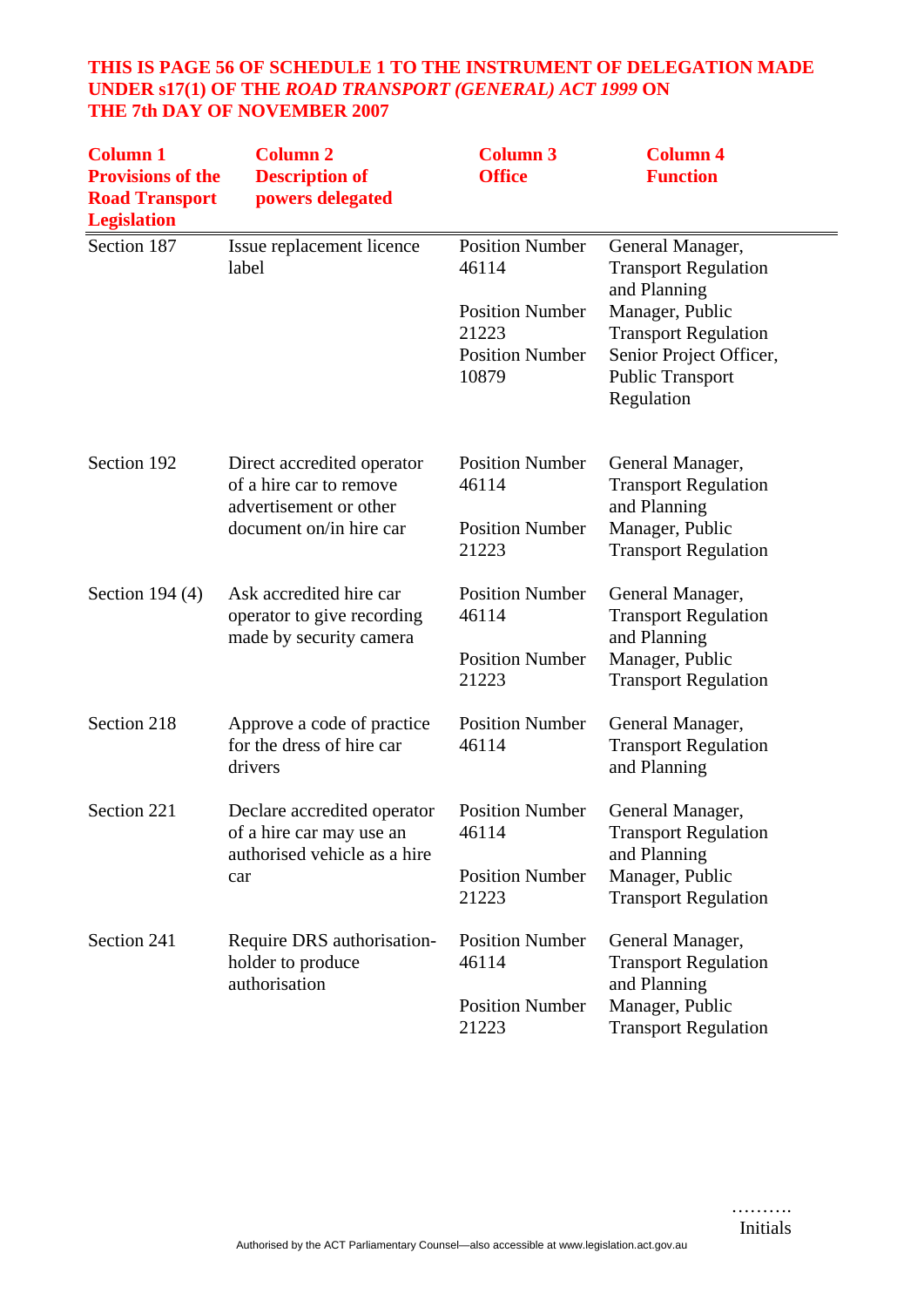## **THIS IS PAGE 57 OF SCHEDULE 1 TO THE INSTRUMENT OF DELEGATION MADE UNDER s17(1) OF THE** *ROAD TRANSPORT (GENERAL) ACT 1999* **ON THE 7th DAY OF NOVEMBER 2007**

| <b>Column 1</b><br><b>Provisions of the</b><br><b>Road Transport</b><br><b>Legislation</b> | <b>Column 2</b><br><b>Description of</b><br>powers delegated                                                 | <b>Column 3</b><br><b>Office</b>                     | <b>Column 4</b><br><b>Function</b>                                                              |
|--------------------------------------------------------------------------------------------|--------------------------------------------------------------------------------------------------------------|------------------------------------------------------|-------------------------------------------------------------------------------------------------|
| Section 254                                                                                | Require record or copy of<br>record                                                                          | <b>Position Number</b><br>46114                      | General Manager,<br><b>Transport Regulation</b><br>and Planning                                 |
|                                                                                            |                                                                                                              | <b>Position Number</b>                               | Manager, Public                                                                                 |
|                                                                                            |                                                                                                              | 21223<br><b>Position Number</b><br>10879             | <b>Transport Regulation</b><br>Senior Project Officer,<br><b>Public Transport</b><br>Regulation |
| Section 258                                                                                | Approve fare information<br>displayed in DRS vehicles                                                        | <b>Position Number</b><br>46114                      | General Manager,<br><b>Transport Regulation</b><br>and Planning                                 |
|                                                                                            |                                                                                                              | <b>Position Number</b><br>21223                      | Manager, Public<br><b>Transport Regulation</b>                                                  |
| Section 261                                                                                | Approve signs and livery<br>for DRS vehicles                                                                 | <b>Position Number</b><br>46114                      | General Manager,<br><b>Transport Regulation</b><br>and Planning                                 |
|                                                                                            |                                                                                                              | <b>Position Number</b><br>21223                      | Manager, Public<br><b>Transport Regulation</b>                                                  |
| Section 262                                                                                | Direct authorised operator<br>of a DRS vehicle to remove<br>advertisement or other                           | <b>Position Number</b><br>46114                      | General Manager,<br><b>Transport Regulation</b><br>and Planning                                 |
|                                                                                            | document                                                                                                     | <b>Position Number</b><br>21223                      | Manager, Public<br><b>Transport Regulation</b>                                                  |
| Section $264(4)$                                                                           | Request security camera<br>recording be produced                                                             | <b>Position Number</b><br>46114                      | General Manager,<br><b>Transport Regulation</b><br>and Planning                                 |
|                                                                                            |                                                                                                              | <b>Position Number</b><br>21223                      | Manager, Public<br><b>Transport Regulation</b>                                                  |
| Section<br>269(5)(a)                                                                       | Approve the Number of<br>seating/standing passengers<br>a DRS vehicle that is a bus<br>is permitted to carry | Position<br>Numbers 00900,<br>1127, 3184 and<br>3198 | Technical Officers,<br><b>Road User Services</b>                                                |
|                                                                                            |                                                                                                              | <b>Position Number</b><br>32923                      | Manager, Vehicle<br>Standards, Road<br>Transport                                                |
|                                                                                            |                                                                                                              | <b>Position Number</b><br>867                        | Manager, Road User<br>Services                                                                  |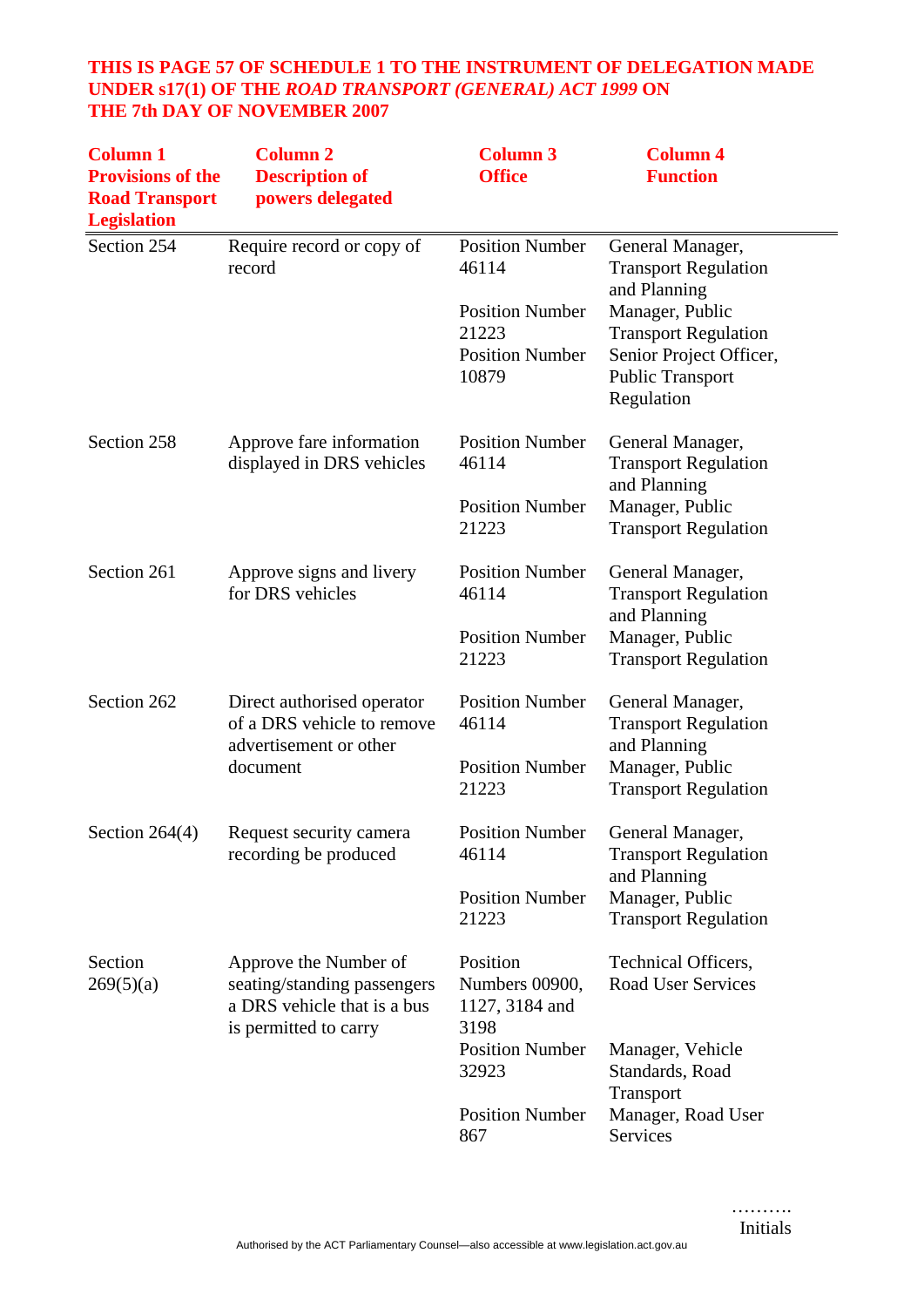## **THIS IS PAGE 58 OF SCHEDULE 1 TO THE INSTRUMENT OF DELEGATION MADE UNDER s17(1) OF THE** *ROAD TRANSPORT (GENERAL) ACT 1999* **ON THE 7th DAY OF NOVEMBER 2007**

| <b>Column 1</b><br><b>Provisions of the</b><br><b>Road Transport</b><br><b>Legislation</b> | <b>Column 2</b><br><b>Description of</b><br>powers delegated                 | <b>Column 3</b><br><b>Office</b> | <b>Column 4</b><br><b>Function</b>                              |
|--------------------------------------------------------------------------------------------|------------------------------------------------------------------------------|----------------------------------|-----------------------------------------------------------------|
| Section $302(1)$                                                                           | Approve a code of practice<br>For the dress of DRS<br>vehicle drivers        | <b>Position Number</b><br>46114  | General Manager,<br><b>Transport Regulation</b><br>and Planning |
|                                                                                            |                                                                              | <b>Position Number</b><br>21223  | Manager, Public<br><b>Transport Regulation</b>                  |
| Section $303(1)$                                                                           | Approve standards for<br>security cameras in DRS<br>vehicle                  | <b>Position Number</b><br>46114  | General Manager,<br><b>Transport Regulation</b><br>and Planning |
|                                                                                            |                                                                              | <b>Position Number</b><br>21223  | Manager, Public<br><b>Transport Regulation</b>                  |
| Section $305(1)$                                                                           | Give authorised operator of<br>DRS authority to use bus<br>stop and bus zone | <b>Position Number</b><br>46114  | General Manager,<br><b>Transport Regulation</b><br>and Planning |
|                                                                                            |                                                                              | <b>Position Number</b><br>21223  | Manager, Public<br><b>Transport Regulation</b>                  |
| Section 321                                                                                | When action may be taken<br>in relation to accreditations<br>and licences    | <b>Position Number</b><br>46114  | General Manager,<br><b>Transport Regulation</b><br>and Planning |
|                                                                                            |                                                                              | <b>Position Number</b><br>21223  | Manager, Public<br><b>Transport Regulation</b>                  |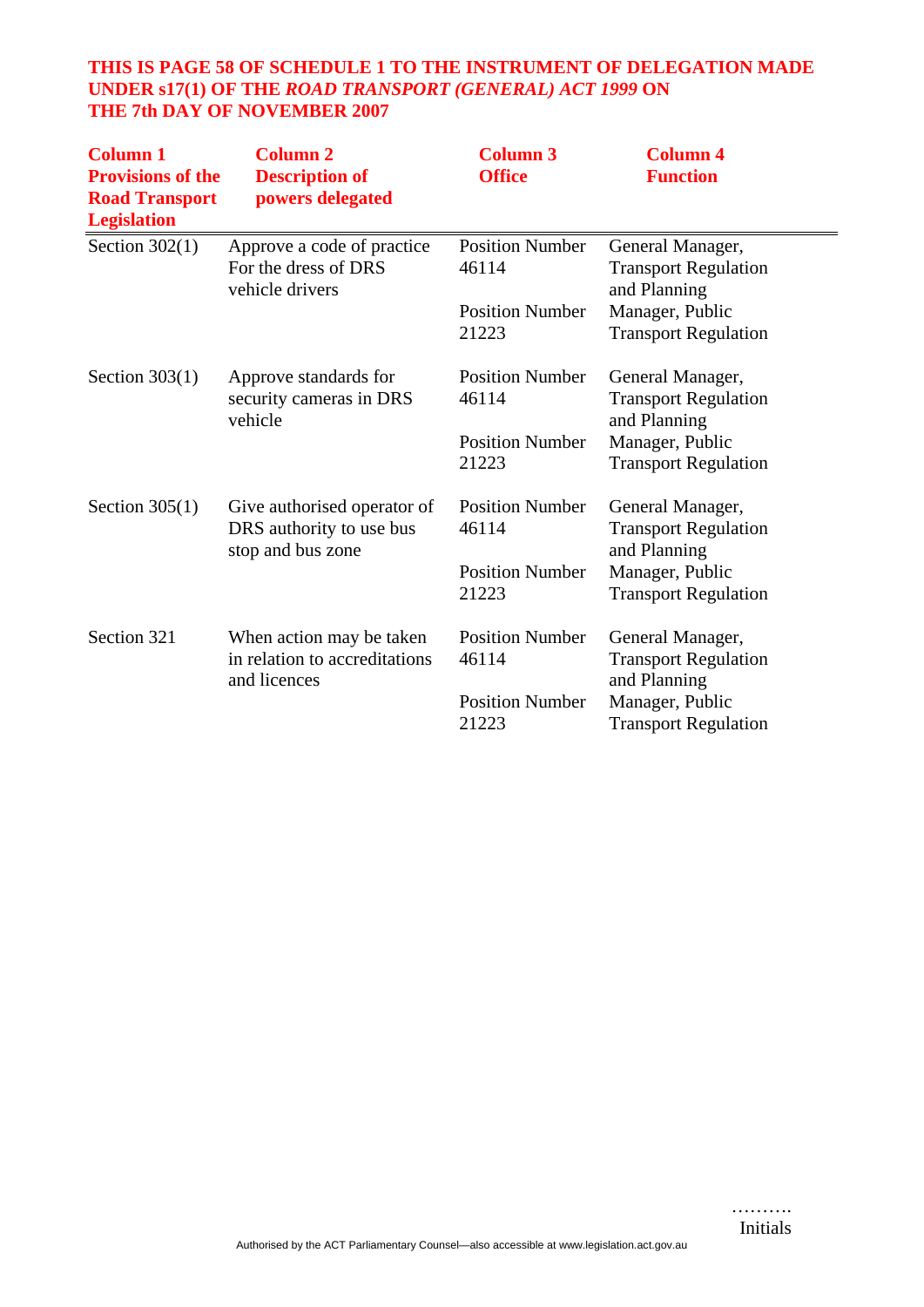## **THIS IS PAGE 59 OF SCHEDULE 1 TO THE INSTRUMENT OF DELEGATION MADE UNDER s17(1) OF THE** *ROAD TRANSPORT (GENERAL) ACT 1999* **ON THE 7th DAY OF NOVEMBER 2007**

| <b>Column 1</b><br><b>Provisions of the</b><br><b>Road Transport</b><br><b>Legislation</b> | <b>Column 2</b><br><b>Description of</b><br>powers delegated                                                        | <b>Column 3</b><br><b>Office</b> | <b>Column 4</b><br><b>Function</b>                              |
|--------------------------------------------------------------------------------------------|---------------------------------------------------------------------------------------------------------------------|----------------------------------|-----------------------------------------------------------------|
| Section 322                                                                                | Action that may be taken in<br>relation to accreditations<br>and licences                                           |                                  |                                                                 |
|                                                                                            | $(1)(a)$ cancel service<br>authority, disqualify person<br>from applying for service                                | <b>Position Number</b><br>46114  | General Manager,<br><b>Transport Regulation</b><br>and Planning |
|                                                                                            | authority                                                                                                           | <b>Position Number</b><br>21223  | Manager, Public<br><b>Transport Regulation</b>                  |
|                                                                                            | $(1)(b)$ suspend service<br>authority, disqualify from<br>applying for service                                      | <b>Position Number</b><br>46114  | General Manager,<br><b>Transport Regulation</b><br>and Planning |
|                                                                                            | authority                                                                                                           | <b>Position Number</b><br>21223  | Manager, Public<br><b>Transport Regulation</b>                  |
|                                                                                            | $(1)(c)$ supend licence,<br>cancel licence if fee remains<br>uppaid                                                 | <b>Position Number</b><br>46114  | General Manager,<br><b>Transport Regulation</b><br>and Planning |
|                                                                                            |                                                                                                                     | <b>Position Number</b><br>21223  | Manager, Public<br><b>Transport Regulation</b>                  |
|                                                                                            | $(1)(d)$ if suspended:<br>(i) cancel service authority,<br>disqualify from applying                                 | <b>Position Number</b><br>46114  | General Manager,<br><b>Transport Regulation</b><br>and Planning |
|                                                                                            |                                                                                                                     | <b>Position Number</b><br>21223  | Manager, Public<br><b>Transport Regulation</b>                  |
|                                                                                            | (ii) suspend service<br>authority for an additional<br>period, disqualify from<br>applying for service<br>authority | <b>Position Number</b><br>46114  | General Manager,<br><b>Transport Regulation</b>                 |
|                                                                                            |                                                                                                                     | <b>Position Number</b><br>21223  | and Planning<br>Manager, Public<br><b>Transport Regulation</b>  |
|                                                                                            | $1(e)$ Direct person to<br>undertake training                                                                       | <b>Position Number</b><br>46114  | General Manager,<br><b>Transport Regulation</b>                 |
|                                                                                            |                                                                                                                     | <b>Position Number</b><br>21223  | and Planning<br>Manager, Public<br><b>Transport Regulation</b>  |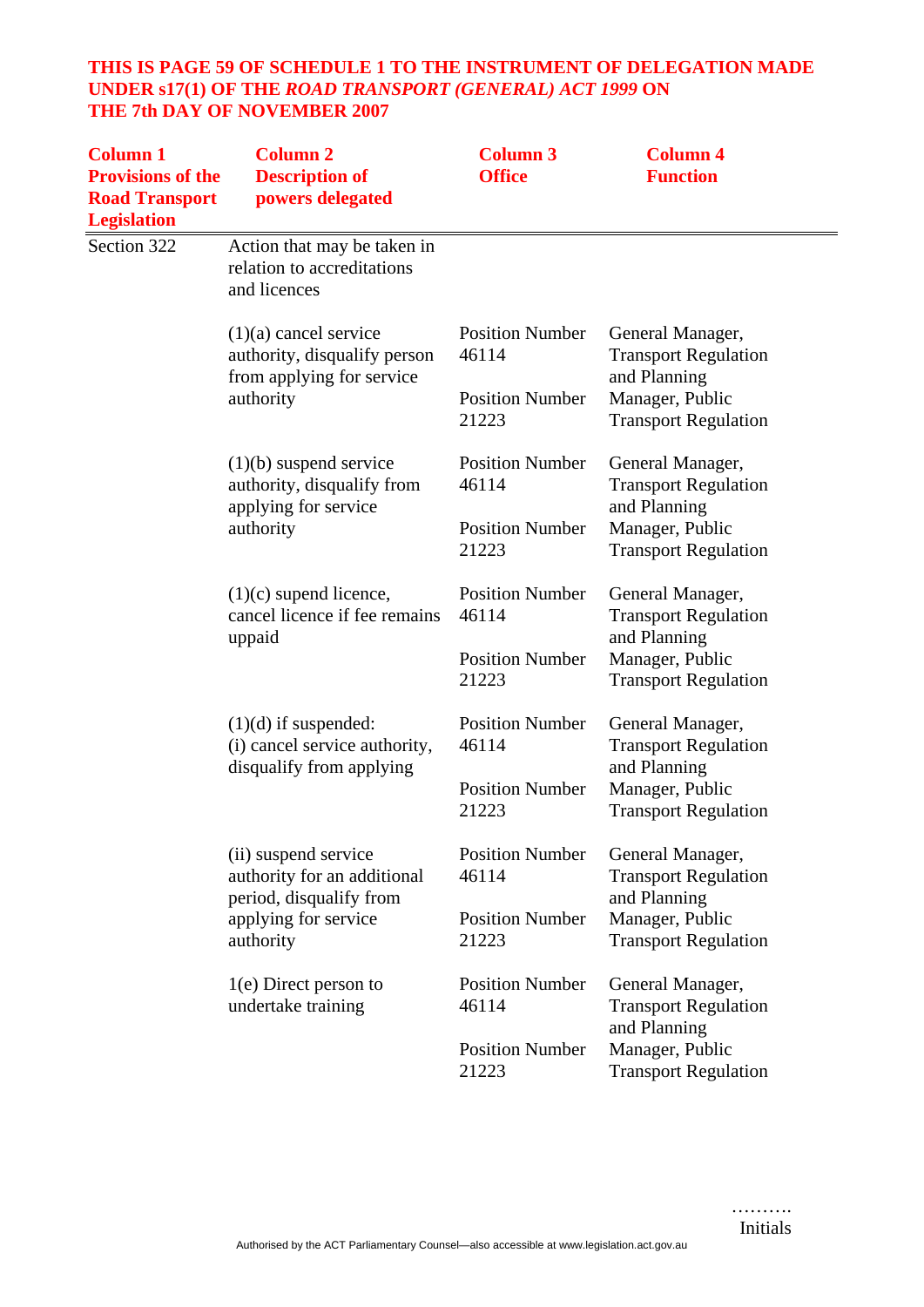## **THIS IS PAGE 60 OF SCHEDULE 1 TO THE INSTRUMENT OF DELEGATION MADE UNDER s17(1) OF THE** *ROAD TRANSPORT (GENERAL) ACT 1999* **ON THE 7th DAY OF NOVEMBER 2007**

| <b>Column 1</b><br><b>Provisions of the</b><br><b>Road Transport</b><br><b>Legislation</b> | <b>Column 2</b><br><b>Description of</b><br>powers delegated                       | <b>Column 3</b><br><b>Office</b> | <b>Column 4</b><br><b>Function</b>                                                                                |
|--------------------------------------------------------------------------------------------|------------------------------------------------------------------------------------|----------------------------------|-------------------------------------------------------------------------------------------------------------------|
|                                                                                            | $(1)(f)$ Impose or amend<br>condition                                              | <b>Position Number</b><br>21223  | General Manager,<br><b>Transport Regulation</b><br>and Planning<br>Manager, Public<br><b>Transport Regulation</b> |
|                                                                                            | $(1)(g)$ Order person to pay<br>Territory                                          | <b>Position Number</b><br>46114  | General Manager,<br><b>Transport Regulation</b><br>and Planning                                                   |
|                                                                                            |                                                                                    | <b>Position Number</b><br>21223  | Manager, Public<br><b>Transport Regulation</b>                                                                    |
|                                                                                            | $(1)(h)$ Reprimand the person                                                      | <b>Position Number</b><br>46114  | General Manager,<br><b>Transport Regulation</b><br>and Planning                                                   |
|                                                                                            |                                                                                    | <b>Position Number</b><br>21223  | Manager, Public<br><b>Transport Regulation</b>                                                                    |
|                                                                                            | $(2)$ take action against 1 or<br>more service authorities                         | <b>Position Number</b><br>46114  | General Manager,<br><b>Transport Regulation</b><br>and Planning                                                   |
|                                                                                            |                                                                                    | <b>Position Number</b><br>21223  | Manager, Public<br><b>Transport Regulation</b>                                                                    |
| Section 323                                                                                | (3) Consider response given<br>by person                                           | <b>Position Number</b><br>46114  | General Manager,<br><b>Transport Regulation</b>                                                                   |
|                                                                                            |                                                                                    | <b>Position Number</b><br>21223  | and Planning<br>Manager, Public<br><b>Transport Regulation</b>                                                    |
|                                                                                            | $(4)(a)$ cancel service<br>authority, suspend service                              | <b>Position Number</b><br>46114  | General Manager,<br><b>Transport Regulation</b>                                                                   |
|                                                                                            | authority for period, impose<br>or amend condition                                 | <b>Position Number</b><br>21223  | and Planning<br>Manager, Public<br><b>Transport Regulation</b>                                                    |
|                                                                                            | $(4)(b)$ suspend service<br>authority for an additional<br>period, impose or amend | <b>Position Number</b><br>46114  | General Manager,<br><b>Transport Regulation</b><br>and Planning                                                   |
|                                                                                            | condition                                                                          | <b>Position Number</b><br>21223  | Manager, Public<br><b>Transport Regulation</b>                                                                    |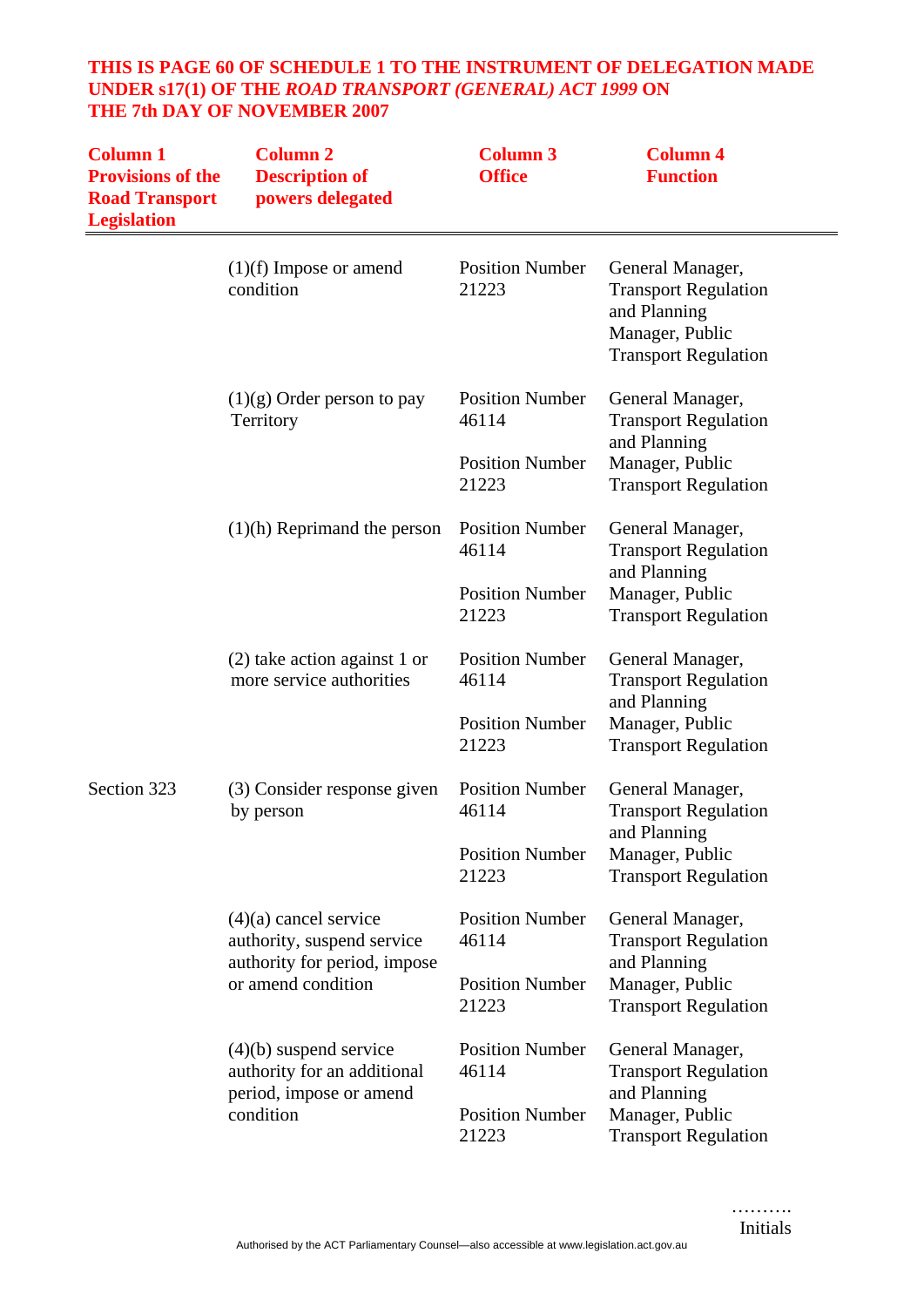#### **THIS IS PAGE 61 OF SCHEDULE 1 TO THE INSTRUMENT OF DELEGATION MADE UNDER s17(1) OF THE** *ROAD TRANSPORT (GENERAL) ACT 1999* **ON THE 7th DAY OF NOVEMBER 2007**

| <b>Column 1</b><br><b>Provisions of the</b><br><b>Road Transport</b><br><b>Legislation</b> | <b>Column 2</b><br><b>Description of</b><br>powers delegated                          | <b>Column 3</b><br><b>Office</b> | <b>Column 4</b><br><b>Function</b>                              |
|--------------------------------------------------------------------------------------------|---------------------------------------------------------------------------------------|----------------------------------|-----------------------------------------------------------------|
|                                                                                            | $(4)(c)$ disqualify person<br>from applying for service<br>authority, impose or amend | <b>Position Number</b><br>46114  | General Manager,<br><b>Transport Regulation</b><br>and Planning |
|                                                                                            | condition                                                                             | <b>Position Number</b><br>21223  | Manager, Public<br><b>Transport Regulation</b>                  |
|                                                                                            | $(4)(d)$ Impose or amend<br>condition                                                 | <b>Position Number</b><br>46114  | General Manager,<br><b>Transport Regulation</b><br>and Planning |
|                                                                                            |                                                                                       | <b>Position Number</b><br>21223  | Manager, Public<br><b>Transport Regulation</b>                  |
|                                                                                            | $(4)(e)$ Order person to pay<br>money to Territory                                    | <b>Position Number</b><br>46114  | General Manager,<br><b>Transport Regulation</b><br>and Planning |
|                                                                                            |                                                                                       | <b>Position Number</b><br>21223  | Manager, Public<br><b>Transport Regulation</b>                  |
|                                                                                            | $(4)(f)$ Direct person to<br>undertake training or<br>reprimand person                | <b>Position Number</b><br>46114  | General Manager,<br><b>Transport Regulation</b><br>and Planning |
|                                                                                            |                                                                                       | <b>Position Number</b><br>21223  | Manager, Public<br><b>Transport Regulation</b>                  |
|                                                                                            | (5) Advise in writing of<br>decision                                                  | <b>Position Number</b><br>46114  | General Manager,<br><b>Transport Regulation</b><br>and Planning |
|                                                                                            |                                                                                       | <b>Position Number</b><br>21223  | Manager, Public<br><b>Transport Regulation</b>                  |
|                                                                                            | (6) Advise in writing of<br>when the cancellation,<br>suspension,                     | <b>Position Number</b><br>46114  | General Manager,<br><b>Transport Regulation</b><br>and Planning |
|                                                                                            | disqualification, condition<br>or condition as amended<br>take effect                 | <b>Position Number</b><br>21223  | Manager, Public<br><b>Transport Regulation</b>                  |
| Section 324                                                                                | Immediately suspend<br>accreditation or licence                                       | <b>Position Number</b><br>46114  | General Manager,<br><b>Transport Regulation</b><br>and Planning |
|                                                                                            |                                                                                       | <b>Position Number</b><br>21223  | Manager, Public<br><b>Transport Regulation</b>                  |